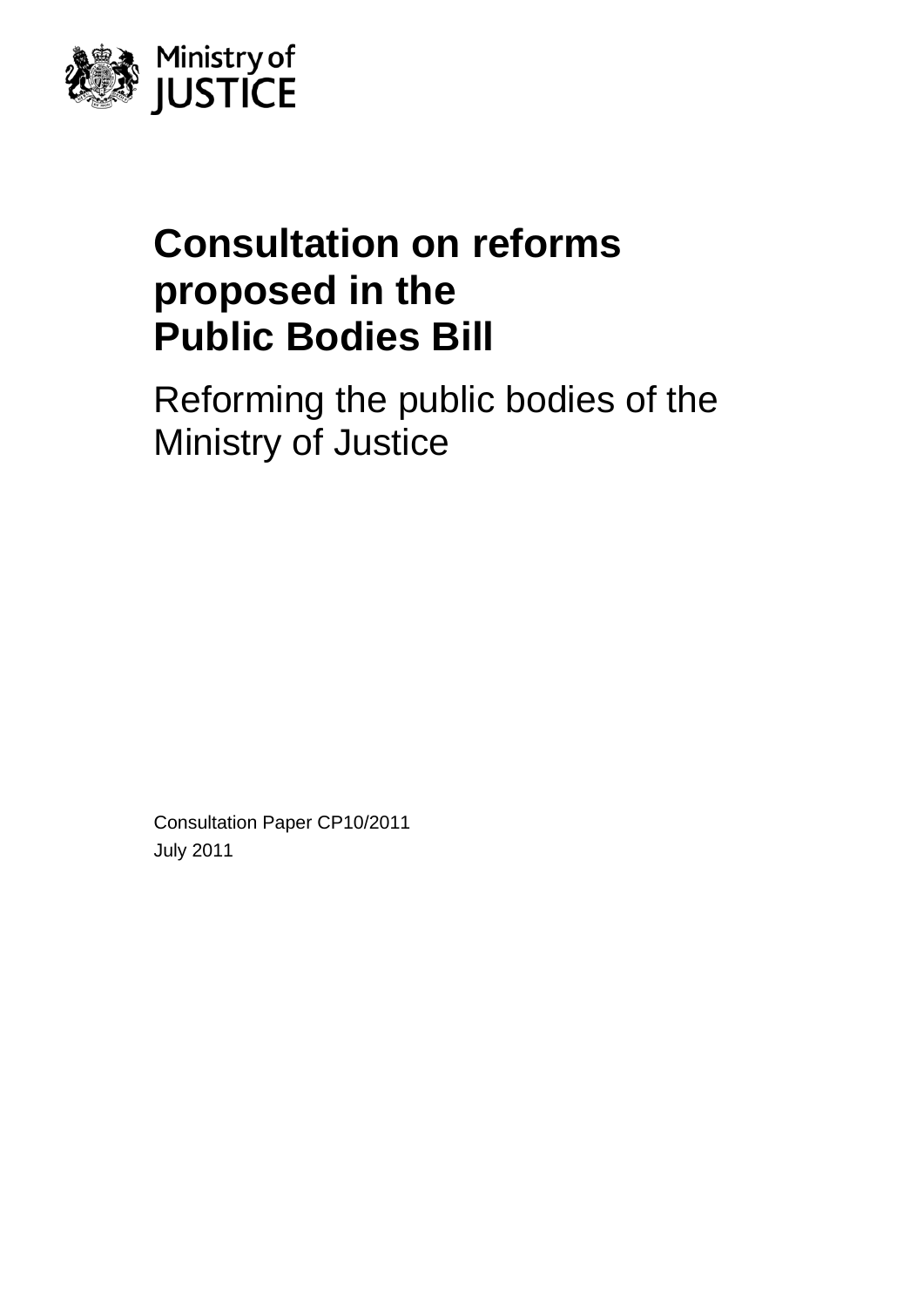

# **Consultation on reforms proposed in the Public Bodies Bill**

Presented to Parliament by the Lord Chancellor and Secretary of State for Justice by Command of Her Majesty

July 2011

Cm 8116 **E10.25**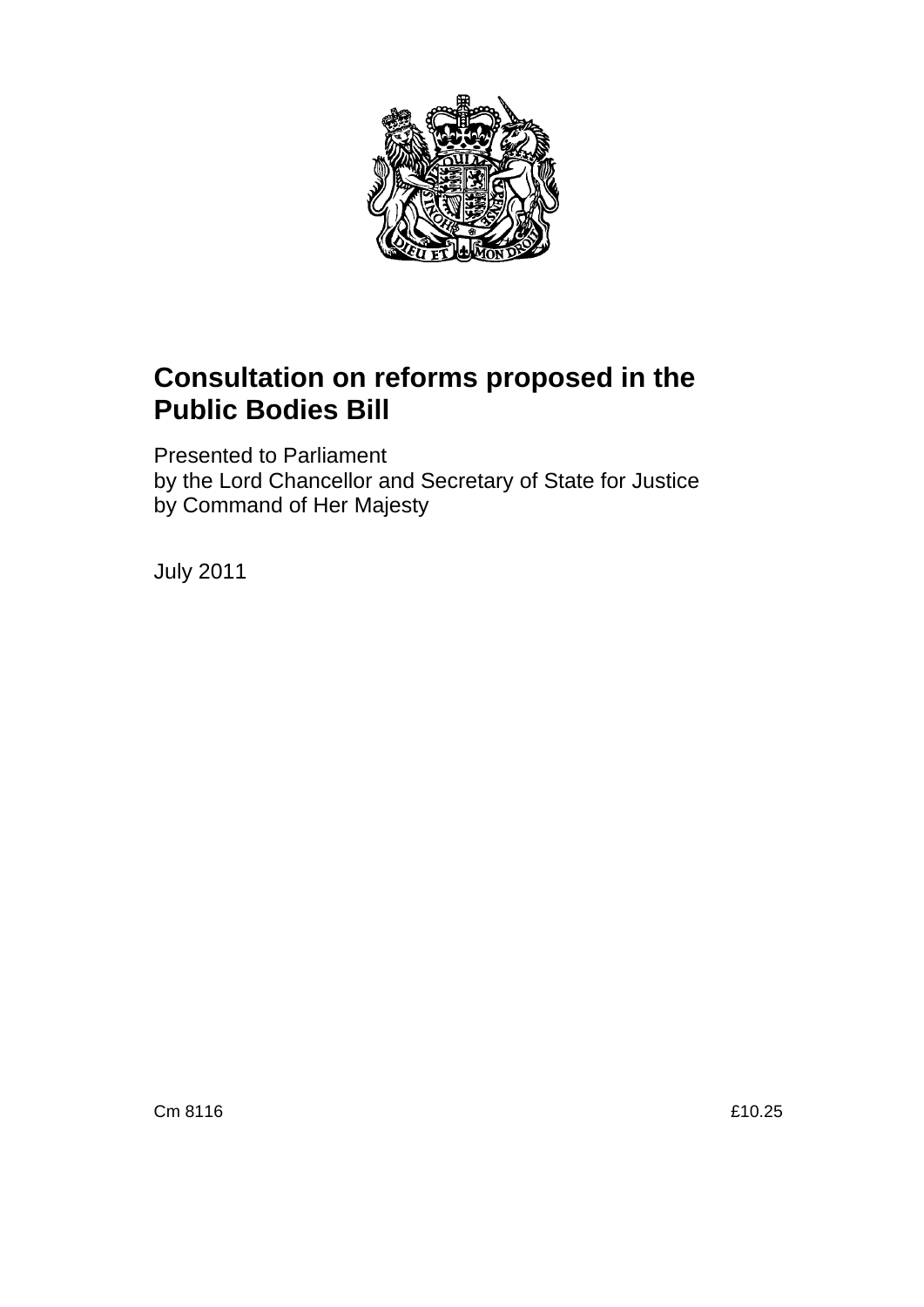### **© Crown copyright 2011**

You may re-use this information (not including logos) free of charge in any format or medium, under the terms of the Open Government Licence. To view this licence, visit <http://www.nationalarchives.gov.uk/doc/open-government-licence/> or write to the Information Policy Team, The National Archives, Kew, London TW9 4DU, or e-mail: [psi@nationalarchives.gsi.gov.uk](mailto:psi@nationalarchives.gsi.gov.uk) 

Where we have identified any third party copyright material you will need to obtain permission from the copyright holders concerned.

Any enquiries regarding this publication should be sent to us at Ministry of Justice Public Bodies Bill Team – [PBB.Consultation@justice.gsi.gov.uk,](mailto:PBB.Consultation@justice.gsi.gov.uk) telephone 020 3334 6168.

This publication is available for download at [www.official-documents.gov.uk](http://www.official-documents.gov.uk/) and on our website at [www.justice.gov.uk](http://www.justice.gov.uk/) 

ISBN: 9780101811620

Printed in the UK by The Stationery Office Limited on behalf of the Controller of Her Majesty's Stationery Office ID 2438748 07/11

Printed on paper containing 75% recycled fibre content minimum.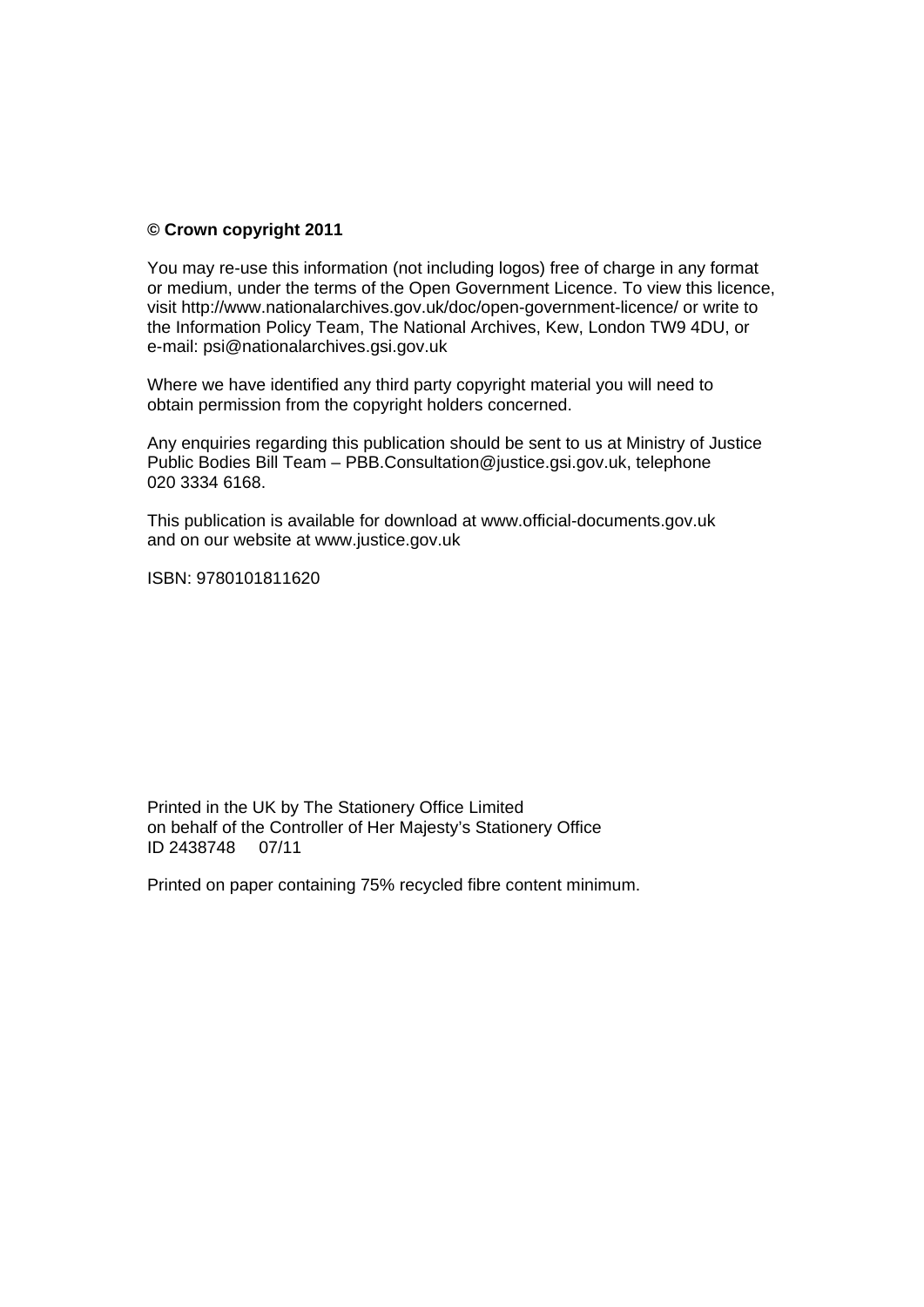# **Contents**

| Foreword                                                                                                                               | 3  |
|----------------------------------------------------------------------------------------------------------------------------------------|----|
| <b>Executive Summary</b>                                                                                                               | 5  |
| Introduction                                                                                                                           | 11 |
| The proposals                                                                                                                          | 13 |
| Questionnaire                                                                                                                          | 31 |
| About you                                                                                                                              | 34 |
| Contact details/How to respond                                                                                                         | 35 |
| The consultation criteria                                                                                                              | 37 |
| Consultation Co-ordinator contact details                                                                                              | 38 |
| Annex A: Transfer of Chief Coroner functions                                                                                           | 39 |
| Annex B: Stakeholders being notified of the publication of the<br>consultation document (excluding agencies of the Ministry of Justice |    |
| and other government departments)                                                                                                      | 41 |
| Annex C: Frequently used terms                                                                                                         | 44 |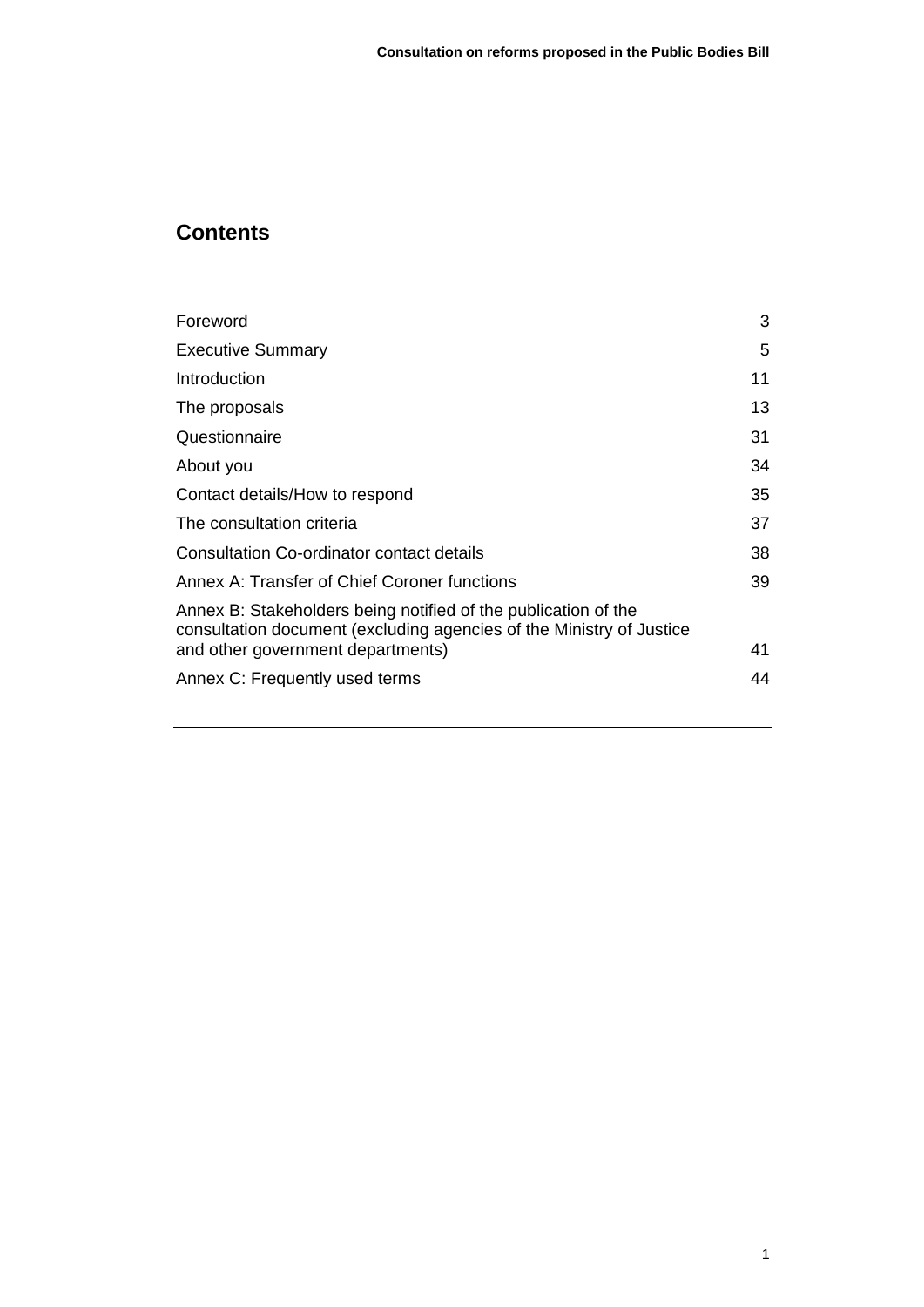# **About this consultation**

| To:                                                                                    | This is a consultation produced by the Ministry of<br>Justice. There is a requirement, as relevant, to<br>consult those bodies/individuals, Scottish and<br>Welsh ministers and the Lord Chief Justice, listed in<br>clause 10 of the Public Bodies Bill. However, this<br>consultation is also aimed at anyone with an<br>interest in the Public Bodies Bill and the proposals it<br>contains in relation to Ministry of Justice bodies. |
|----------------------------------------------------------------------------------------|-------------------------------------------------------------------------------------------------------------------------------------------------------------------------------------------------------------------------------------------------------------------------------------------------------------------------------------------------------------------------------------------------------------------------------------------|
| <b>Duration:</b>                                                                       | From 12/07/11 to 11/10/11                                                                                                                                                                                                                                                                                                                                                                                                                 |
| <b>Enquiries (including</b><br>requests for the paper in<br>an alternative format) to: | <b>Public Bodies Bill Team</b><br>Ministry of Justice<br>Post point 3.18<br>102 Petty France<br>London SW1H 9AJ                                                                                                                                                                                                                                                                                                                           |
|                                                                                        | Tel: 020 3334 6168<br>Fax: 020 3334 6452<br>Email: PBB.Consultation@justice.gsi.gov.uk                                                                                                                                                                                                                                                                                                                                                    |
| How to respond:                                                                        | Please send your response by 11/10/11 to:<br><b>Public Bodies Bill Team</b>                                                                                                                                                                                                                                                                                                                                                               |
|                                                                                        | Ministry of Justice<br>Post point 3.18<br>102 Petty France<br>London SW1H 9AJ                                                                                                                                                                                                                                                                                                                                                             |
|                                                                                        | Tel: 020 3334 6168<br>Fax: 020 3334 6452<br>Email: PBB.Consultation@justice.gsi.gov.uk                                                                                                                                                                                                                                                                                                                                                    |
|                                                                                        | You can also respond online at<br>http://survey.euro.confirmit.com/wix/p700488344.aspx                                                                                                                                                                                                                                                                                                                                                    |
| <b>Response paper:</b>                                                                 | A response to this consultation exercise is due to<br>be published by 31/12/11 at:<br>http://www.justice.gov.uk                                                                                                                                                                                                                                                                                                                           |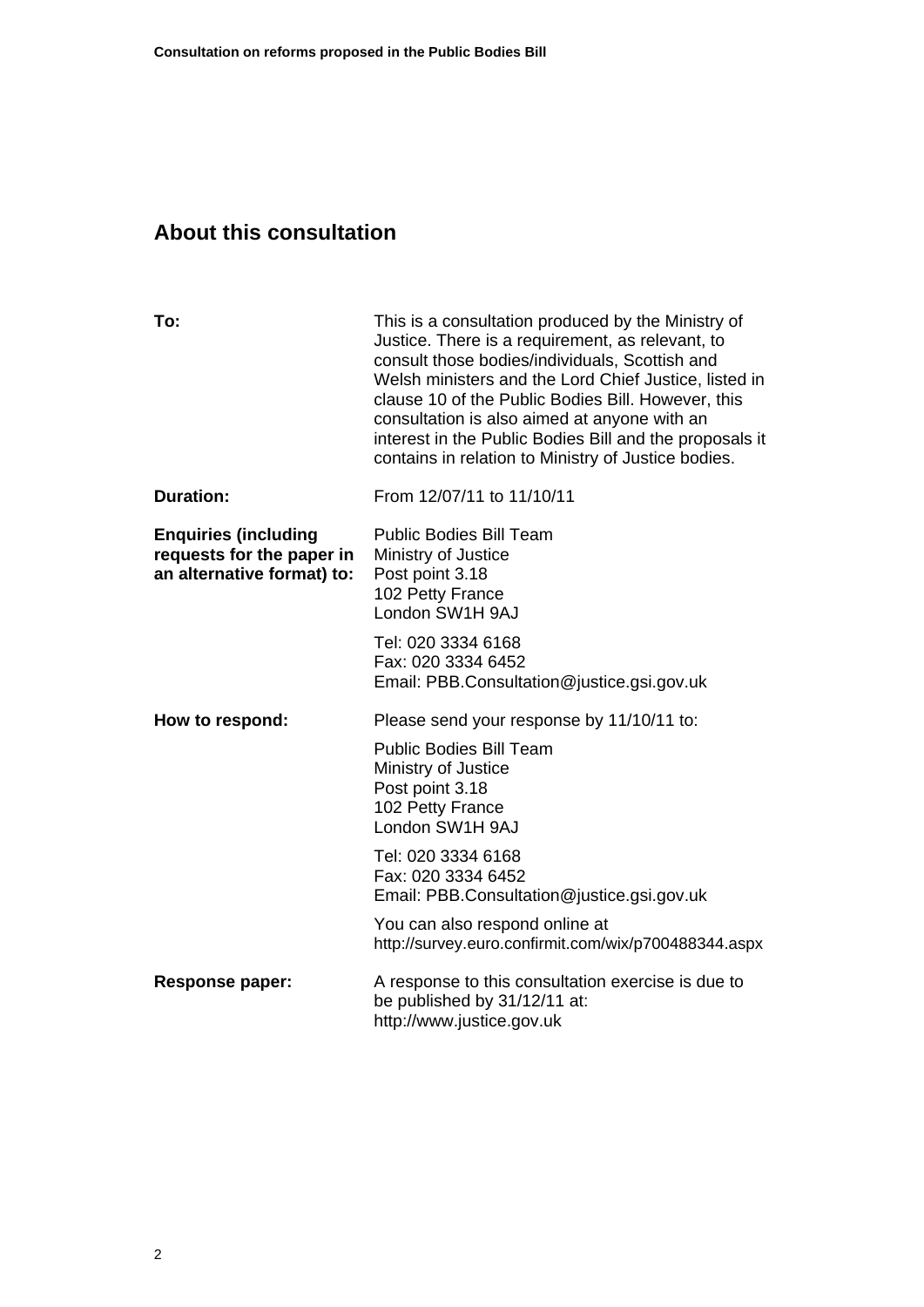# <span id="page-5-0"></span>**Foreword**

One of the striking features of the modern state is that many of its functions are exercised not by traditional departments headed by a minister but by public bodies. To ordinary people, the mix of Executive and Advisory Non-Departmental Public Bodies, Non-Ministerial Departments and other statutory and non-statutory organisations, can be confusing. The rationale for public bodies is, in principle, a good one: independence and autonomy is necessary for some aspects of government to be exercised effectively. But a balance needs to be struck. There is a risk too that, on occasion, public bodies can prevent transparency, reduce accountability or encourage duplication and inefficiency.

Over the past year, the Ministry of Justice and other departments have been reviewing their public bodies and their functions to see, first, whether their functions are really necessary and secondly, whether they are configured in the way that maximises accountability and value. We have the most public bodies of any department  $-350^1$  $-350^1$  in total  $-$  and believe we can reduce that figure by at least a quarter, to 264. We want to use mergers, abolitions and transfer of functions to ensure that the architecture of government and the state is workable and sensible.

This document is a public consultation covering the bodies we want to reform through the Public Bodies Bill, currently going through Parliament, which creates legislative powers to enable us to radically reform the system. The Bill does not cover all of the bodies we want to rationalise – for some public bodies we can use existing legislative powers: others will be reformed by administrative means, in conjunction with the organisations themselves.

Our plans include, amongst others, abolishing the Youth Justice Board to return accountability to ministers in this vital area of public policy, and abolition of the Administrative Justice and Tribunals Council in order to reduce duplication. Separate consultation will take place later in the year in relation to the merger of the offices of the Director of Public Prosecutions and the Director of Revenue and Customs Prosecutions. It's also worth taking this opportunity to clarify that, though added to the Public Bodies Bill by non-government amendment, we are not planning to abolish the Civil Justice Council or use any of the powers in the Bill to change it.

<span id="page-5-1"></span><sup>&</sup>lt;sup>1</sup> Includes multiples.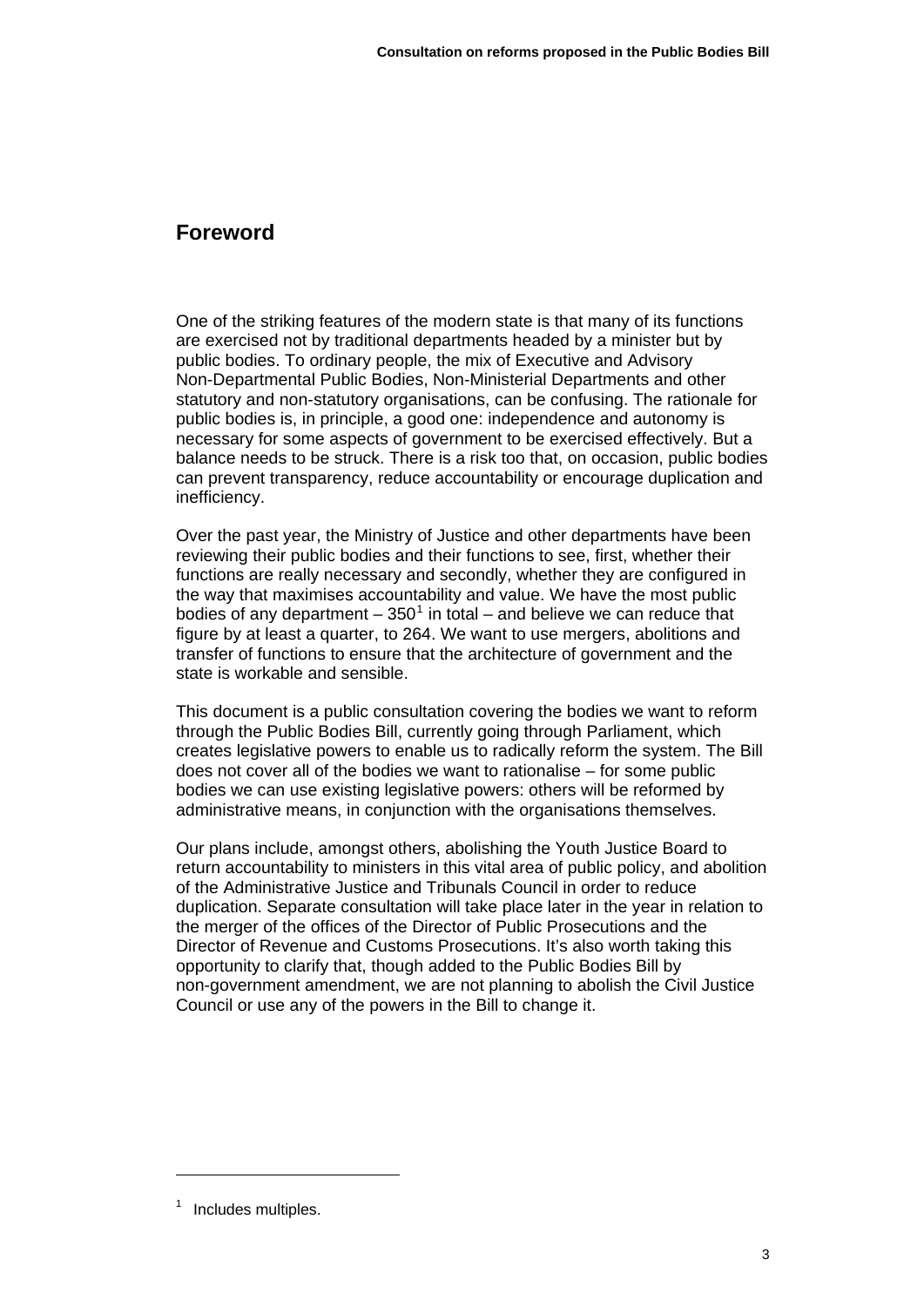I welcome views on any of the proposals in this paper in which the public and stakeholders have an interest. I am confident that the plans set out here will enable the department to make a significant contribution to the Government's reform of public bodies by reducing duplication of services and increasing ministerial accountability.

 $LC<sub>4</sub>$ 

The Right Honourable Kenneth Clarke QC MP Lord Chancellor and Secretary of State for Justice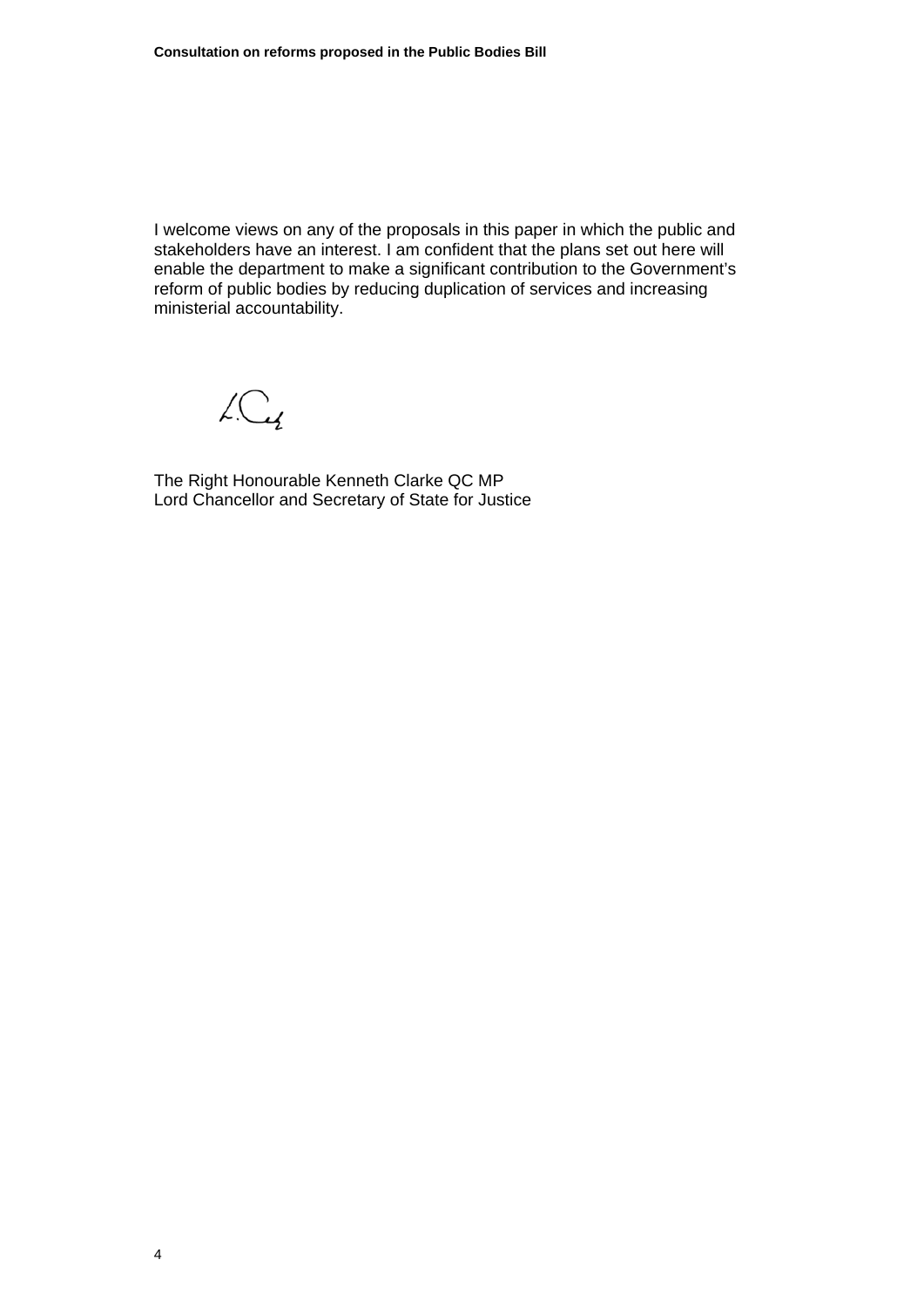# <span id="page-7-0"></span>**Executive Summary**

- 1. The Government announced planned reforms to public bodies on 14 October [2](#page-7-1)010, updating the proposals in March 2011.<sup>2</sup> In conducting our review of public bodies, the department first addressed the overarching question of whether a body needed to exist and its functions needed to be carried out at all. In common with other government departments, where the answer was yes, this department then subjected each of its bodies to three further tests:
	- does it perform a technical function?;
	- do its activities require political impartiality?; and
	- does it need to act independently to establish facts?
- 2. A body would remain if it met at least one of these three tests. Where relevant, the department has also considered further reforms, such as merger or transfer of functions, as part of the Government's commitment to remove duplication and reduce the number and cost of public bodies.
- 3. The Government is minded to use the powers in the Public Bodies Bill to implement the proposals outlined in this consultation in relation to the department's public bodies. The Public Bodies Bill, as currently before Parliament, requires that ministers consult on their proposals before laying a draft order, and the Government accepts this requirement. On that basis, the Secretary of State invites comments on these proposals as measures that might be carried forward by an order under the Public Bodies Act, subject to the outcome of this consultation and Royal Assent of the Bill. All responses, including those which propose an alternative to the Government's preferred option, will be given due consideration.
- 4. The Public Bodies Bill provides a legislative framework for reform, giving ministers powers to enact changes by order. Where a body's functions are no longer required or it has fulfilled the purpose for which it was created, the proposal is to abolish the body. In appropriate circumstances, the relevant government department would take responsibility for any particular functions to be retained, ensuring increased Government accountability – a key aim of the reforms. Bodies for abolition are included in schedule 1 of the Bill.

<span id="page-7-1"></span><sup>2</sup> Public Bodies Reform – Proposals for Change – [http://www.number10.gov.uk/wp](http://www.number10.gov.uk/wp-content/uploads/2010-10-14-Public-bodies-list-FINAL.pdf)[content/uploads/2010-10-14-Public-bodies-list-FINAL.pdf.](http://www.number10.gov.uk/wp-content/uploads/2010-10-14-Public-bodies-list-FINAL.pdf) An update was subsequently published in March 2011 – [http://www.cabinetoffice.gov.uk/resource](http://www.cabinetoffice.gov.uk/resource-library/public-bodies-reform-proposals-change)[library/public-bodies-reform-proposals-change](http://www.cabinetoffice.gov.uk/resource-library/public-bodies-reform-proposals-change)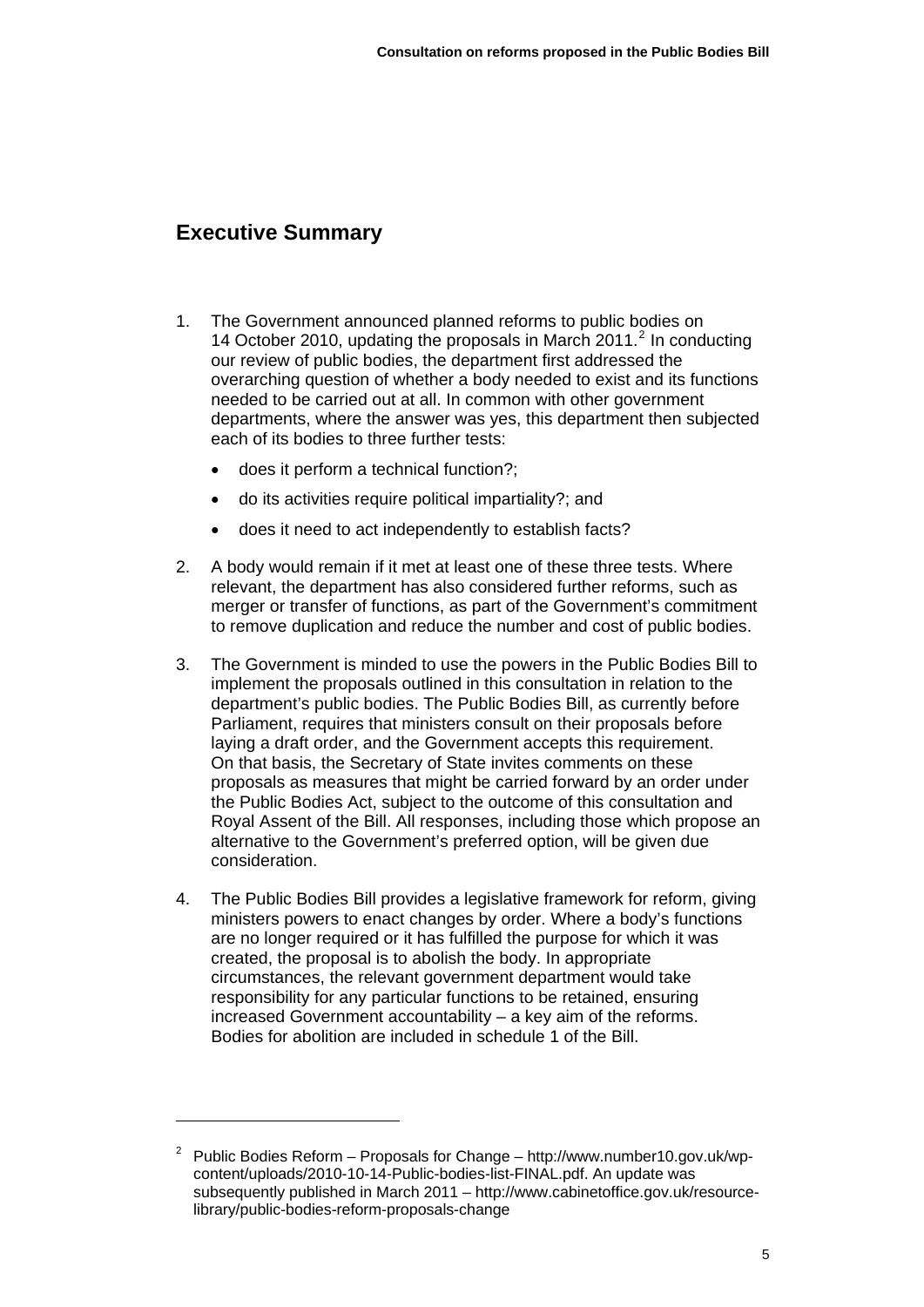- 5. Schedule 2 (power to merge) includes bodies which have previously been subject to an administrative merger. Inclusion in schedule 2 will give legislative effect to the administrative changes. Similarly, schedule 5 (power to modify or transfer functions) includes bodies which require legislation in order to transfer functions and complete earlier administrative reforms. It also allows for the transfer of certain functions without the outright abolition of a body.
- 6. It is a requirement of clause 8 of the Public Bodies Bill that a minister may only make an order if the minister considers that it serves to improve the exercise of public functions, having regard to efficiency, effectiveness, economy and securing appropriate accountability to ministers; and also that it does not remove necessary protection or prevent the continuing exercise of rights and freedoms which a person might reasonably expect to continue to exercise.
- 7. Summary information on each of the department's bodies in the Public Bodies Bill is provided below, together with our proposals for reform. There are exceptions, as indicated in the Secretary of State's Foreword. Separate consultation will take place in relation to the merger of the offices of the Director of Public Prosecutions and Director of Revenue and Customs Prosecutions. Additionally, we do not intend to bring forward any order in relation to the Civil Justice Council, which was added to the Bill as a result of an amendment in the House of Lords.

### **Administrative Justice and Tribunals Council (AJTC): schedules in Bill – 1-5. Headline proposal – abolish body and function.**

8. The AJTC is an Advisory NDPB set up under the Tribunals, Courts and Enforcement Act 2007 in succession to the Council on Tribunals. The AJTC keeps under review and reports on the administrative justice system, although its findings are not binding on the Government. The Government considers that administrative justice policy is the responsibility of the Ministry of Justice and that the oversight and development of this area should rest with the department. Furthermore, the establishment of the unified Tribunals Service and the subsequent merger with Her Majesty's Courts Service (to form Her Majesty's Courts and Tribunals Service (HMCTS)) means that tribunals' policy and governance arrangements are now well established. The Government considers that the AJTC's oversight function duplicates activity that can take place elsewhere and that its retention can no longer be justified against a background of severe financial constraints.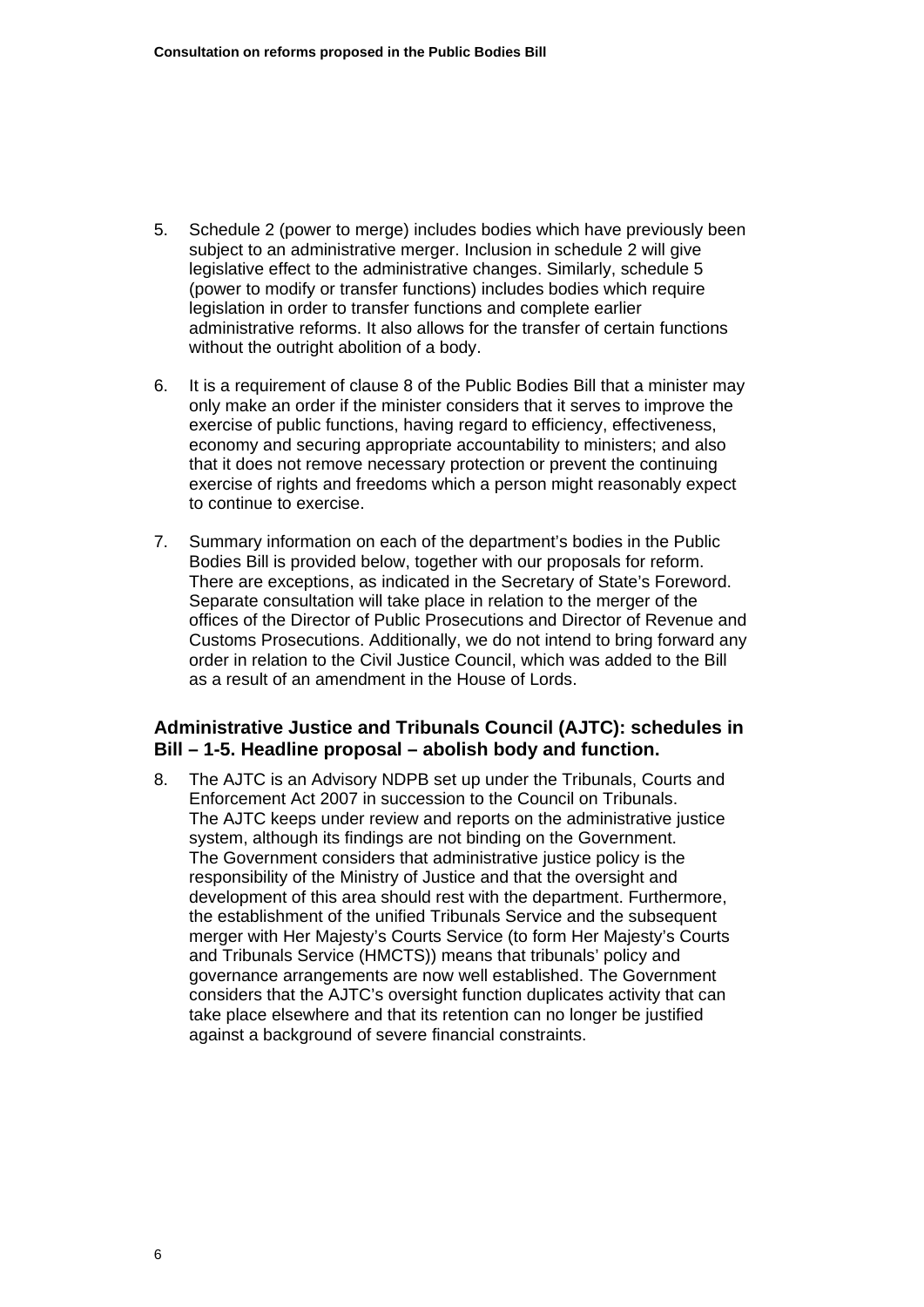# **Courts Boards: schedule in Bill – 1. Headline proposal – abolish body and function.**

9. There are currently 19 Courts Boards across England and Wales. These Advisory Non Departmental Bodies were created by the Courts Act 2003 to work in partnership with HMCTS (then Her Majesty's Courts Service) to achieve effective and efficient administration of the courts. The Government considers that administration of the courts properly rests with HMCTS which has procedures in place to ensure effective administration. The continued existence of the Courts Boards duplicates activity and this cannot be justified in the current financial climate.

### **Crown Court Rule Committee: schedule in Bill – 1. Headline proposal – abolish body and transfer functions to the Lord Chief Justice in consultation with other rule committees.**

10. The Crown Court Rule Committee is an Advisory NDPB. It was established under the Supreme Court Act 1981 to examine any proposed amendments to Crown Court Rules and, together with the Lord Chancellor, to make the necessary rules of court. The Crown Court Rule Committee's role in making criminal rules has been superseded by the Criminal Procedure Rule Committee, leaving it with a role only in relation to civil rules. The Crown Court Rule Committee is now rarely used and the proposal is that this almost defunct body be discontinued and its limited functions transferred to the Lord Chief Justice in consultation with other rule committees. The Lord Chief Justice agrees in principle with the proposal.

### **Her Majesty's Inspectorate of Court Administration (HMICA): schedule in Bill – 1. Headline proposal – abolish body and transfer essential functions to the appropriate inspectorate.**

- 11. HMICA was established in 2005 under the Courts Act 2003, as amended by the Police and Justice Act 2006. Its key function is to inspect and report to the Lord Chancellor on the system that supports the carrying on of the business of the courts.
- 12. The intention to abolish HMICA was originally announced in December 2009 but the department also reviewed HMICA against the Coalition Government's 'three tests'. The review concluded that although it was important to provide assurance, court systems were robust and properly regulated and this assurance could be provided within HMCTS. It is not necessary for purely administrative systems to be subject to inspection by an independent body and the Government proposes to abolish HMICA since the majority of its functions are no longer required. Where relevant, other inspectorates will take on those functions which are still required, such as to ensure compliance with the Optional Protocol to the Convention against Torture.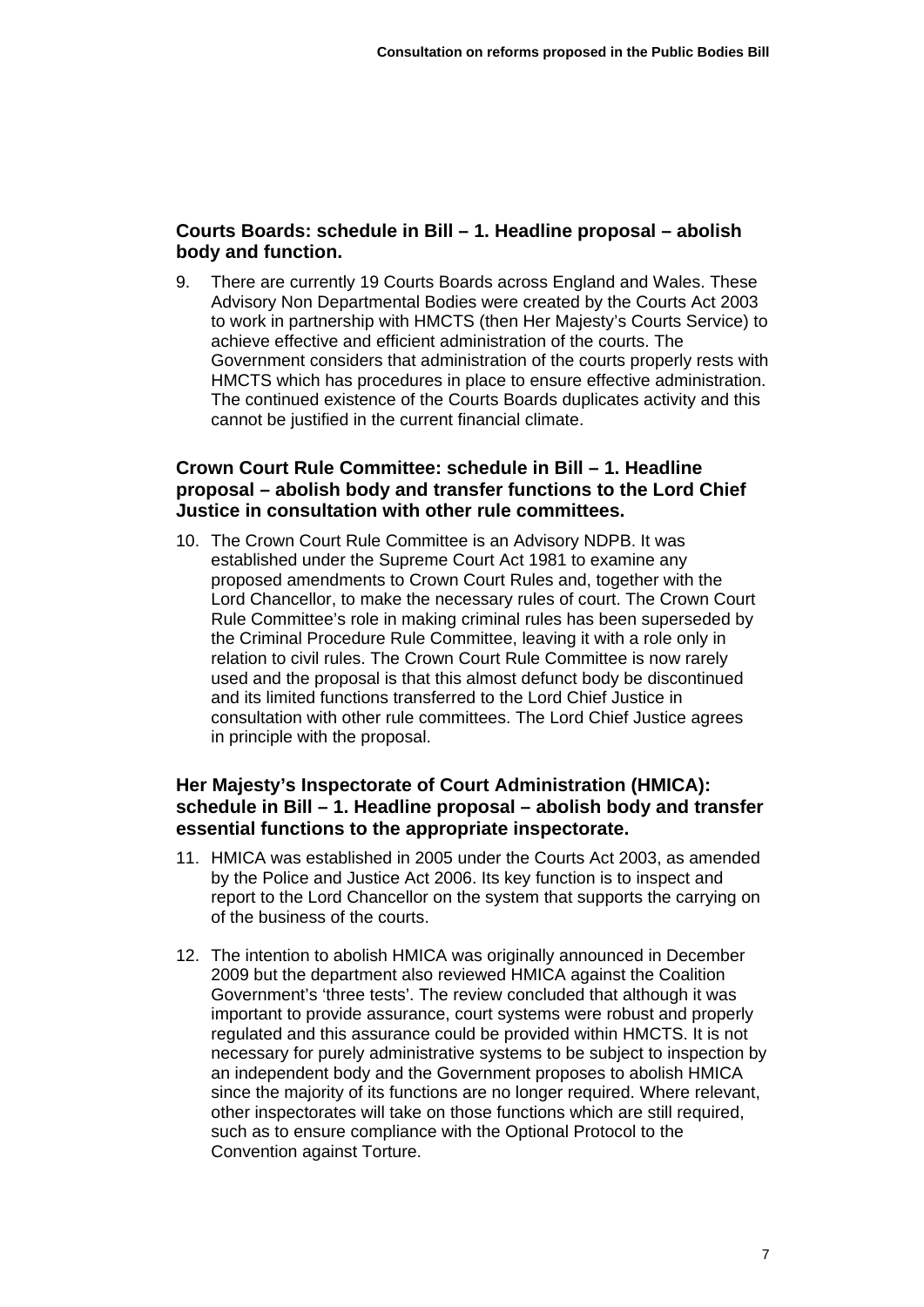### **Magistrates' Courts Rule Committee (MCRC): schedule in Bill – 1. Headline proposal – abolish – body will be discontinued and function will transfer to other rule committees.**

13. The MCRC is a statutory advisory body established under the Magistrates' Court Act 1980 and which is consulted before a very limited range of court rules are made. The Government is proposing to abolish the MCRC as its functions could be performed effectively by other existing rule committees. The Lord Chief Justice agrees in principle with the proposal.

### **Office of the Chief Coroner: schedule in Bill – 5. Headline proposal – transfer functions to the Lord Chancellor and Lord Chief Justice.**

- 14. The office of Chief Coroner was introduced for the first time by the Coroners and Justice Act 2009 (the 2009 Act). Section 35 and schedule 8 of the 2009 Act, which made provision for the office, came into force on 1 February 2010 and a Chief Coroner was appointed by the Lord Chief Justice, in consultation with the then Lord Chancellor, in March 2010. However, provisions detailing the role, functions and powers of the Chief Coroner have not been implemented and, as such, the Chief Coroner has not taken up office. It is not realistic to commit to the new expenditure that the office of Chief Coroner would require in the current economic circumstances. There remains, however, a need for reform of the current coroner system.
- 15. The Government proposes to achieve these reforms through the transfer of certain functions of the Chief Coroner to either the Lord Chief Justice or Lord Chancellor whilst leaving the office of the Chief Coroner on the statute book. The Lord Chief Justice is in agreement with the potential transfer of functions specified at **[Annex A](#page-41-0)**. The department will also establish a Ministerial Board, supported by a Bereaved Organisations Committee with an independent Chair, to provide for the Chief Coroner's non-statutory role in overseeing the non-judicial services provided by coroners.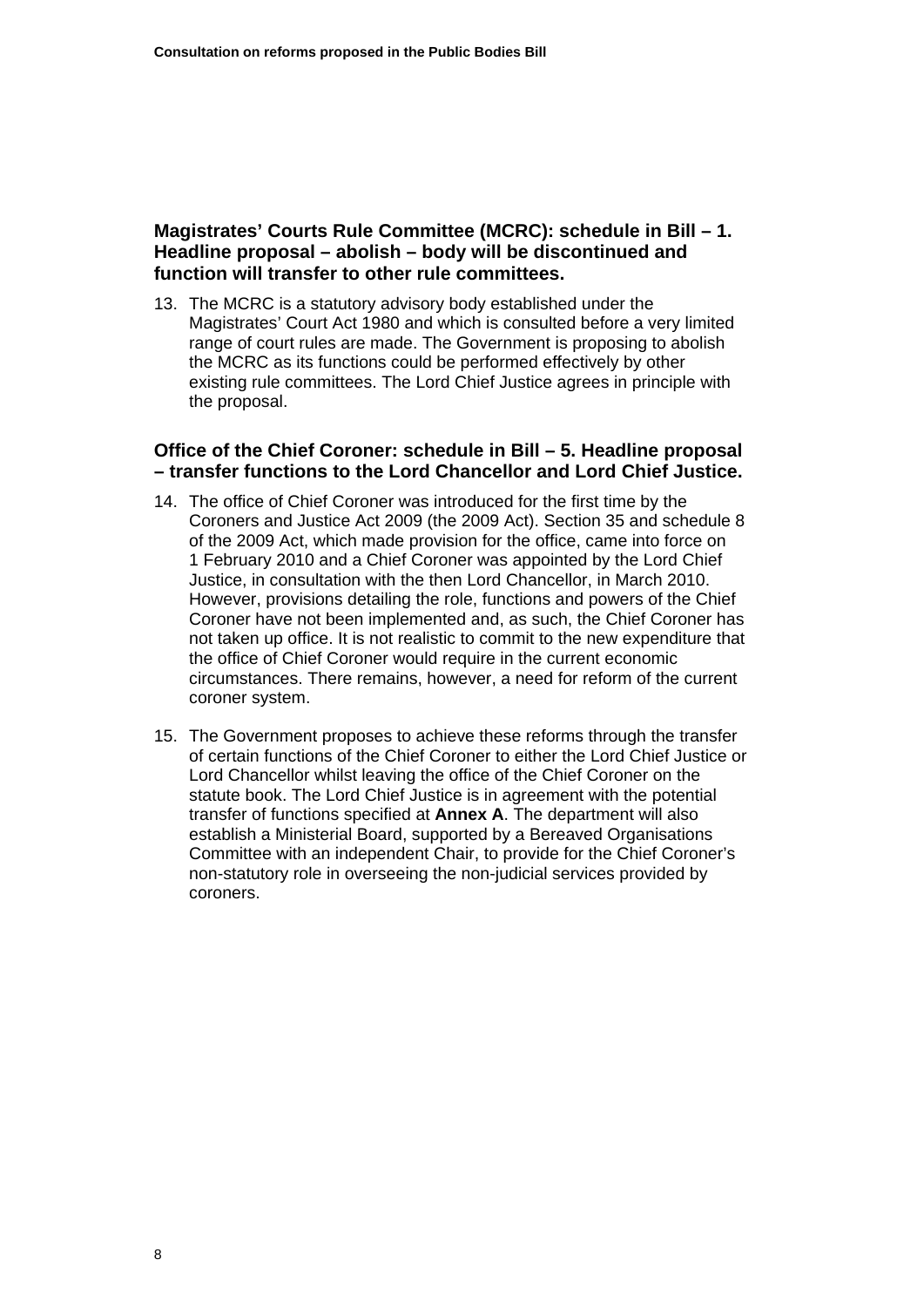### **Public Guardian Board (PGB): schedule in Bill – 1. Headline proposal – abolish body and function.**

16. The PGB is a statutory body established under the Mental Capacity Act 2005 to scrutinise and review the way in which the Public Guardian discharges his functions and to make recommendations on this to the Lord Chancellor. It is Government's view that the board's function in scrutinising and reviewing the Public Guardian's statutory duties can be effectively and more efficiently delivered by standard, robust and proportionate agency governance arrangements. Consequently, the Government recommends that the PGB should be abolished and its functions carried out within Government. The PGB has, itself, recognised that such scrutiny by an independent advisory board could not continue into the future, particularly in an environment of financial constraint and with Government's obligation to concentrate public expenditure on essential functions.

### **The National Archives: schedule in Bill – 5. Headline proposal – to reflect in legislative terms administrative changes already completed.**

- 17. Between 2003 and 2006 four government bodies, each specialising in particular aspects of managing records and information, joined together administratively to form the single organisation, The National Archives. These bodies were the Public Record Office, the Royal Commission on Historical Manuscripts, Her Majesty's Stationery Office, and the Office of Public Sector Information. Using the Public Bodies Bill, the department seeks to place The National Archives, the Keeper of The National Archives and the Lord Chancellor's records advisory bodies on a clear legal footing, which simply enshrines in legislation the current administrative arrangements put in place between 2003 and 2006, following the establishment of The National Archives in 2003.
- 18. This will be done by legally renaming the Public Record Office as The National Archives and the Keeper of Public Records as the Keeper of The National Archives. These renamed bodies will, where possible, be made legally responsible for performing certain functions presently exercised by the four bodies or office holders associated with them. The proposed reforms have been agreed with, and led by, the current Chief Executive of The National Archives who is the Keeper of Public Records.

### **Victims' Advisory Panel (VAP): schedule in Bill – 1. Headline proposal – abolish body and function.**

19. The VAP is an Advisory NDPB established in 2003 to allow victims of crime to have their say in the reform of the criminal justice system and the services it provides to victims. There is a clear overlap between the work of the panel and that of the Commissioner for Victims and Witnesses, who is responsible for engaging with and representing the views of victims. The Government proposes to abolish the VAP since its functions are no longer required and duplicate activity elsewhere.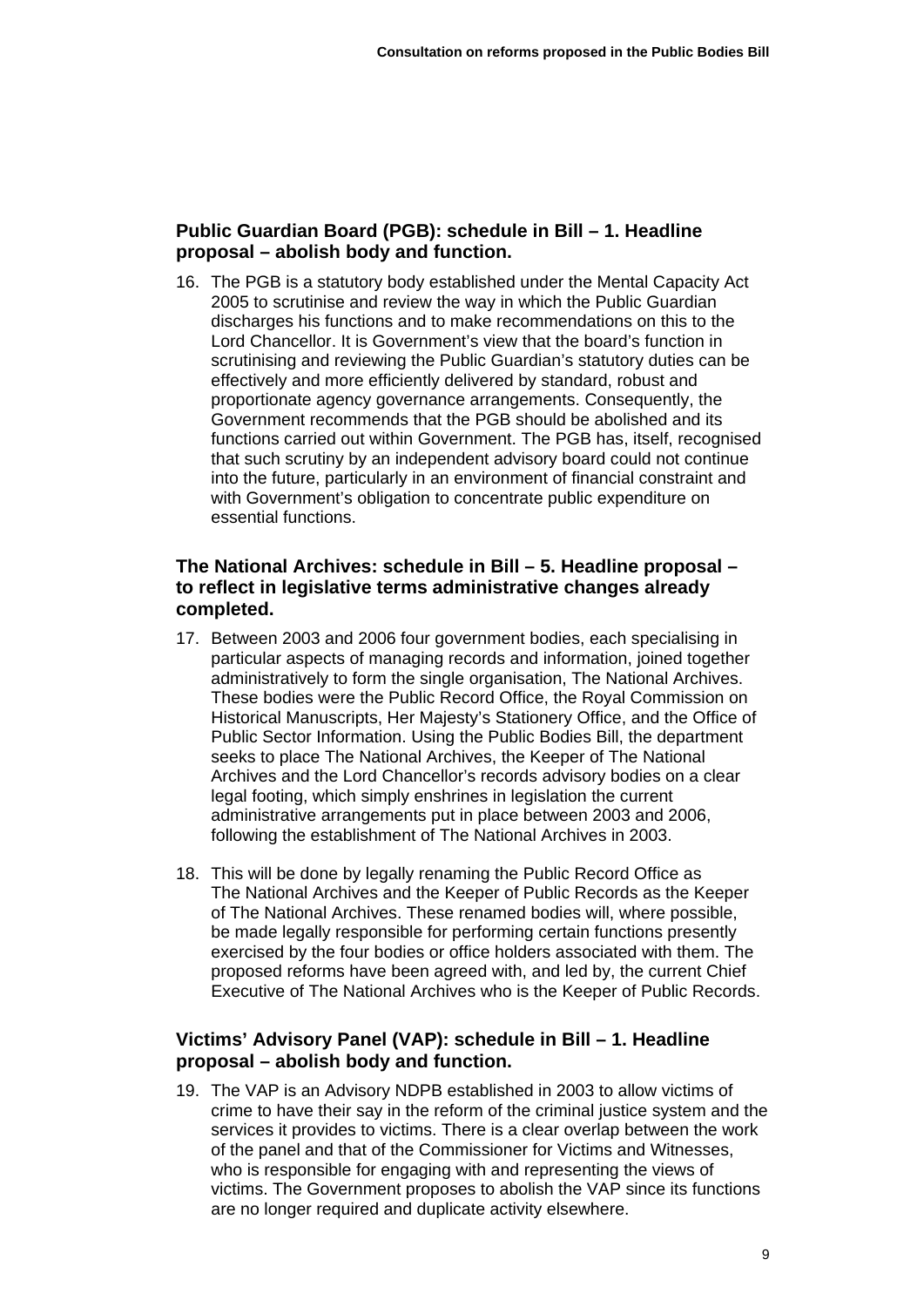### **Youth Justice Board (YJB): schedule in Bill – 1. Headline proposal – abolish as part of wider criminal justice reforms.**

20. The YJB is an Executive NDPB. It was established by the Crime and Disorder Act 1998 to advise the Secretary of State for Justice on the operation of the youth justice system and the standards which should apply. It also works to prevent offending and re-offending by children and young people. Since then, the delivery of youth justice has become firmly established at a local level, through Local Authority Youth Offending Teams and a distinct secure estate for young people. The Government takes the view that it is no longer necessary to have independent oversight of the youth justice system and that responsibility and accountability should be returned to ministers. The Government's proposal is to abolish the YJB and establish a separate Youth Justice Division within the Ministry of Justice to ensure appropriate governance of youth justice and delivery of the YJB's functions. It is intended that independent advice and challenge will be provided by a non-statutory advisory group. In addition, Dame Sue Street, a non-Executive Director of the department who brings experience and knowledge of youth justice, will be taking an active interest in youth justice within the department, and will have a direct route into the department through the Permanent Secretary and the Secretary of State.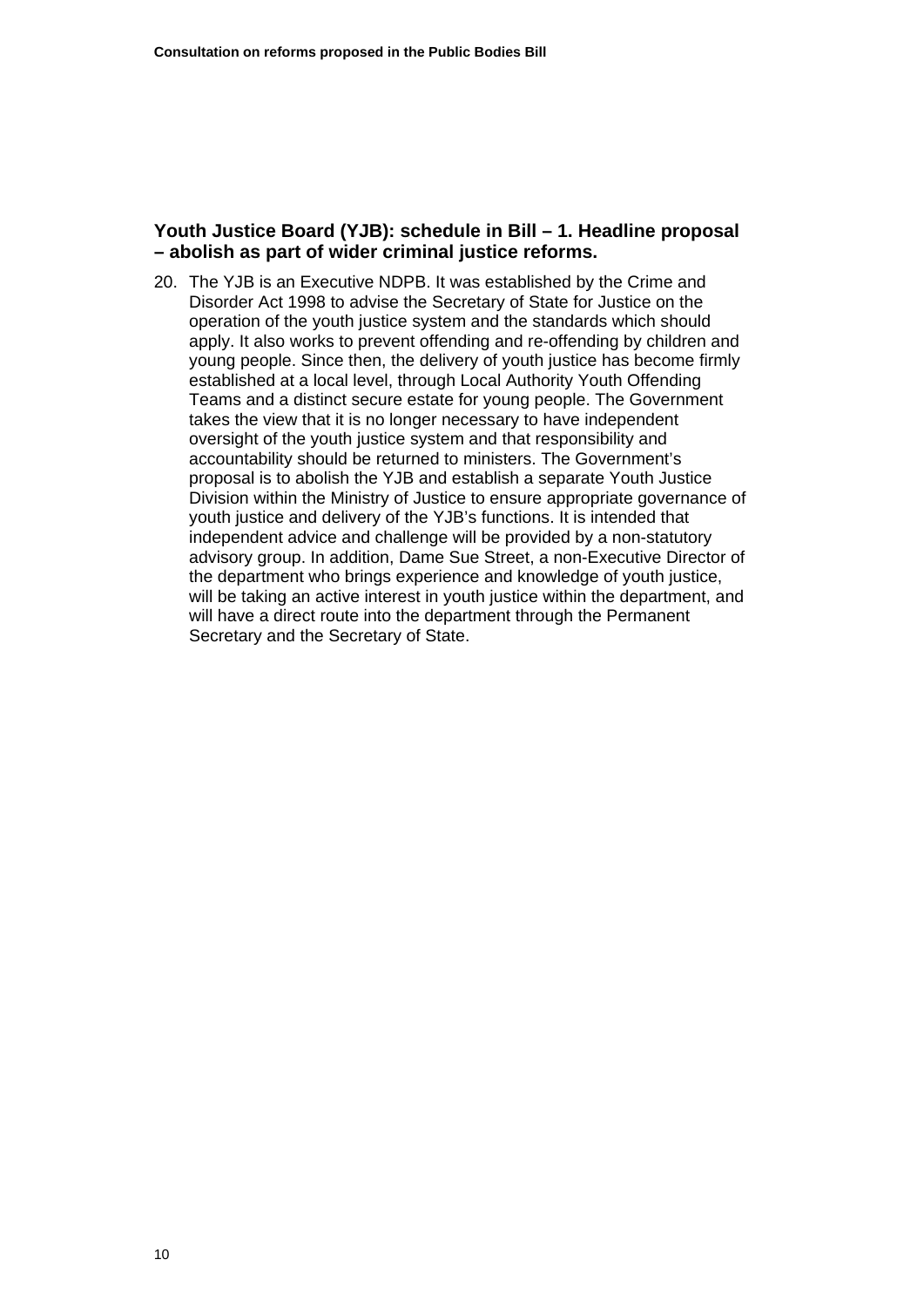# <span id="page-13-0"></span>**Introduction**

- 21. This paper sets out for consultation the department's proposals for reform of a number of its public bodies listed in the Public Bodies Bill. The reforms will be enacted through secondary legislation following Royal Assent and commencement of the Act. Clause 10 of the Public Bodies Bill requires that a minister proposing to make an order under clauses 1–5 of the Bill must consult:
	- the body or the holder of the office to which the proposal relates;
	- such other persons as appear to the minister to be representative of interests substantially affected by the proposal;
	- the Scottish Ministers, if the proposal relates to any matter, so far as applying in or as regards Scotland, in relation to which the Scottish Ministers exercise functions (and where the consent of the Scottish Parliament is not required under section 9);
	- a Northern Ireland department if the proposal relates to any matter, so far as applying in or as regards Northern Ireland, in relation to which the department exercises functions (and where the consent of the Northern Ireland Assembly is not required under section 9);
	- the Welsh Ministers, if the proposal relates to any matter, so far as applying in or as regards Wales, in relation to which the Welsh Ministers exercise functions (and where the consent of the National Assembly for Wales is not required under section 9);
	- where the functions affected by the proposal relate to the administration of justice, the Lord Chief Justice; and
	- such other persons as the minister considers appropriate.
- 22. Views from other interested parties would also be welcomed. The majority of reforms cover bodies with territorial applications in England and Wales but some also operate in Scotland and Northern Ireland. A Welsh language version is available at [www.justice.gov.uk](http://www.justice.gov.uk/).
- 23. This consultation is conducted in line with the Code of Practice on Consultation. The consultation criteria, which are set out on page 37**,** have been followed.
- 24. Impact Assessments have not been completed for all bodies. Where relevant, more detail on the reasons for this is provided in the next chapter where individual bodies are discussed in more detail. Impact Assessments have been prepared in relation to the AJTC, HMICA and the YJB. The Impact Assessments completed indicate that the wider impact of the proposals is likely to be limited since, where appropriate, functions will be transferred back to the department or in some cases to the judiciary to ensure that appropriate services can continue.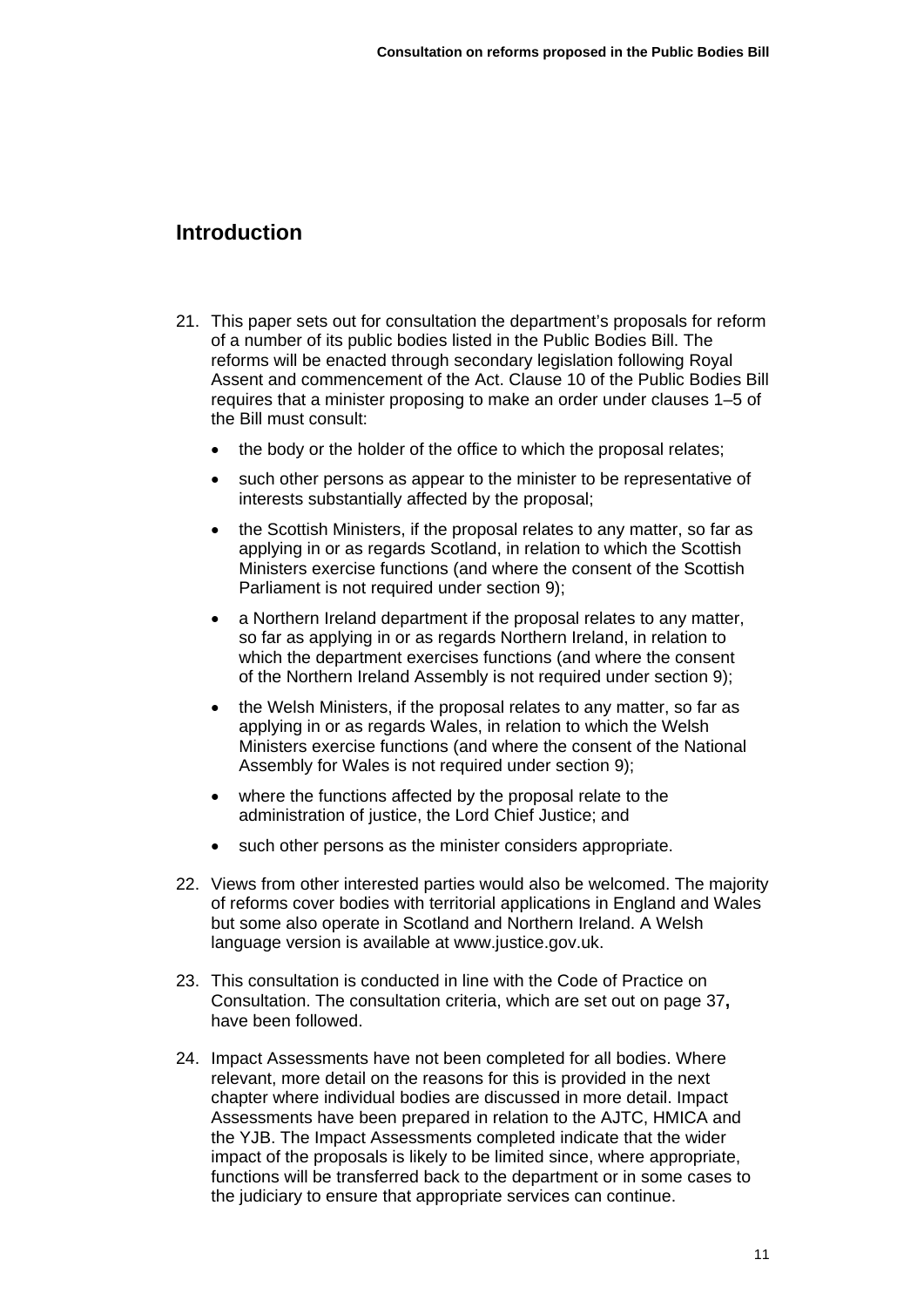The proposals are unlikely to lead to additional costs or savings for businesses, charities or the voluntary sector, or on the public sector. The completed Impact Assessments are published alongside this consultation document. Initial Equality Impact Assessment screenings have also been completed for all bodies and are also published separately. The requirement for a full Equality Impact Assessment for each body will be considered in the light of the responses to this consultation.

- 25. Comments on the Impact Assessments and the Equality Impact Assessments are very welcome.
- 26. The following groups have been notified of the publication of the consultation paper:
	- Bodies we are required to consult under clause 10 of the bill see paragraph 21 above.
	- Key representative groups identified by departmental officials. A full list of suggested stakeholders, by body, can be found at **[Annex B](#page-43-0)**.
- 27. This list is not meant to be exhaustive or exclusive, however, and responses are welcomed from anyone with an interest in, or views on, the subjects covered by this paper.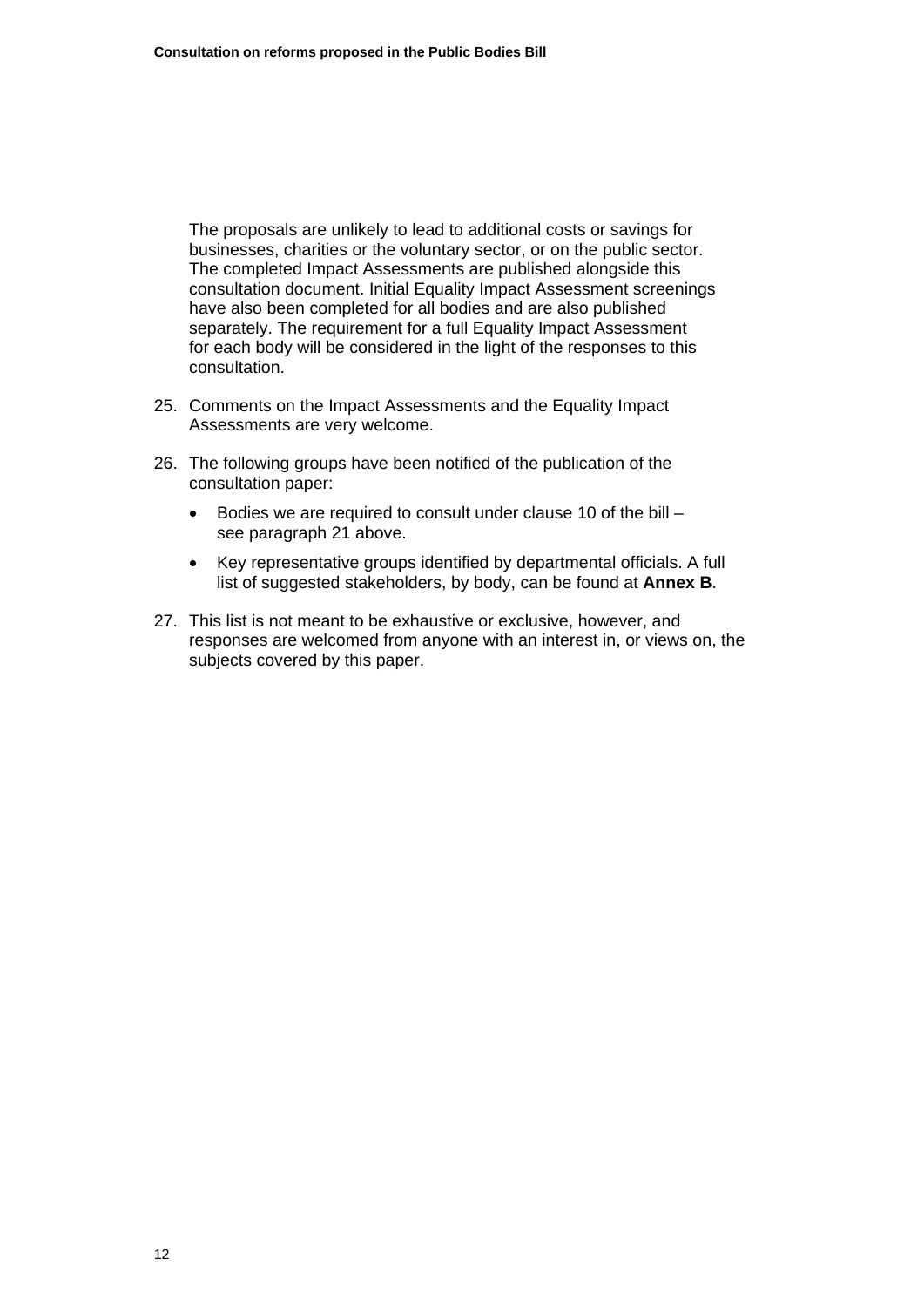# <span id="page-15-0"></span>**The proposals**

 $\overline{a}$ 

28. This chapter provides further background on the department's bodies in the Public Bodies Bill, summarising the proposals regarding each body and detailing why the Government considers the proposed course of action to be the most appropriate. The overarching intent in bringing forward proposals has been to increase accountability and reduce duplication. As set out earlier in this document, the offices of the Director of Public Prosecutions/Director of Revenue and Customs Prosecutions and the Civil Justice Council are not included in this consultation.

# **Administrative Justice and Tribunals Council (AJTC)**

- 29. The AJTC is an advisory body established under the Tribunals, Courts and Enforcement Act 2007 (the TCE Act). It replaced the Council on Tribunals, which was set up under the Tribunals and Inquiries Act 1958.
- 30. The TCE Act introduced a simplified statutory framework for tribunals, enabling the development of a unified Tribunals Service involving the majority of central government tribunals and as envisioned by Sir Andrew Leggatt's review, 'Tribunals for Users - One System, One Service'<sup>[3](#page-15-1)</sup> published in 2001.
- 31. The AJTC covers the United Kingdom, with statutory Scottish and Welsh Committees. It is charged with keeping the administrative justice system under review; keeping under review and reporting on the constitution and working of 'listed' tribunals; and keeping under review and reporting on the constitution and working of statutory inquiries.
- 32. In relation to administrative justice, the AJTC's functions include considering ways in which the system can be made more accessible, fair and efficient. The AJTC also advises the Lord Chancellor, ministers of the devolved administrations in Scotland and Wales and the Senior President of Tribunals on the development of administrative justice and on proposals for change or for research. Administrative justice is defined by the TCE Act as meaning the overall system by which decisions of an executive nature are made in relation to particular persons, including the procedures for making such decisions, the law under which they are made and the system for resolving disputes and airing grievances relating to such decisions. As well as tribunals, it also includes Ombudsmen and other methods of dispute resolution.
- 33. The AJTC's functions relating to tribunals include reporting on matters of special importance in relation to 'listed' tribunals. Listed tribunals are the

<span id="page-15-1"></span><sup>3</sup> Available at [http://webarchive,nationalarchives.gov.uk/+/http://www.tribunal](http://webarchive,nationalarchives.gov.uk/+/http:/www.tribunal-review.org.uk/)[review.org.uk/](http://webarchive,nationalarchives.gov.uk/+/http:/www.tribunal-review.org.uk/)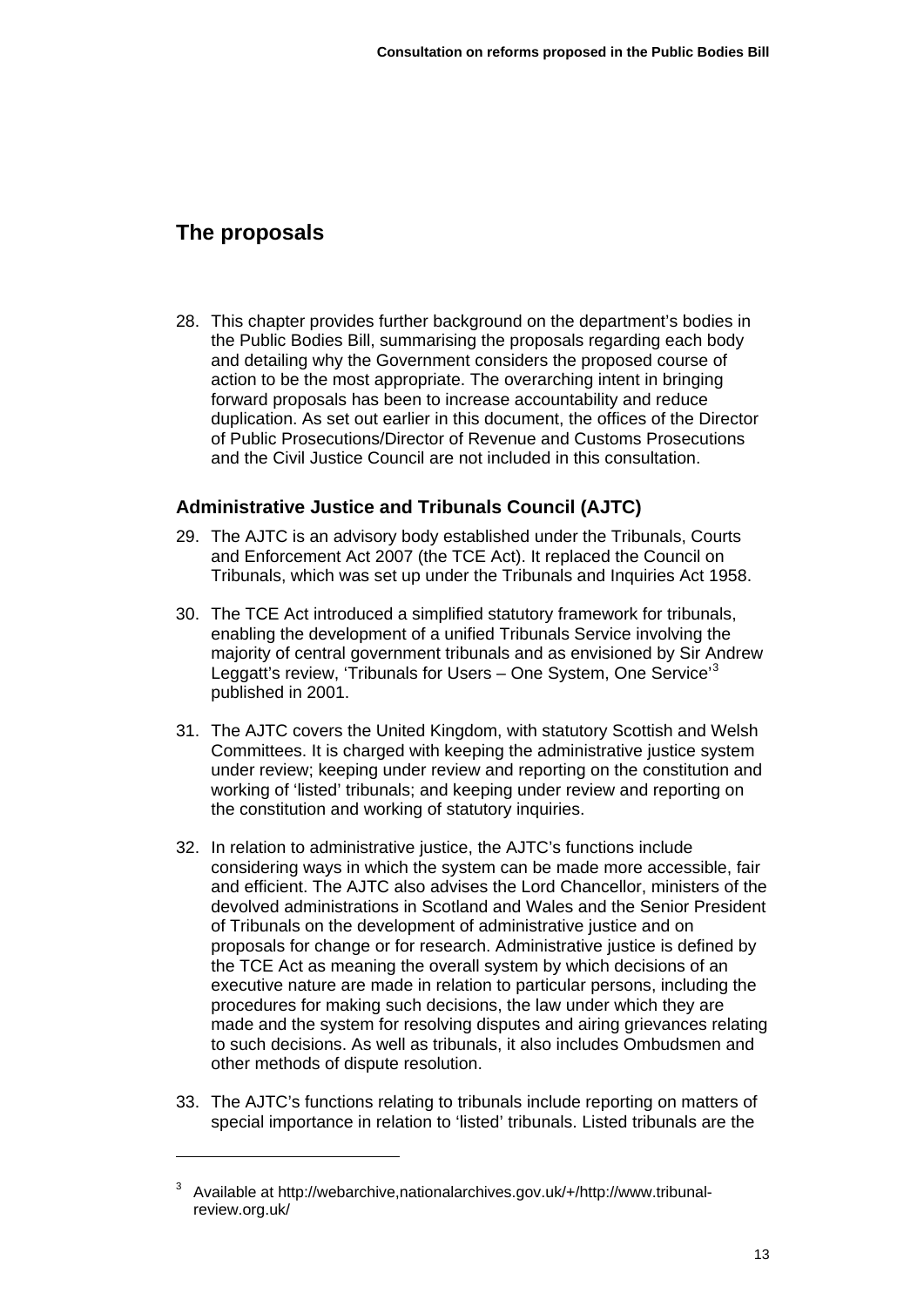First-tier Tribunal and Upper Tribunal and tribunals listed by orders made by the Lord Chancellor and ministers of the devolved administrations in Scotland and Wales. Functions in relation to statutory inquiries include considering and reporting on any matter relating to statutory inquiries that the AJTC determines as being of special importance. In practice, the AJTC has focused on inquiries relating to land use.

- 34. A dedicated team of civil servants within the department's Justice Policy Group are responsible for offering independent advice on strategic administrative justice policy. Most central government tribunals have now been brought into the Tribunals Service (now part of HMCTS), separating the appeal process from the original decision-maker – a key recommendation of Sir Andrew Leggatt's 2001 review. Effective governance arrangements are in place between HMCTS and the department meaning that the AJTC's oversight role in relation to tribunals is no longer required. The administrative justice team within the department is committed to working closely and proactively with other government departments to ensure a coherent and consistent approach to administrative justice policy. This includes the identification of potential improvements to the user experience.
- 35. Similarly, the AJTC's role in relation to statutory inquiries is no longer considered necessary because the Planning Inspectorate, an Executive Agency of the Department for Communities and Local Government, has now established a robust Quality Assurance Unit, which operates across all functions of the Planning Inspectorate to ensure appropriate standards and procedures are upheld. This unit is able, as necessary, to recommend changes to the Planning Inspectorate's Audit Committee, or the inspectorate's main board. The board also includes non-Executive Directors which ensures external scrutiny.
- 36. The Government has listened to the concerns expressed by peers during the passage of the Public Bodies Bill and does recognise the influential role that the AJTC, and the Council on Tribunals before it, have played in, for example, helping to bring the unified Tribunals Service to fruition. For the reasons set out in paragraphs 34 and 35 above, however, the Government still believes that it is no longer an efficient or economic use of resources to have an independent advisory body to carry out functions in relation to administrative justice, tribunals and statutory inquiries.
- 37. The abolition of the AJTC will reduce duplication of effort and resources. Whilst not specifically provided for in legislation, the AJTC's focus has been on the experience and perspective of users. The department does not believe that the service to users will be adversely affected by the proposal to abolish: it will listen and take into account the views of users, expecting all public bodies involved in administrative justice to do the same. Almost all tribunal jurisdictions within HMCTS have user groups to enable users to discuss issues of concern with the judiciary and HMCTS management. There have also been regular customer surveys, and a web-based system to gather feedback and provide insight into performance and customer service.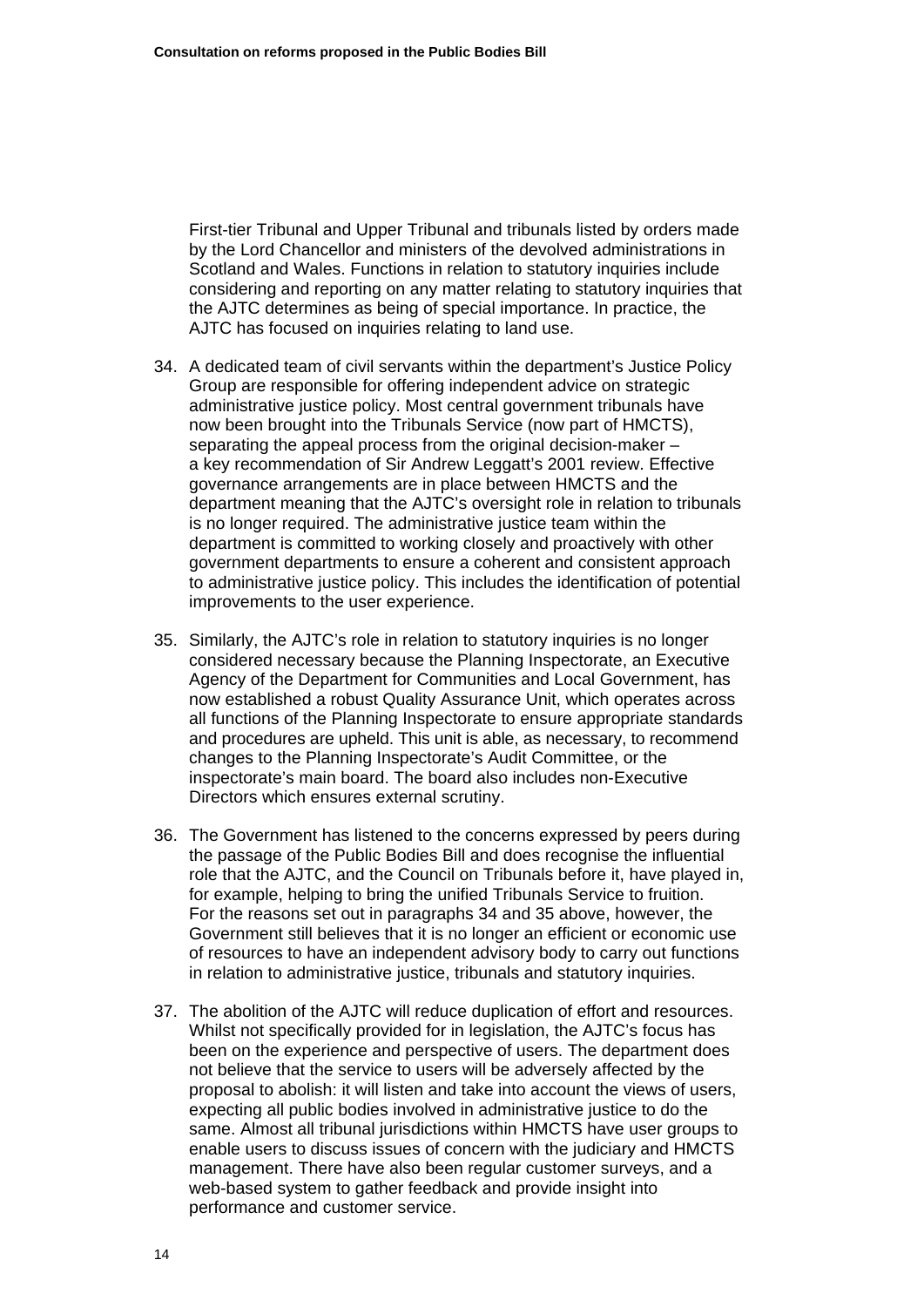- 38. The Government recognises the importance of driving up the quality of original decision-making and the department will continue to build on the work done with original decision-making bodies to review the end-to-end process. The department will also work closely with the Cabinet Office, which retains responsibility for Ombudsman policy. The dedicated administrative justice policy team is well placed to influence the development of policy from the outset to ensure that administrative justice is a key part of the wider justice reform agenda and to have oversight of the wider system. The team is committed to ensuring that the distinctive features of tribunals, such as accessibility and informality, are maintained as well as working with the judiciary to guard against 'over-judicialisation' of tribunals.
- 39. **Devolved administrations in Scotland and Wales**: The Scottish and Welsh Committees of the AJTC will continue until the AJTC is abolished. It will be for the devolved administrations in Scotland and Wales to make whatever arrangements they are able to suit their circumstances, after the AJTC has been wound up. Officials in the Welsh Government are currently looking into whether the devolved administration has the legislative competence to set up a Welsh statutory body to advise on administrative justice. Additionally, the First Minister of Wales has asked if the AJTC's existing right to observe at tribunals operating in Wales could be transferred to help advance tribunal reform in Wales. The department will work with colleagues in the devolved Government to maintain a UK-wide view and to share experience and best practice.
- 40. **Tribunal Procedure Committee (TPC)**: Currently, one of the members of the TPC, which makes and amends rules governing the procedure of the First-tier Tribunal and Upper Tribunal, is nominated by the AJTC. Consideration is currently being given to how best to provide for the voice of the tribunal user to be heard on the committee in the absence of an AJTC nominee. The volume of work done by members of the TPC, and by the AJTC nominee in particular, is considerable. The Chairman of the TPC considers that it is desirable to give more prominence to the users' perspective and that it would be of great assistance to the committee to have two members representing the voice of the user. He has suggested that two members are appointed who appear to be able to bring the perspective of different types of user to the committee, and in making those appointments organisations which are representative of types of people who are likely to be tribunal users or which have experience in working with such types of people will be consulted, and invited to make nominations. There should be transitional arrangements clarifying that one of these places may continue to be held by the existing AJTC nominee until her term expires in April 2013.
- 41. The department estimates that the abolition of the AJTC will result in cumulative nominal administrative savings in the order of £4.3 million for the financial years 2011–12 to 2014–15 from a baseline spend in 2010–11. Please note that this figure is an estimate and may be subject to change.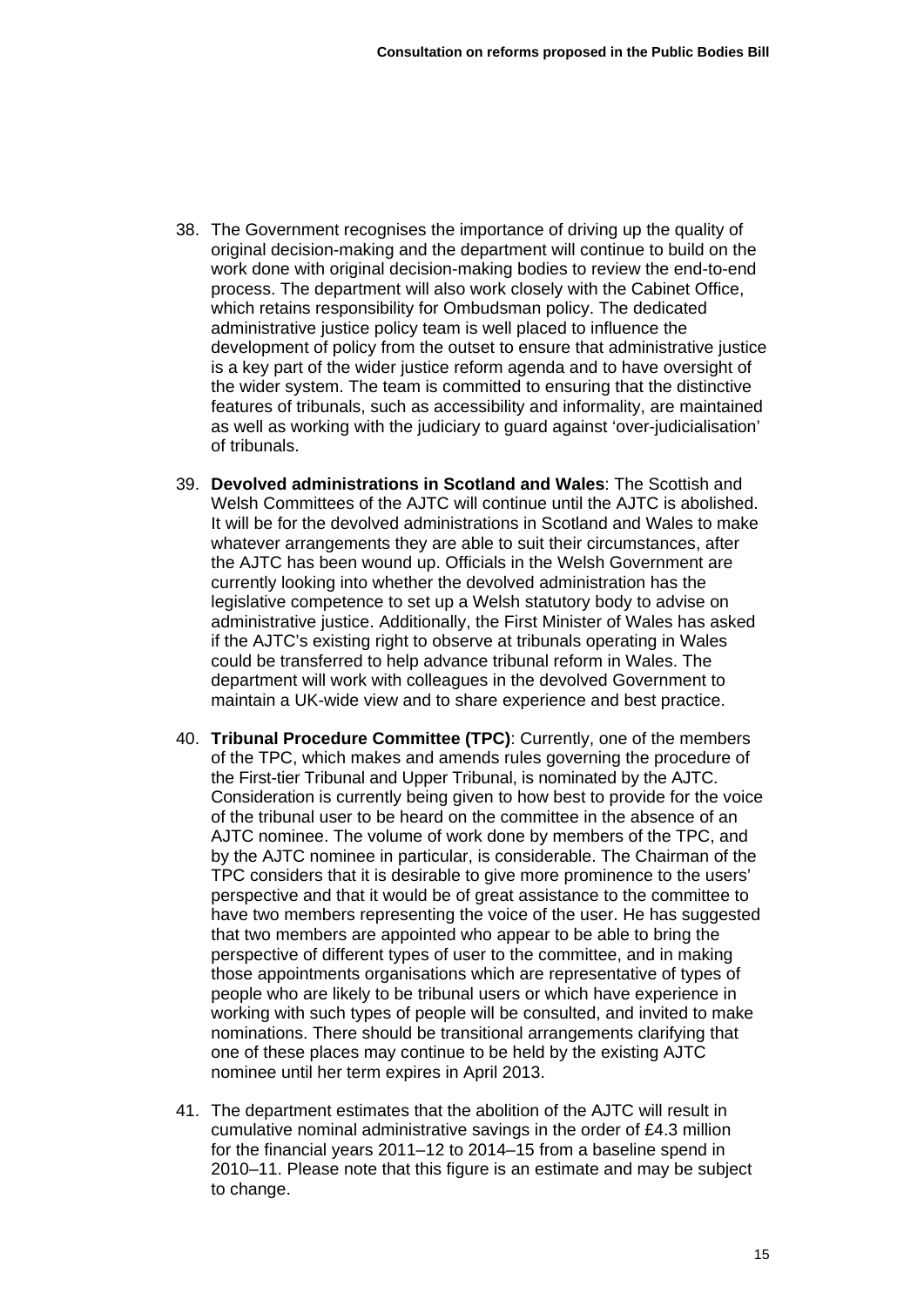**Question 1: What are your views on the proposed abolition of the AJTC?** 

**Question 2: Do you believe that there are any functions of the AJTC that will not be adequately covered following the proposed abolition and suggested future handling of functions as set out above? Please state what these are and your reasons.** 

**Question 3: Do the proposals have any significant direct impact on you (if so, please explain the impact)?** 

### **Courts Boards**

- 42. Courts Boards have an advisory role, ensuring that the courts administration is run in a way that recognises the diverse needs of the community. They were established in order to ensure that the voice of magistrates could continue to be heard within the unified Her Majesty's Courts Service (then HMCS now HMCTS). As a result of amalgamations within the then HMCS, the number of Courts Boards has reduced from 42 to 19 enlarged Courts Boards areas, diminishing their ability adequately to represent the whole community.
- 43. The Government proposes to abolish the 19 Courts Boards as there are other ways to ensure that the views of magistrates and those of the wider community can be taken into account. In the case of magistrates these include the Justices' Issues Groups and Area Judicial Forums which exist to ensure that magistrates' views are heard. Section 21 of the Courts Act 2003 also required the Lord Chancellor to consult magistrates on matters of relevance to them and this has resulted in the development of strong local relationships between HMCTS and Magistrates' Bench Chairs.
- 44. The needs of the community are addressed through activities such as customer satisfaction surveys, open days and court user meetings. Additionally, HMCTS is committed to building and maintaining links with local communities, and local areas will be encouraged to explore other options to ensure the link between courts and local communities is not lost. This will be important within the wider context of the current court closures programme which is taking place to assist with the modernisation and improved use of the courts.
- 45. Allowing HMCTS more flexibility to develop its own approaches to working with the community will be more effective and provide more local accountability. It will also offer more flexibility to adapt to changing circumstances without statutory constraints.
- 46. Courts Boards have only ever performed an advisory function. They now have a reduced role and alternative approaches are in place to liaise with magistrates and local communities and gather feedback from users. The department considers that it is appropriate to abolish the Courts Boards to remove this duplication of resources and protect front-line services.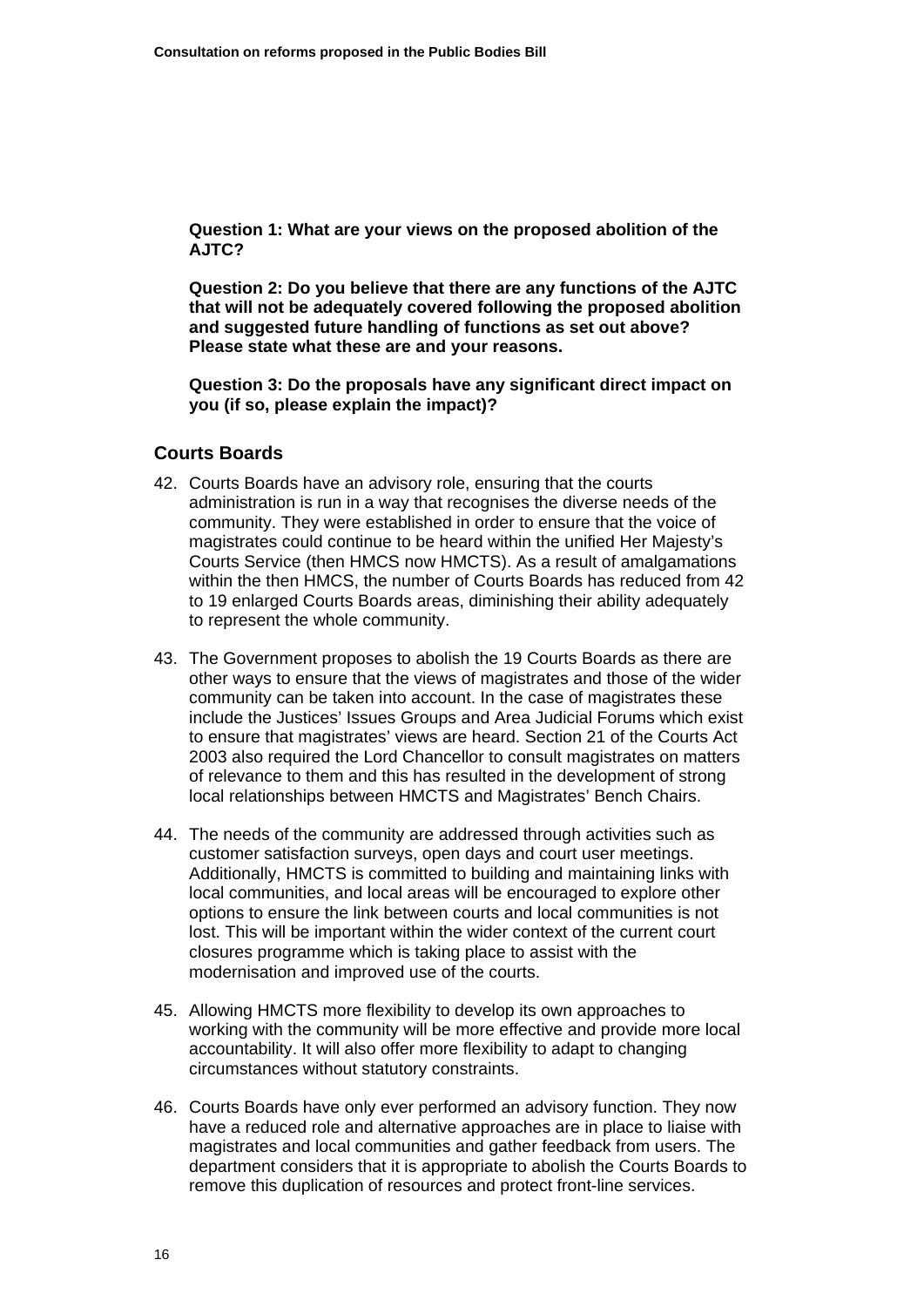- 47. Abolishing the Courts Boards is expected to provide cumulative nominal administrative savings in the order of £1.4 million for the financial years 2011–12 to 2014–15 from a baseline spend in 2010–11. Please note that this figure is an estimate and may be subject to change.
- 48. An Impact Assessment was not considered necessary for the Courts Boards since the proposal to abolish does not impact on business, civil society or on regulatory matters. There is no impact on staff and costs/benefits to the public sector will not exceed £5 million per annum.

#### **Question 4: What are your views on the proposed abolition of the Courts Boards?**

**Question 5: Do you believe that there are any functions of the Courts Boards that will not be adequately covered following the proposed abolition and suggested future handling of functions as set out above? Please state what these are and your reasons.** 

**Question 6: In your opinion how can local courts and tribunals reinforce the link between them and the local community?** 

**Question 7: Do the proposals have any significant direct impact on you (if so, please explain the impact)?** 

### **Crown Court Rule Committee**

- 49. The Crown Court Rule Committee formerly made all rules for the Crown Court. Since 2005, however, rules relating to criminal proceedings have been made as Criminal Procedure Rules by the Criminal Procedure Rule Committee. This limited the committee's remit to making rules for civil matters in the Crown Court. There are few such proceedings, and the rules in relation to them are limited and require amendment very infrequently.
- 50. The Government proposes to abolish the Crown Court Rule Committee and transfer residual functions to the Lord Chief Justice, in consultation with other rule committees. This will replace a rarely employed committee with an arrangement better suited to the very occasional updating function in the limited area in which it now performs. The Crown Court Rule Committee has amended the rules only once in the last six years (in 2009).
- 51. The Government does not consider that there is any justification for the retention of a dedicated committee when alternative models – such as that adopted under the Constitutional Reform Act 2005 for rules being made by the Lord Chief Justice – are available. The work carried out by the committee can be undertaken by the Lord Chief Justice under arrangements enabling him to consult and benefit from the expertise of other rule committees with more substantial continuing remits (the Civil Procedure Rule Committee, Criminal Procedure Rule Committee and Family Procedure Rule Committee). This will ensure that the development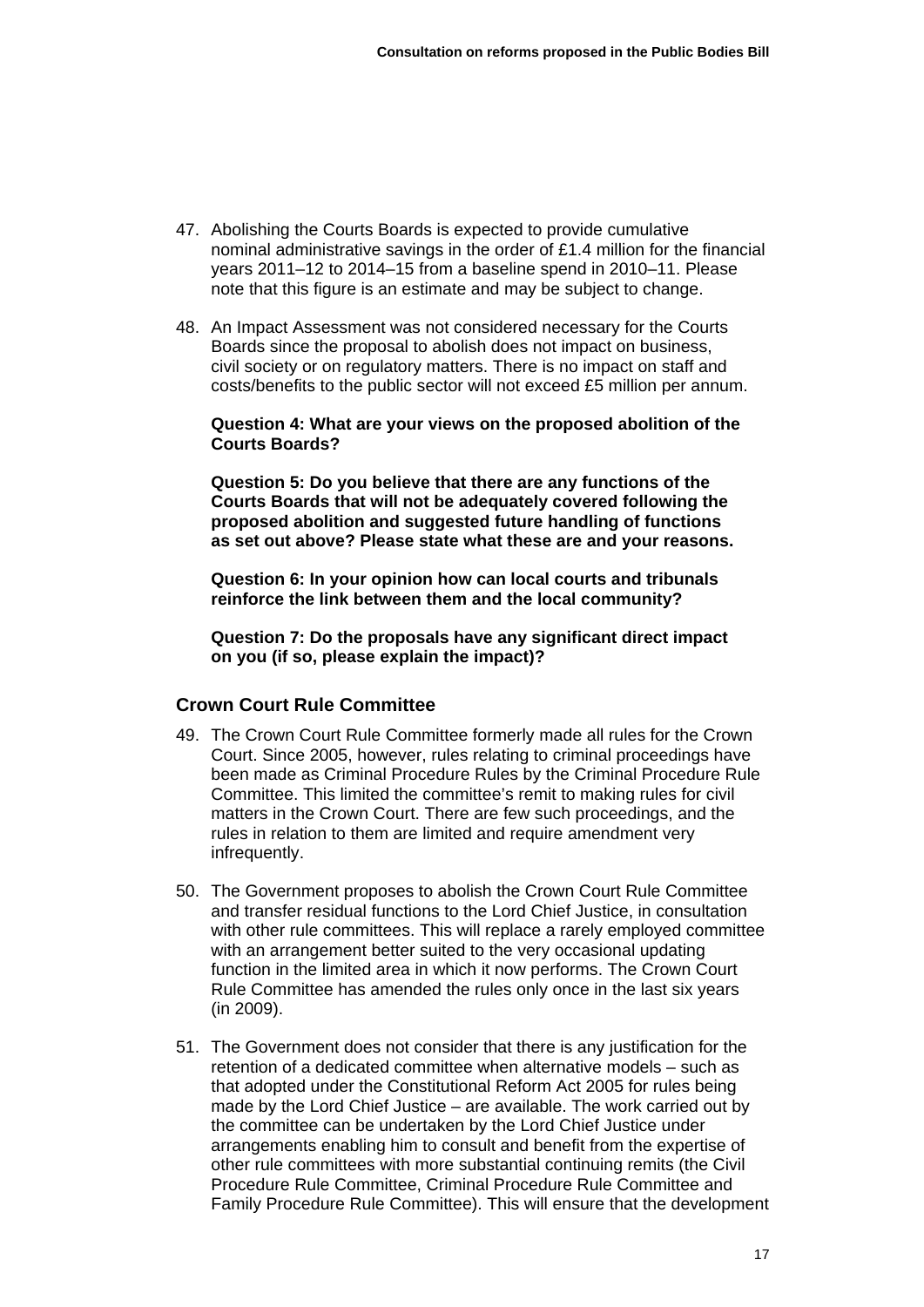of proposals for making new rules continues to be properly informed by the Judiciary. The Lord Chief Justice agrees in principle to the abolition of the committee.

- 52. The abolition of the Crown Court Rule Committee is not expected to lead to administrative savings.
- 53. An Impact Assessment was not considered necessary for the Crown Court Rule Committee since the proposal to abolish does not impact on business, civil society or on regulatory matters. There is no impact on staff and costs/benefits to the public sector will not exceed £5 million per annum.

#### **Question 8: What are your views about the proposal to abolish the Crown Court Rule Committee?**

**Question 9: Do you consider that the proposals to abolish the Crown Court Rule Committee and transfer functions to the Lord Chief Justice and the other rule committees will ensure that the Crown Court Rule Committee's existing remit can be taken forward? Please explain your reasons if not.** 

#### **Her Majesty's Inspectorate of Court Administration (HMICA)**

- 54. The context within which HMICA operates has changed significantly since it was established in 2005. HMICA's predecessor, Her Majesty's Magistrates' Courts Service Inspectorate, was set up before magistrates' courts were part of a national courts service, and it was right at that time that an independent body existed to inspect a regional system that was not accountable to Parliament.
- 55. Her Majesty's Courts Service has since been established as a single body responsible for the administration of all courts (and now, with the establishment of HMCTS, for the administration of all courts and tribunals). HMCTS has robust management and audit processes in place designed to make sure that there are appropriate checks and safeguards to ensure effective court administration processes. There will still be full and proper accountability – HMCTS is accountable to ministers, and ultimately, Parliament. It is subject to external scrutiny by the National Audit Office and, by extension, the Public Accounts Committee.
- 56. The Government proposes to abolish HMICA on the grounds that it is no longer appropriate for an independent body to provide oversight of purely administrative functions and because there are other arrangements in place to ensure effective administration. The Government remains committed to joint inspection of the criminal justice system. It is proposed that functions will be transferred from HMICA to the other criminal justice inspectorates to enable future joint criminal justice inspections to include inspection of HMCTS. The Public Bodies Bill includes provision for functions to be transferred from abolished bodies. This will enable other inspectorates to be given the necessary authority to inspect relevant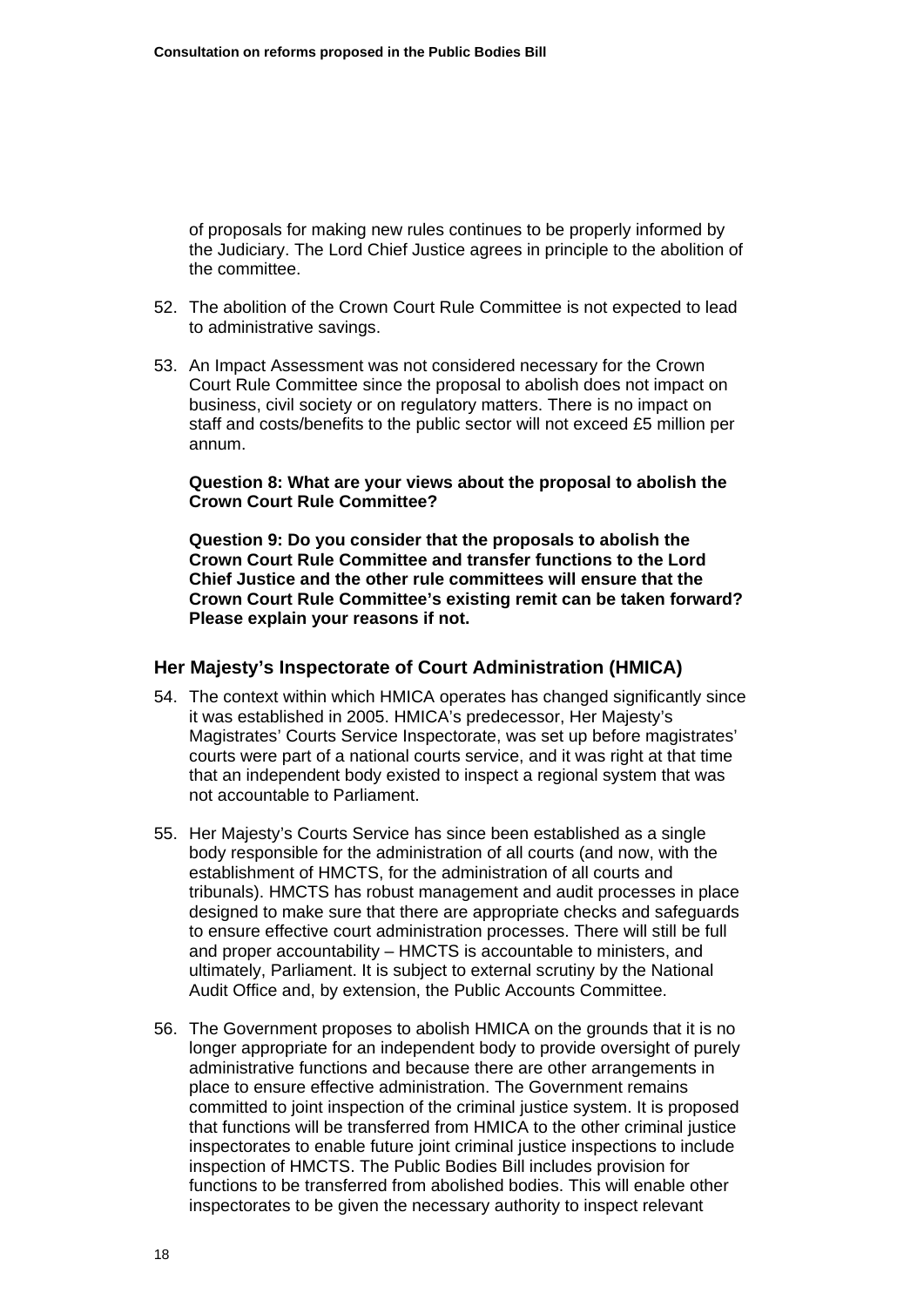aspects of courts administration for the purpose of end to end inspection only (for example, tracking categories of case from initial arrest to charge, court appearance, court result and rehabilitation or custody).

- 57. Under the same provisions, functions will be transferred to enable Her Majesty's Inspectorate of Prisons to carry out inspections of court custody areas to ensure compliance with the Optional Protocol to the Convention against Torture.
- 58. HMICA has not been operational since 31 December 2010. A decision was taken by the Secretary of State, with the full agreement of HMICA's senior management team, that it would be preferable to close the inspectorate administratively prior to legislative closure.
- 59. Given decreasing staff numbers and previous uncertainty on a closure date, it was increasingly difficult for HMICA to provide any new and meaningful work for staff. It was considered that having a firm date for closure provided the best solution for staff, by enabling them to be formally placed on the redeployment list, providing them with priority consideration for vacancies, and enabling HMICA to implement a formal closure plan.
- 60. HMICA closed administratively in December 2010. It is estimated that the costs and benefits relating to the formal closure only will be minimal. Based on the original annual budget for 2010–11, HMICA cost approximately £2 million per year to run. As HMICA closed administratively earlier than planned, its 2010–11 outturn was £1.2 million. As a result of closure, the department will no longer incur these costs.

**Question 10: What are your views on the proposed abolition of HMICA?** 

**Question 11: Do you believe that there are any functions of HMICA that will not be adequately covered following the proposed abolition and suggested future handling of functions as set out above? Please state what these are and your reasons.** 

# **Magistrates' Courts Rule Committee (MCRC)**

- 61. The MCRC is consulted by the Lord Chief Justice before rules are made under section 144 of the Magistrates' Courts Act 1980 regulating and prescribing the procedure and practice to be followed in magistrates' courts and by justices' clerks and designated officers.
- 62. The Courts Act 2003 created the Criminal Procedure Rule Committee and the Family Procedure Rule Committee. Once those committees were given powers to make rules governing the practice and procedure to be followed in criminal proceedings and family proceedings respectively, the functions of the MCRC were much reduced.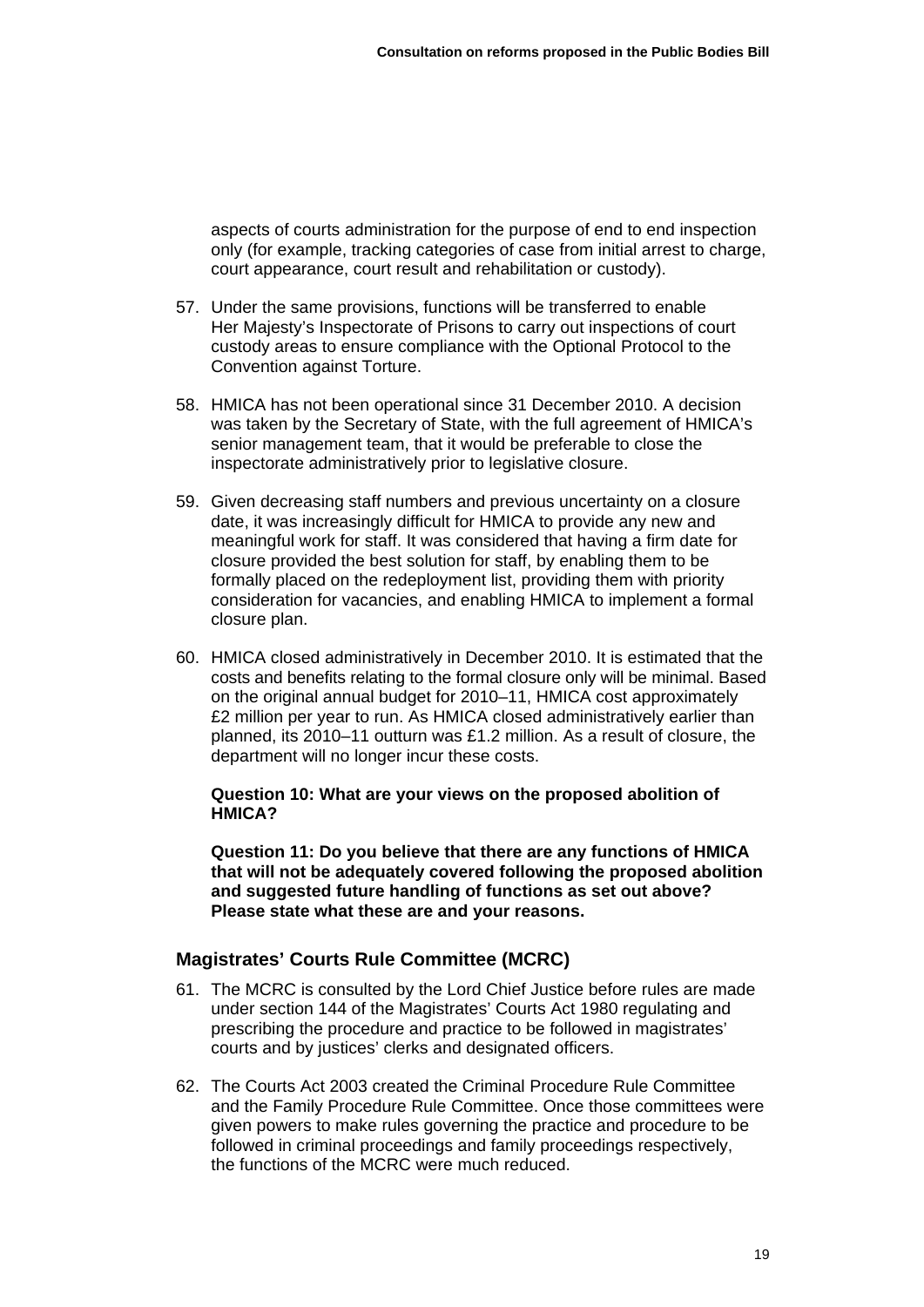- 63. The MCRC's remaining function is to be consulted by the Lord Chief Justice before he makes rules, with the concurrence of the Lord Chancellor, relating to civil non-family proceedings in the magistrates' courts. This covers a very narrow range of proceedings and such rules are rarely made.
- 64. It is proposed that the Lord Chief Justice shall continue to make these rules, with the concurrence of the Lord Chancellor. Before doing so the Lord Chief Justice would be able to consult the Criminal Procedure Rule Committee, Family Procedure Rule Committee or Civil Procedure Rule Committee, as appropriate.
- 65. Additionally, the MCRC, along with the Criminal Procedure Rule Committee and the Family Procedure Rule Committee, is consulted before certain rules are made relating to justices of the peace and justices' clerks, including:
	- training courses to be completed before a person may exercise functions as a lay justice;
	- procedure for nominating candidates for election as a chair or deputy chair to a local justice area:
	- approval of lay justices before they may preside in court and as to arrangements to be made for securing the presence on the bench of enough lay justices;
	- the training, development and appraisal of lay justices; and
	- those things authorised to be done by a single justice that may instead be done by a justices' clerk.
- 66. It is proposed that the Criminal Procedure Rule Committee and the Family Procedure Rule Committee would continue to be consulted before any amendments to such rules are made. Both these bodies contain members with particular magistrates' courts expertise and are well placed to advise, and be consulted by, the Lord Chief Justice and the Lord Chancellor.
- 67. The Government cannot justify the retention of the MCRC. The scope of its work has much reduced and it would be difficult to recruit members of the requisite calibre to serve on a body with such a limited remit. The work of the committee is consultative and other existing rule committees, with their more substantial remits, possess the expertise necessary to advise the Lord Chief Justice before rules are made. The Lord Chief Justice agrees in principle with the proposal to abolish the MCRC.
- 68. It is not expected that administrative savings will arise from the abolition of the MCRC.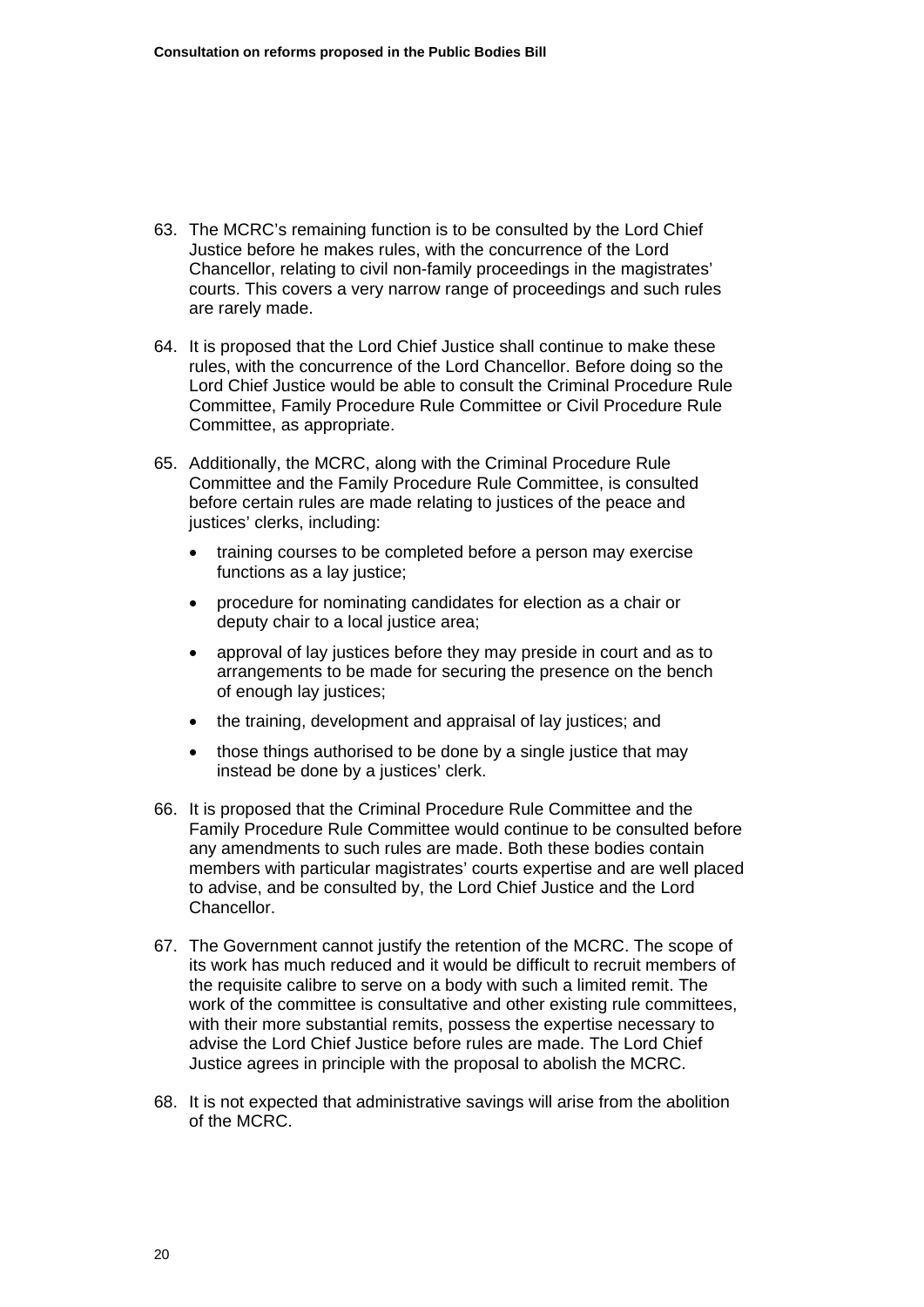69. An Impact Assessment was not considered necessary for the MCRC since the proposal to abolish does not impact on business, civil society or on regulatory matters. There is no impact on staff and costs/benefits to the public sector will not exceed £5 million per annum.

**Question 12: What are your views about the proposal to abolish the MCRC?** 

**Question 13: Do you consider that the proposals to abolish the MCRC and transfer its consultative functions to the other rule committees will ensure that the MCRC's existing remit can be taken forward? Please explain your reasons if not.**

### **Office of the Chief Coroner**

### *The need for reform of the coroner system in England and Wales*

- 70. In 2003, the Shipman Inquiry<sup>[4](#page-23-0)</sup> and the Fundamental Review of Death Certification and Investigation (the Luce Review)<sup>[5](#page-23-1)</sup> scrutinised the coroner system in England and Wales. These reviews found a number of weaknesses, including inconsistent levels of service provided to bereaved people and a lack of leadership and training for coroners.
- 71. Part One of the Coroners and Justice Act 2009 (the 2009 Act) created a new framework for coroners and aimed to provide a greater degree of leadership and accountability for coroners in England and Wales. It provided for the creation of the office of Chief Coroner with a number of statutory functions vested in that office. The Chief Coroner was also envisaged as having a non-statutory role in the oversight and leadership of coroners.
- 72. Following a review of the provisions of the 2009 Act in summer 2010 the Government concluded that, in the current economic climate, the new expenditure that the creation of the office of Chief Coroner and full implementation of the Act would entail could not be justified. This has been estimated at approximately £10.9 million in set-up costs (including a shadow running year), and £6.5 million running costs per year.
- 73. The Government remains committed to reform of the system and recognises that this is needed. The Government therefore announced on 14 October 2010 its intention to abolish the office of Chief Coroner and to transfer certain functions of the Chief Coroner to other bodies. The office of the Chief Coroner was removed from schedule 1 of the Bill during committee stage in the House of Lords. In the light of the concerns expressed in debate in relation to oversight of the coroner system, it is now proposed that the office be listed in schedule 5. This follows

<span id="page-23-0"></span><sup>4</sup> [http://www.webarchive.org.uk/wayback/archive/20051229120000/http://www.the](http://www.webarchive.org.uk/wayback/archive/20051229120000/http://www.the-shipman-inquiry.org.uk/home.html)[shipman-inquiry.org.uk/home.html](http://www.webarchive.org.uk/wayback/archive/20051229120000/http://www.the-shipman-inquiry.org.uk/home.html) 

<span id="page-23-1"></span><sup>5</sup> <http://www.archive2.official-documents.co.uk/document/cm58/5831/5831.pdf>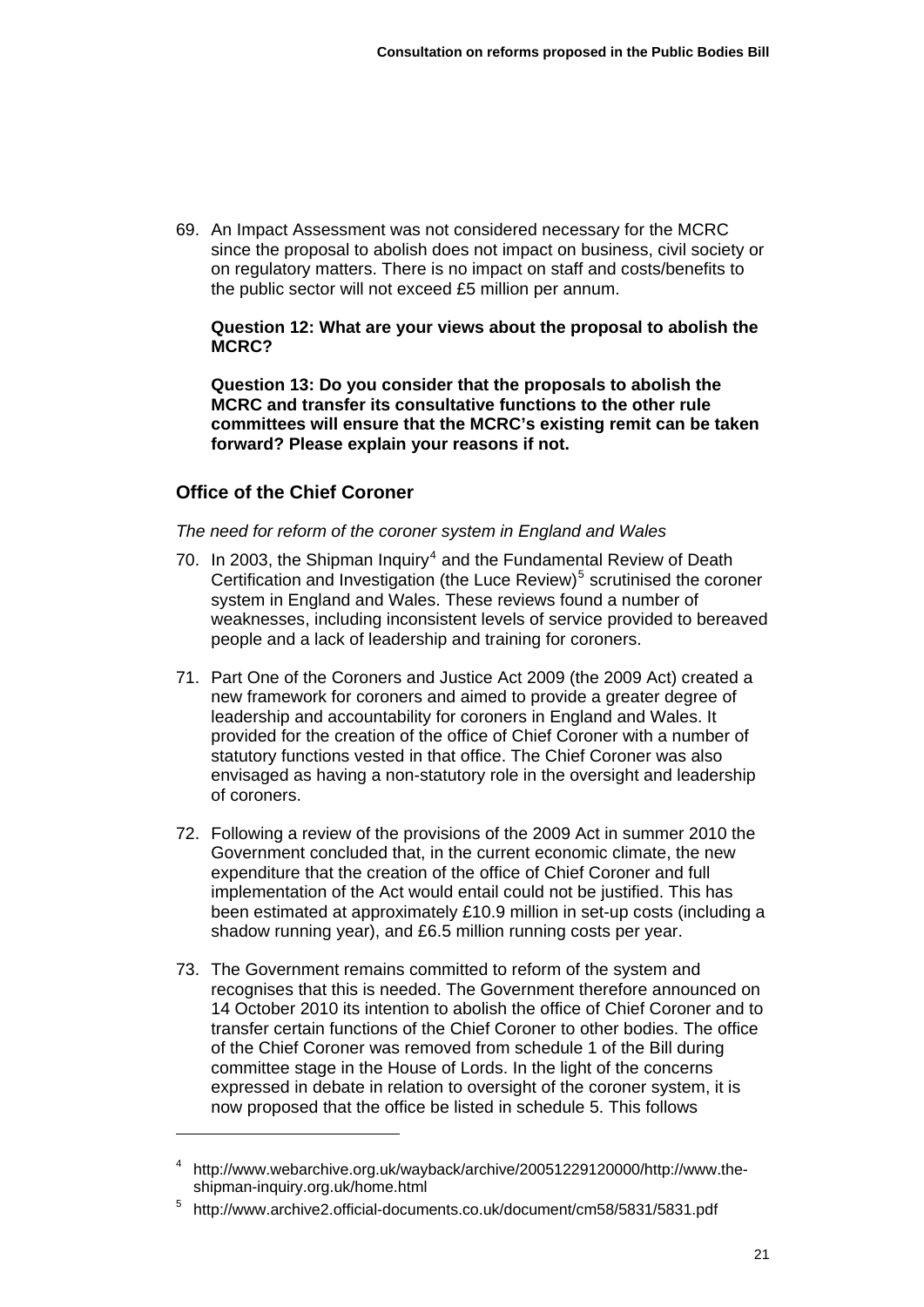discussions about possible solutions with peers and other interested parties and there has been some support expressed amongst peers for this proposal. This will mean that the office of the Chief Coroner remains on the statute book, while most of the functions which the office was to hold are transferred to either the Lord Chancellor, or to the Lord Chief Justice to enable the reform process to proceed. The department is also establishing a Ministerial Board to drive the changes which are needed to the system.

### *Transfer of Functions*

- 74. The table at **[Annex A](#page-41-0)** details those statutory functions of the Chief Coroner, as set out in the 2009 Act, which the Government proposes to transfer to either the Lord Chief Justice or the Lord Chancellor. Where a function is not being transferred, this is because it is not possible to implement such functions in the current economic climate, as they would incur additional costs. Functions that are not transferred will remain unimplemented. Those functions being transferred include provision to give the Lord Chief Justice the power to issue training regulations for coroners, which could include specific requirements for cases involving the deaths of service personnel. They will also provide greater flexibility as to where inquests take place within England and Wales, and will allow for the transfer of service personnel cases to Scotland.
- 75. This set of function transfers has been agreed with the Lord Chief Justice. In practice, it is likely that the Lord Chief Justice will delegate the exercise of these functions to another judge. This judge would not be responsible for the leadership, culture or behaviour of coroners. However, the Lord Chancellor and the Lord Chief Justice are jointly responsible for the system of considering and determining complaints about the personal conduct of coroners. The Government will establish a Ministerial Board, supported by an independently chaired Bereaved Organisations Committee to drive the further changes which are needed to the system. The new National Charter the department is creating will ensure greater understanding of the standards of service that should be expected and will set out how the bereaved can challenge a coroner's decision or make a complaint about the coroner or the service provided. As under existing arrangements, complaints about a coroner's personal conduct should be made to the Office for Judicial Complaints. All complaints about the service provided, the administration of the coroner service, or the conduct of coroners' officers or other staff, should be raised with the relevant coroner or the local authority. The existing ability to judicially review a coroner's decision or seek a second inquest through an application to the Attorney General remains and is not affected by the proposed reforms.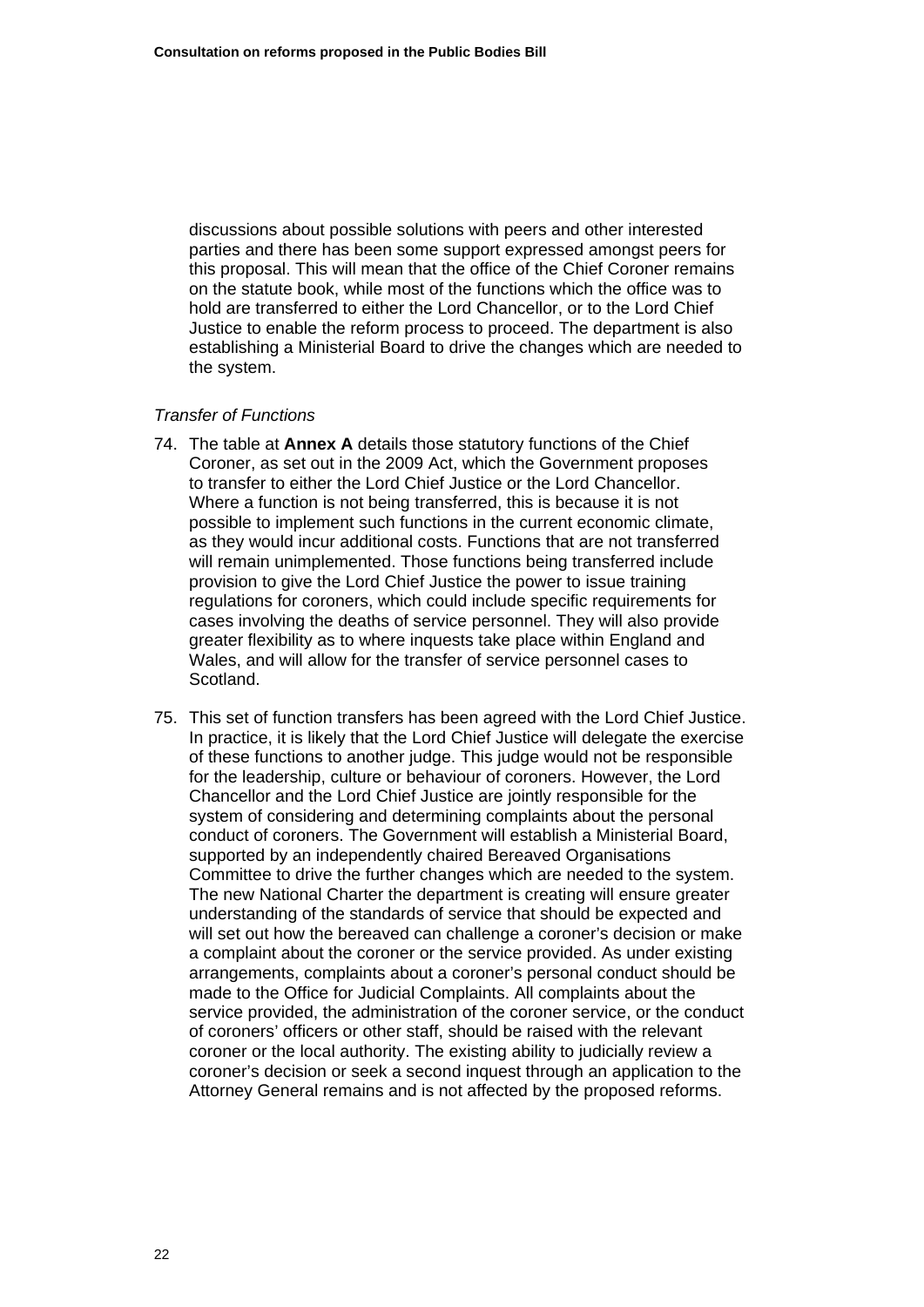#### *Non-statutory reform*

- 76. The non-statutory Ministerial Board will focus on matters of policy, standards of service and other administrative aspects of the service delivered by coroners. The board will be responsible for setting the priorities for action at a national level. It will be advised and supported by a Bereaved Organisations Committee, which will be independently chaired, and represented on the Ministerial Board. The committee will have a particular remit in monitoring the service standards in the National Charter (see paragraph 78 below).
- 77. The board will consider specific issues of policy, where these do not impact on judicial independence or judicial matters, and decide on whether any action is necessary to address these. In addition, the board will consider national statistics gathered from coroners in England and Wales to support the action plan for reform. The routine quarterly publication of statistics on the progress of inquests of service personnel killed in operations and exercises overseas provides a model for transparency.
- 78. On 19 May 2011 the department published for consultation a new National Charter for the Coroner Service which sets out the standards of service that can be expected and avenues of redress that are available where it is felt that these have not been met. The Charter is an important part of our package of reforms to raise standards as, coupled with other measures, it will help to increase people's understanding of the way in which the system operates, and how they can participate in a coroner investigation. The consultation runs until 5 September 2011.<sup>[6](#page-25-0)</sup>
- 79. It is not necessary for an Impact Assessment to be carried out on this proposal. The office of Chief Coroner is not currently implemented and those functions which are to be transferred are cost neutral as they can be incorporated within current resource. As detailed in paragraph 74 above, functions not to be implemented are those which would entail an additional cost. The costs and savings that a Chief Coroner would introduce have previously been assessed through the Impact Assessment that was produced for the 2009 Act. The proposals in this paper do not introduce new costs or savings compared to that Assessment.
- 80. When new rules and regulations are made to govern the system (under the 2009 Act) these will be subject to consultation and an Impact Assessment.

<span id="page-25-0"></span> $6$  The consultation is available at http://www.justice.gov.uk/consultations/index.htm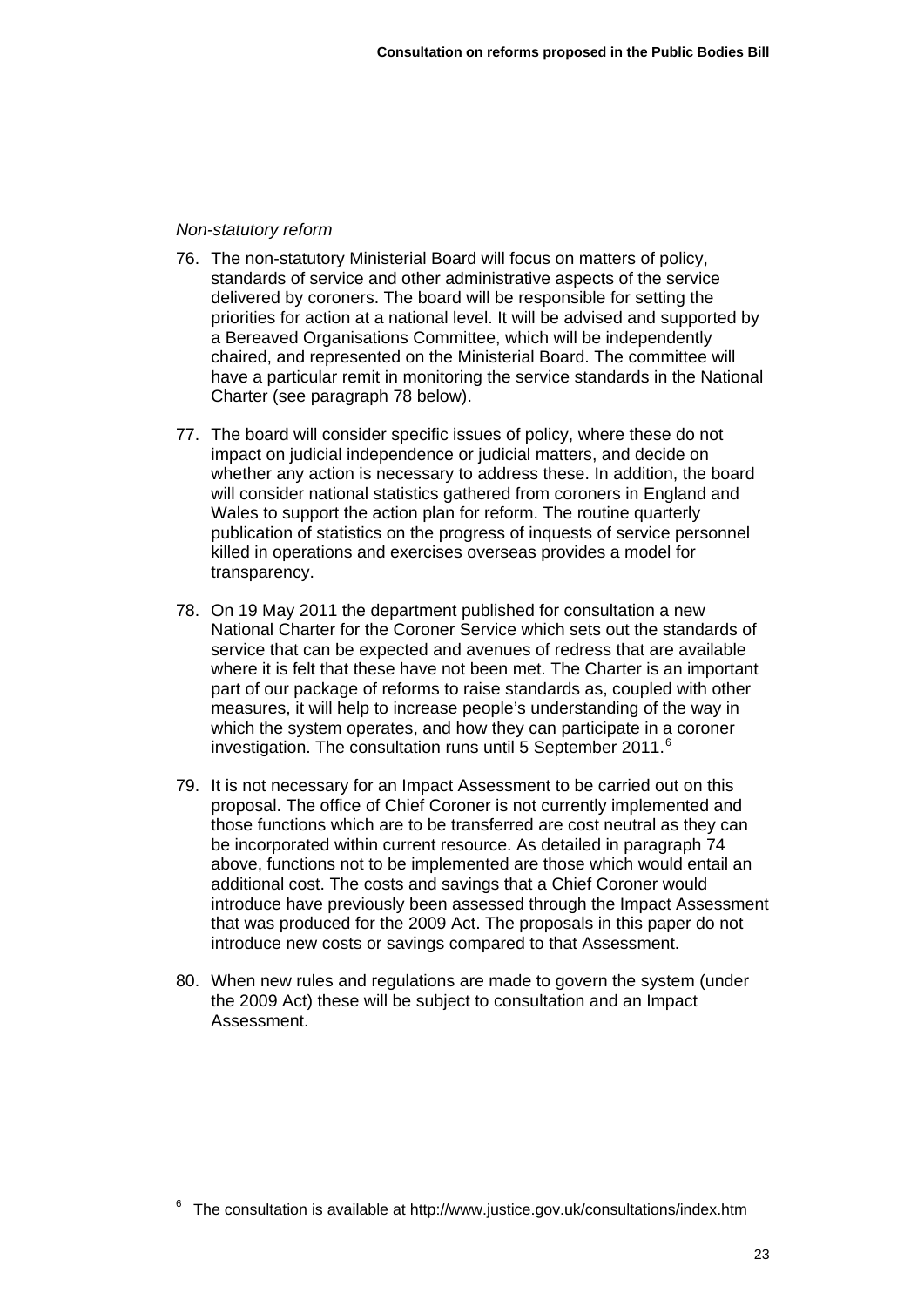**Question 14: What are your views on the proposed transfer of functions of the Chief Coroner to the Lord Chief Justice and the Lord Chancellor: in principle, and/or in relation to the particular functions detailed in [Annex A?](#page-41-0)** 

**Question 15: What are your views on the proposed Ministerial Board and supporting Bereaved Organisations Committee?** 

**Question 16: Are there any functions of the Chief Coroner not adequately covered by the proposals above, in your opinion? Please explain your reasons.** 

### **Public Guardian Board (PGB)**

- 81. The PGB is responsible for scrutinising and reviewing the way in which the Public Guardian discharges his functions, making relevant recommendations to the Lord Chancellor. The proposal to abolish the PGB will not alter the duties or statutory functions of the Public Guardian. The department has lead policy responsibility for the Mental Capacity Act 2005 and the Government remains committed to the important principles of the Act, which puts individuals who may lack capacity at the centre of any decisions which affect them.
- 82. The Government proposes to abolish the PGB because it believes that the appropriate scrutiny and review of the Public Guardian's functions is best delivered through developing governance arrangements that are suited to the Office of the Public Guardian's (OPG) status as an executive agency. The PGB has accepted the proposal to abolish, recognising that such an advisory board cannot continue into the future given current financial constraints and the Government's obligation to concentrate expenditure on essential areas.
- 83. The department is, with the involvement of the PGB, developing alternative, robust governance arrangements for the OPG. The arrangements will recognise the OPG's place within the department and will provide the necessary assurance that the Public Guardian's functions, and OPG objectives, are being delivered appropriately.
- 84. It is planned that these arrangements will include independent non-executive input from individuals, with appropriate knowledge and expertise, who can provide the necessary challenge and assurance as part of a new governance framework.
- 85. The abolition of the PGB will reduce duplication of functions and provide cumulative nominal administrative savings in the region of £300,000 for the financial years 2011–12 to 2014–15 from a baseline spend in 2010–11. Please note that this figure is an estimate and may be subject to change.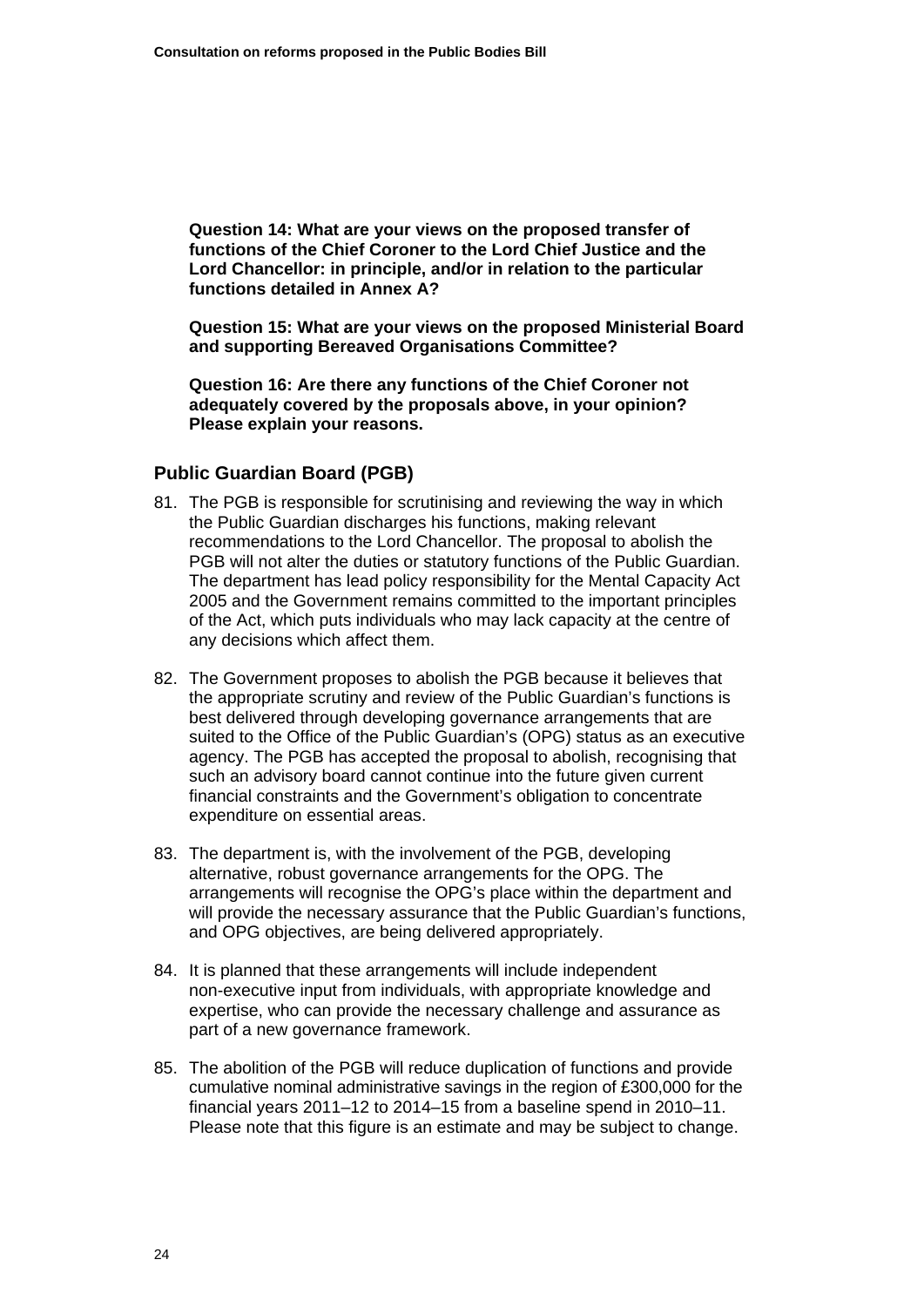86. An Impact Assessment was not considered necessary for the PGB since the proposal to abolish does not impact on business, civil society or on regulatory matters. There is no impact on staff and costs/benefits to the public sector will not exceed £5 million per annum.

**Question 17: What are your views on the proposed abolition of the PGB?** 

**Question 18: Do you believe that there are any functions of the PGB that will not be adequately covered following the proposed abolition and suggested future handling of functions as set out above? Please state what these are and your reasons.** 

### **The National Archives**

- 87. The Public Record Office, the Keeper of Public Records and the Advisory Council on Public Records are listed in schedule 5 of the Bill. This means that the power in clause 5 of the Bill to modify functions can be used in relation to them.
- 88. It is proposed to rename the **Public Record Office** as The National Archives. As part of that change, this body will have transferred to it certain functions currently exercised by the various other bodies that make up The National Archives in its present form. For example, the statutory functions of Her Majesty's Stationery Office will be formally transferred to The National Archives. The result will be that The National Archives is put on a statutory footing and will have clearly defined statutory functions. This will provide useful clarity about the functions of The National Archives and the legislation that governs it will more closely reflect the current administrative structure and organisation put in place between 2003 and 2006.
- 89. In doing so, the Government does not intend to remove any of the existing functions or duties of The National Archives in its current form or to undo the administrative reforms already made. The proposal is designed to ensure that, where possible, functions currently exercised by the various bodies which currently comprise The National Archives are located in an appropriate statutory body which goes by that name.
- 90. It is proposed that, at an appropriate time, the **Keeper of Public Records** will be renamed the Keeper of The National Archives. As part of that change, the power in clause 5 will be used to enable the functions of the Historical Manuscripts Commissioner to be performed by the Keeper, resulting in one clear statutory position.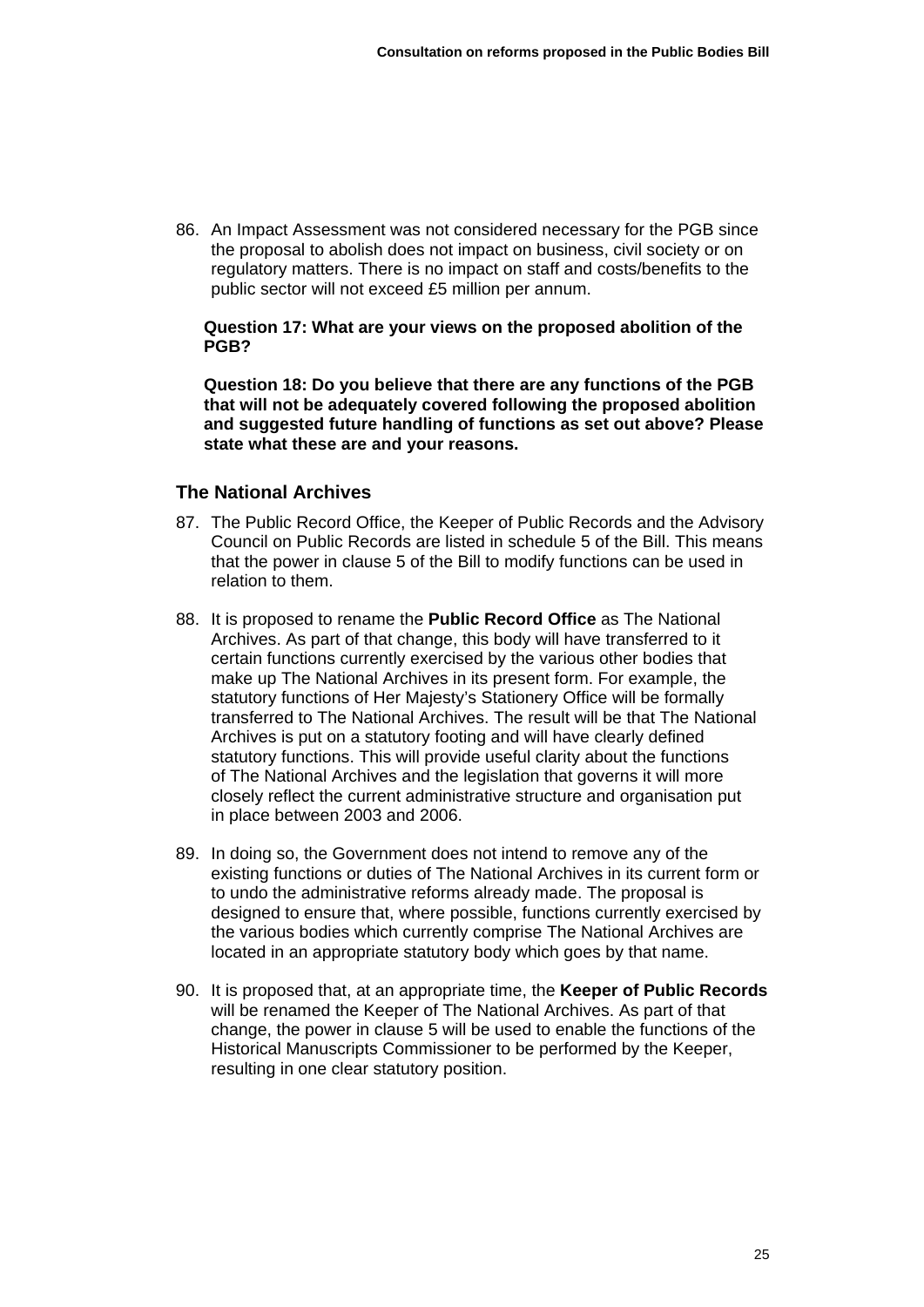- 91. The **Advisory Council on Public Records** is also listed in schedule 5 to the Bill. The Advisory Council provides advice to the Lord Chancellor on matters concerning public records. It is proposed that the Advisory Council will take on the functions of two non-statutory bodies, the Advisory Council on Historical Manuscripts and the Advisory Council on National Records and Archives. The Advisory Council on Public Records will then be renamed the Advisory Council on National Records and Archives. This will reflect current administrative practice, as the three councils already operate as one body, chaired by the Master of the Rolls. This proposed reform will formalise existing arrangements and afford greater clarity.
- 92. The Keeper of Public Records and the Master of the Rolls are supportive of these changes which will put The National Archives and the Advisory Council on Public Records on a clearer statutory footing, completing the changes which took effect between 2003 and 2006.
- 93. As there is no change of functions, the proposals have no financial implications and there will be no negative impact upon staff. The proposals will, however, place the existing arrangements on a clearer legal footing and provide greater clarity.
- 94. An Impact Assessment was not considered necessary for The National Archives bodies since the proposals do not impact on business, civil society or on regulatory matters. There is no impact on staff and costs/benefits to the public sector will not exceed £5 million per annum.

### **Question 19: Do you agree that it is now appropriate to reflect in legislative terms the administrative changes already completed, to ensure the appropriate consolidation of functions?**

### **Victims' Advisory Panel (VAP)**

- 95. The VAP was originally established in 2003 to enable victims of crime to have their say in the reform of the criminal justice system and in related developments in services and support for victims of crime.
- 96. Since 2006, there has been a statutory requirement to have a panel and its functions are set out in section 55 of the Domestic Violence, Crime and Victims Act 2004 (the Act). The Act requires the Secretary of State for Justice to consult the VAP at such times and in such a manner as he thinks appropriate on matters appearing to him to relate to victims or witnesses. Where the Secretary of State consults the VAP in any particular year, he must arrange for the panel to prepare a report.
- 97. The terms of reference of the last panel were to advise ministers of the views of victims of crime, with particular reference to their interaction with the criminal justice system and its agencies. In addition, they were to offer views and advice on the prevention of crime from a victim's perspective and contribute informed opinion in order to assist in the development and safeguarding of the rights of victims.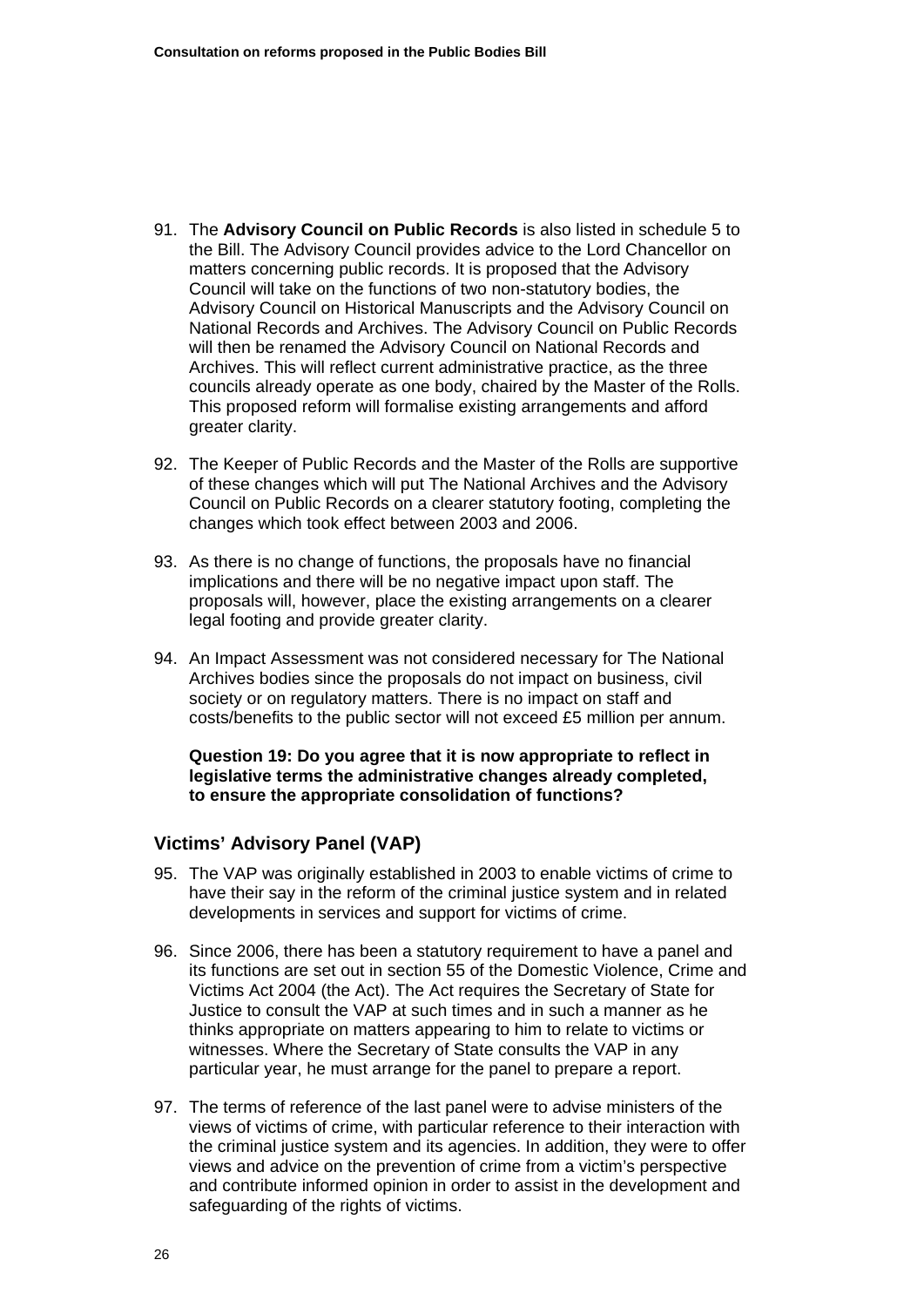- 98. Between 2006 and 2009 the VAP consisted of around ten members, all of whom had either experienced crime first hand (as a victim of crime, or a family member of a murder or manslaughter victim) or had provided support to victims. Since 2010, the Act has required that the Commissioner for Victims and Witnesses be appointed to, and chair, any panel. Although VAP members are unpaid, there is a small associated financial cost arising from recruitment and members' expenses.
- 99. When the tenure of the panel expired in July 2009, members were invited to stay on for another year until the appointment of a Commissioner. Four members continued until May 2010 when the Commissioner took up her post. No new appointments have been made ahead of a final decision on abolition.
- 100. The Government is proposing to abolish the VAP as, with the appointment of the Commissioner for Victims and Witnesses (currently Louise Casey), its functions are no longer required. There were also concerns about the VAP's ability to represent a broad and diverse range of victims.
- 101. The Commissioner has broader statutory functions than the VAP. These functions, as set out in the Domestic Violence, Crime and Victims Act 2004, require her to promote the interests of victims and witnesses, taking such steps as she considers appropriate with a view to encouraging good practice in the treatment of victims and witnesses. The Commissioner also keeps under review the operation of the code of practice for victims. She may, in relation to her functions, consult any person she considers appropriate or make a report to the Secretary of State for Justice.
- 102. In view of the appointment of the Commissioner and her wide remit, the Government considers that a statutory obligation to appoint and consult a small advisory panel on all victims' issues is no longer the right approach. The Commissioner, who has been a powerful national voice for victims since her appointment, is able to provide targeted consultation, engaging the right people at the right level.
- 103. In addition, the department continues to engage and work directly with groups working on behalf of victims. Officials have already, for example, commenced a series of workshops with victims' organisations that have also been attended by the Minister responsible for victims.
- 104. A second, subsidiary, reason for abolishing the VAP relates to its effectiveness. An independent review, commissioned in 2009, found that whilst the VAP structure was a good one, there were several barriers that hindered its smooth running and lessened its effectiveness. Detail is outlined in the panel's 'End of Tenure report 2006–2009'.<sup>[7](#page-29-0)</sup>

<span id="page-29-0"></span> $7$  A pdf copy of the report is available by emailing PBB.Consultation@justice.gsi.gov.uk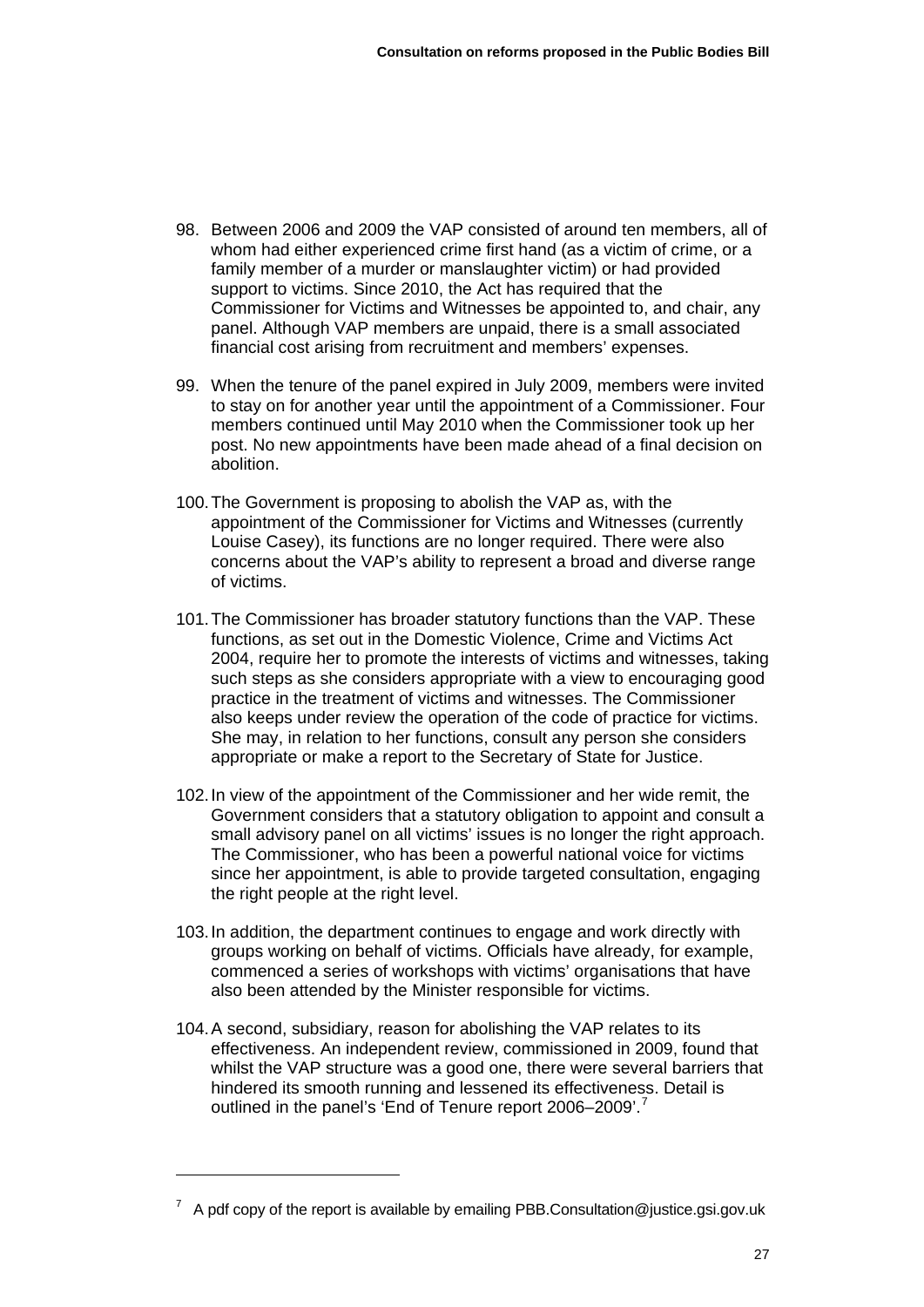- 105. The department wants to ensure policy is informed by a broad and diverse range of individuals and groups so that Government can respond accordingly to issues that matter most to victims. For the reasons set out above, this has not always occurred under the current arrangements. The Government believes that the appointment of the Commissioner provides a flexible approach and more open engagement with victims.
- 106. Abolishing the VAP is not expected to result in administrative savings but it will reduce duplication of resource and activity.
- 107. An Impact Assessment was not considered necessary for the VAP since the proposal to abolish does not impact on business, civil society or on regulatory matters. There is no impact on staff and costs/benefits to the public sector will not exceed £5 million per annum.

**Question 20: What are your views on the proposed abolition of the VAP?** 

**Question 21: Do you believe that there are any functions of the VAP that cannot be adequately addressed by the Commissioner for Victims and Witnesses? Please state what these are and your reasons.** 

**Question 22: Do the proposals have any significant direct impact on you (if so, please explain the impact)?** 

### **Youth Justice Board (YJB)**

108. The YJB was established by the Crime and Disorder Act 1998 to oversee what was then a fractured and immature youth justice system. In the past 12 years the system has changed considerably. In response to a lack of cohesion and collaborative working, the YJB has overseen the national rollout of Youth Offending Teams and the establishment of a distinct secure estate for young people. These core elements of the youth justice system are now fully operational in the local delivery of youth justice.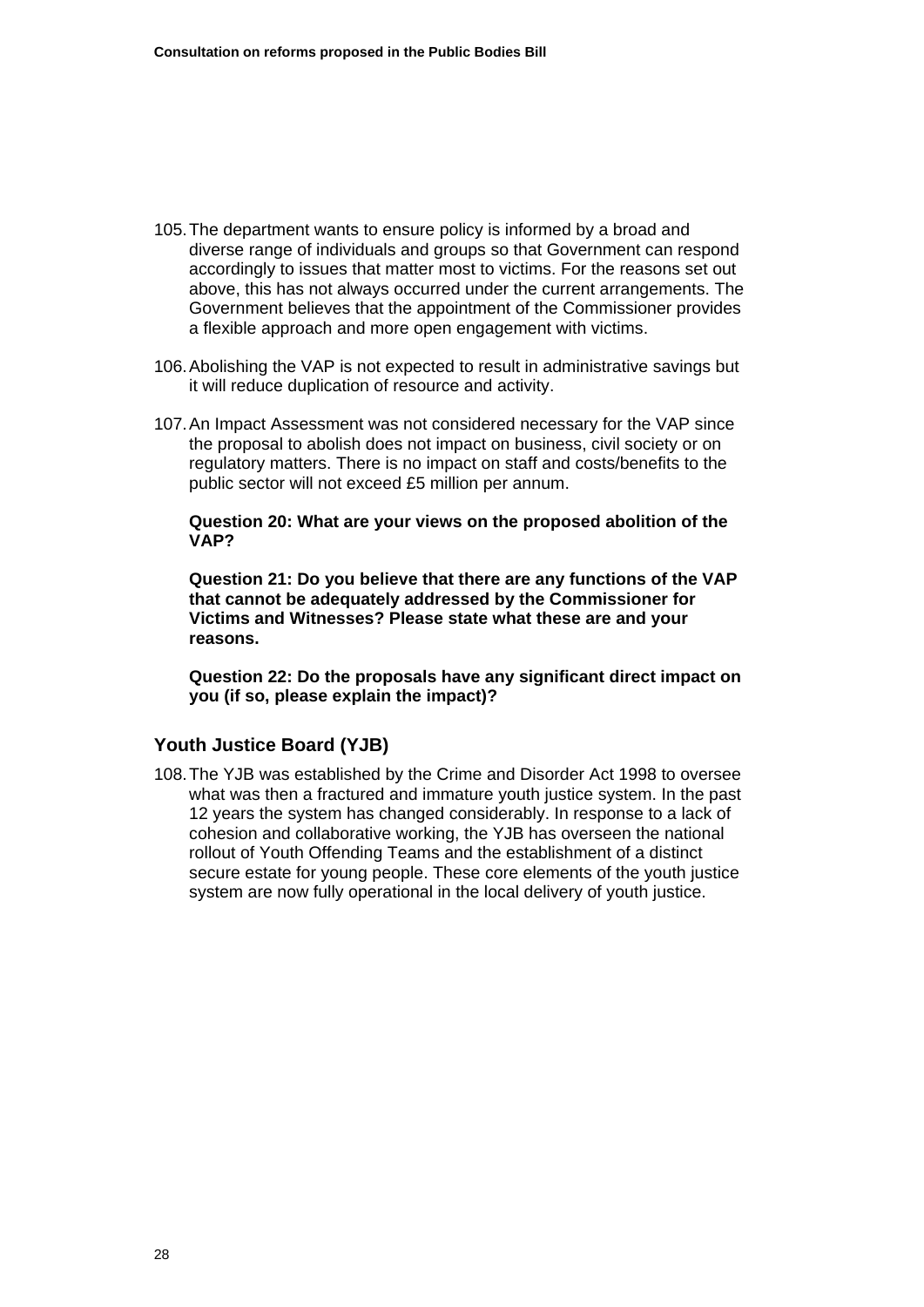- 109. The Government no longer believes that a separate body is required to provide independent oversight of the youth justice system. It prefers accountability for important decisions such as the safe accommodation of children and young people in custody to rest with ministers. The YJB was removed from the Public Bodies Bill during Lords Report stage. Peers' concerns centred on a desire that there should be clear leadership in the department on youth justice (and particularly child focused issues). There was also concern that the YJB's functions would be subsumed into the National Offender Management Service (NOMS) and that the expertise of YJB staff would not be retained. In response, ministers discussed possible solutions with a wide group of peers and some support has subsequently been received for their new proposal to abolish the YJB but to establish a dedicated Youth Justice Division within the Justice Policy Group in the department. The Youth Justice Division, which will be outside of NOMS, will continue the Government's focus on meeting the needs of the children and young people in the youth justice system and will deliver the main functions of the YJB. These include:
	- overseeing local Youth Offending Teams;
	- disseminating effective practice;
	- commissioning a distinct secure estate; and
	- placing young people in custody.
- 110. The proposals will not impact on the local delivery of youth justice. The Youth Justice Division will ensure that the commissioning of the youth justice secure estate and the placement of young people in custody continue to be driven by people with a dedicated focus on the needs of young people. The structure will also ensure that youth justice work in the community, primarily conducted by Youth Offending Teams, remains closely linked to work with young offenders in custody, an ambition which is at the heart of the Government's plans for a 'rehabilitation revolution'.
- 111. John Drew, the current Chief Executive of the YJB, has agreed to lead the transition to the new Youth Justice Division structure and to lead the Division beyond that. John's involvement will ensure continuity between the YJB and the new Youth Justice Division and will help to ensure that the new organisation is embedded in the department while retaining the experience and expertise of YJB staff.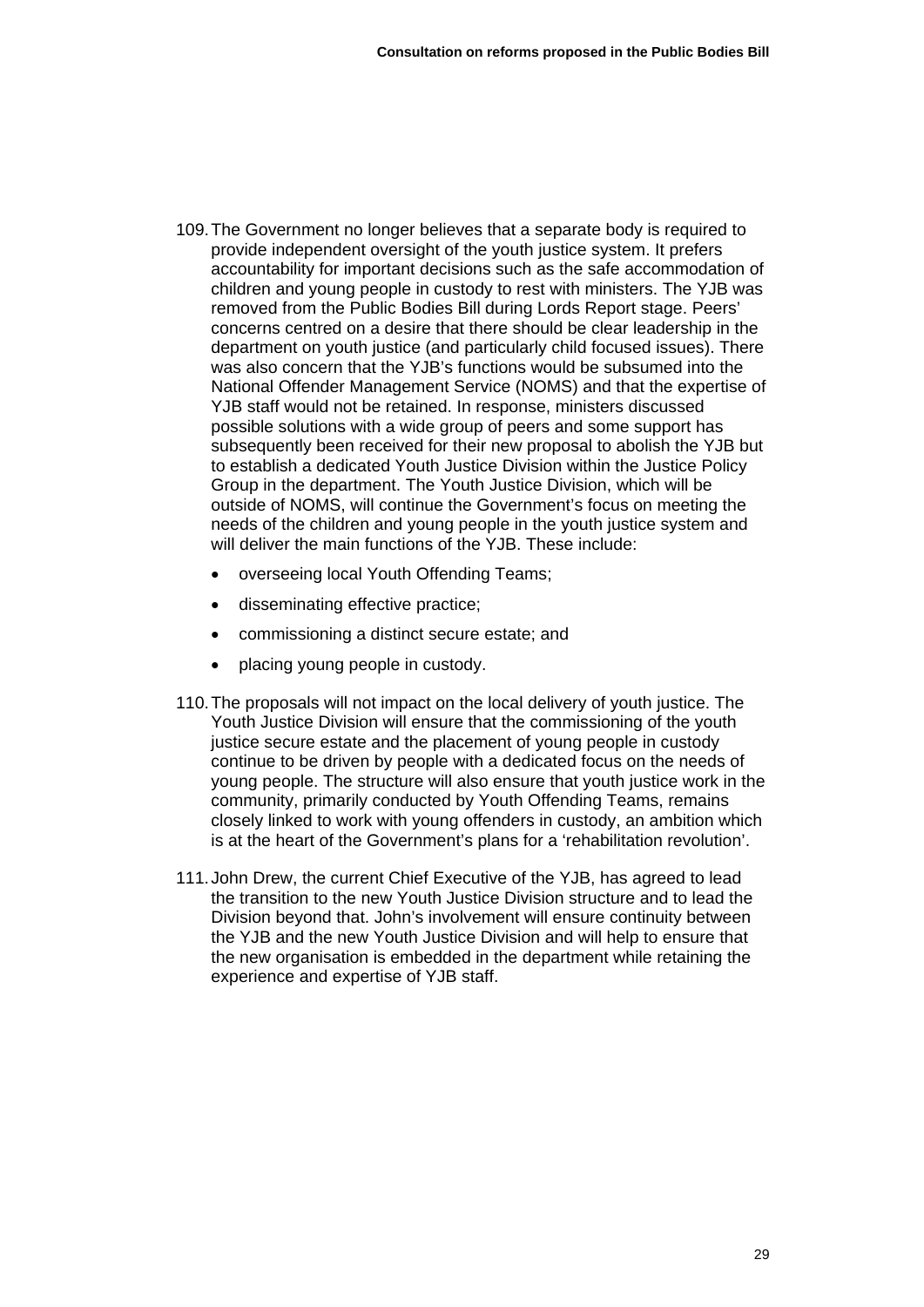- 112. These proposals reflect what was set out in the department's Green Paper consultation 'Breaking the Cycle: Effective Punishment, Rehabilitation and Sentencing of Offenders', published in December 2010.<sup>[8](#page-32-0)</sup> The department considers this represents the best way of continuing to reduce offending and re-offending by young people. Independent oversight will be retained through a non-statutory advisory group and in addition, Dame Sue Street, a non-Executive Director of the department, who brings experience and knowledge of youth justice, will be taking an active interest in youth justice within the department.
- 113. The changes will act to increase ministerial accountability for activities carried out on behalf of the state. In turn, greater ministerial accountability for youth justice will strengthen the Youth Justice Division's capacity to influence policy across government and ensure other government departments play their part in stopping young people from becoming involved in crime and re-offending. The most direct savings attributable to the abolition are in respect of the costs of board members who will no longer be required post abolition. The department estimates these costs to be approximately £250,000 per annum. The department also estimates that savings of approximately £6 million in operating costs will be made by 2014–15 as a result of the transition of some of the YJB's functions into the department. These savings will be realised through close integration of services between the YJB and the department. This includes increased efficiency through the integration of back office functions such as IT, HR and communications and through co-locating in departmental buildings. Please note that these estimates may be subject to change.

**Question 23: What are your views on the proposed abolition of the YJB?** 

**Question 24: Do you believe that there are any functions of the YJB that will not be adequately covered following the proposed abolition and suggested future handling of functions as set out above? Please state what these are and your reasons.** 

**Question 25: How do you believe that the Government can best ensure effective governance of youth justice in the future?** 

 $\overline{a}$ 

<span id="page-32-0"></span><sup>8</sup> <http://www.justice.gov.uk/consultations/closed-with-response.htm> (the response to the consultation was published on 21 June 2011).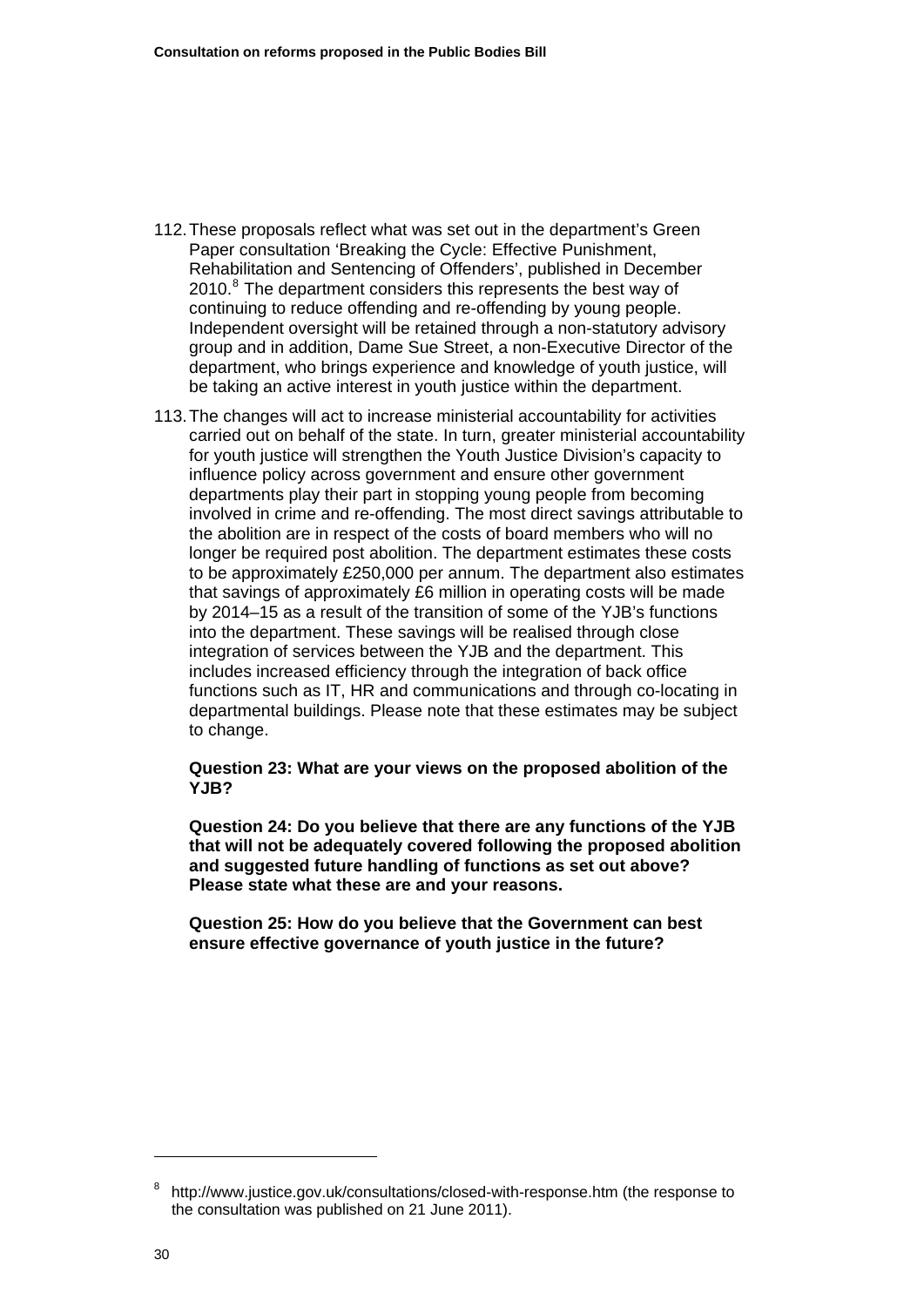# <span id="page-33-0"></span>**Questionnaire**

We would welcome responses to the following questions set out in this consultation paper. Please feel free to answer only those in which you have a specific interest. Please quote the relevant question numbers in your response.

# **Administrative Justice and Tribunals Council (AJTC)**

Question 1: What are your views on the proposed abolition of the AJTC?

Question 2: Do you believe that there are any functions of the AJTC that will not be adequately covered following the proposed abolition and suggested future handling of functions as set out above? Please state what these are and your reasons.

Question 3: Do the proposals have any significant direct impact on you (if so, please explain the impact)?

# **Courts Boards**

Question 4: What are your views on the proposed abolition of the Courts Boards?

Question 5: Do you believe that there are any functions of the Courts Boards that will not be adequately covered following the proposed abolition and suggested future handling of functions as set out above? Please state what these are and your reasons.

Question 6: In your opinion how can local courts and tribunals reinforce the link between them and the local community?

Question 7: Do the proposals have any significant direct impact on you (if so, please explain the impact)?

# **Crown Court Rule Committee**

Question 8: What are your views about the proposal to abolish the Crown Court Rule Committee?

Question 9: Do you consider that the proposals to abolish the Crown Court Rule Committee and transfer functions to the Lord Chief Justice and the other rule committees will ensure that the Crown Court Rule Committee's existing remit can be taken forward? Please explain your reasons if not.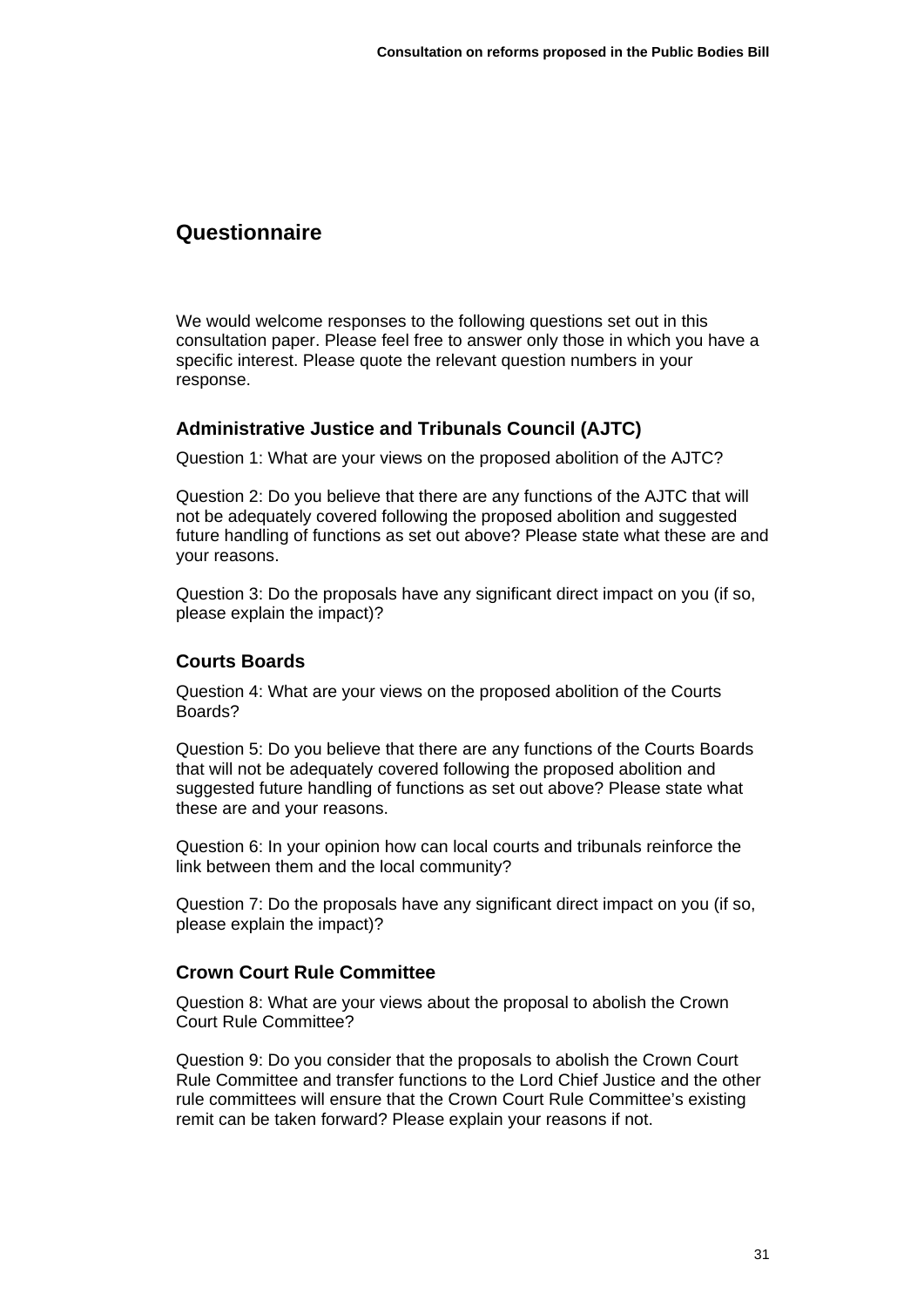# **Her Majesty's Inspectorate of Court Administration (HMICA)**

Question 10: What are your views on the proposed abolition of HMICA?

Question 11: Do you believe that there are any functions of HMICA that will not be adequately covered following the proposed abolition and suggested future handling of functions as set out above? Please state what these are and your reasons.

# **Magistrates' Courts Rule Committee (MCRC)**

Question 12: What are your views about the proposal to abolish the MCRC?

Question 13: Do you consider that the proposals to abolish the MCRC and transfer its consultative functions to the other rule committees will ensure that the MCRC's existing remit can be taken forward? Please explain your reasons if not.

# **Office of the Chief Coroner**

Question 14: What are your views on the proposed transfer of functions of the Chief Coroner to the Lord Chief Justice and the Lord Chancellor: in principle, and/or in relation to the particular functions detailed in [Annex A?](#page-41-0)

Question 15: What are your views on the proposed Ministerial Board and supporting Bereaved Organisations Committee?

Question 16: Are there any functions of the Chief Coroner not adequately covered by the proposals above, in your opinion? Please explain your reasons.

# **Public Guardian Board (PGB)**

Question 17: What are your views on the proposed abolition of the PGB?

Question 18: Do you believe that there are any functions of the PGB that will not be adequately covered following the proposed abolition and suggested future handling of functions as set out above? Please state what these are and your reasons.

# **The National Archives**

Question 19: Do you agree that it is now appropriate to reflect in legislative terms the administrative changes already completed, to ensure the appropriate consolidation of functions?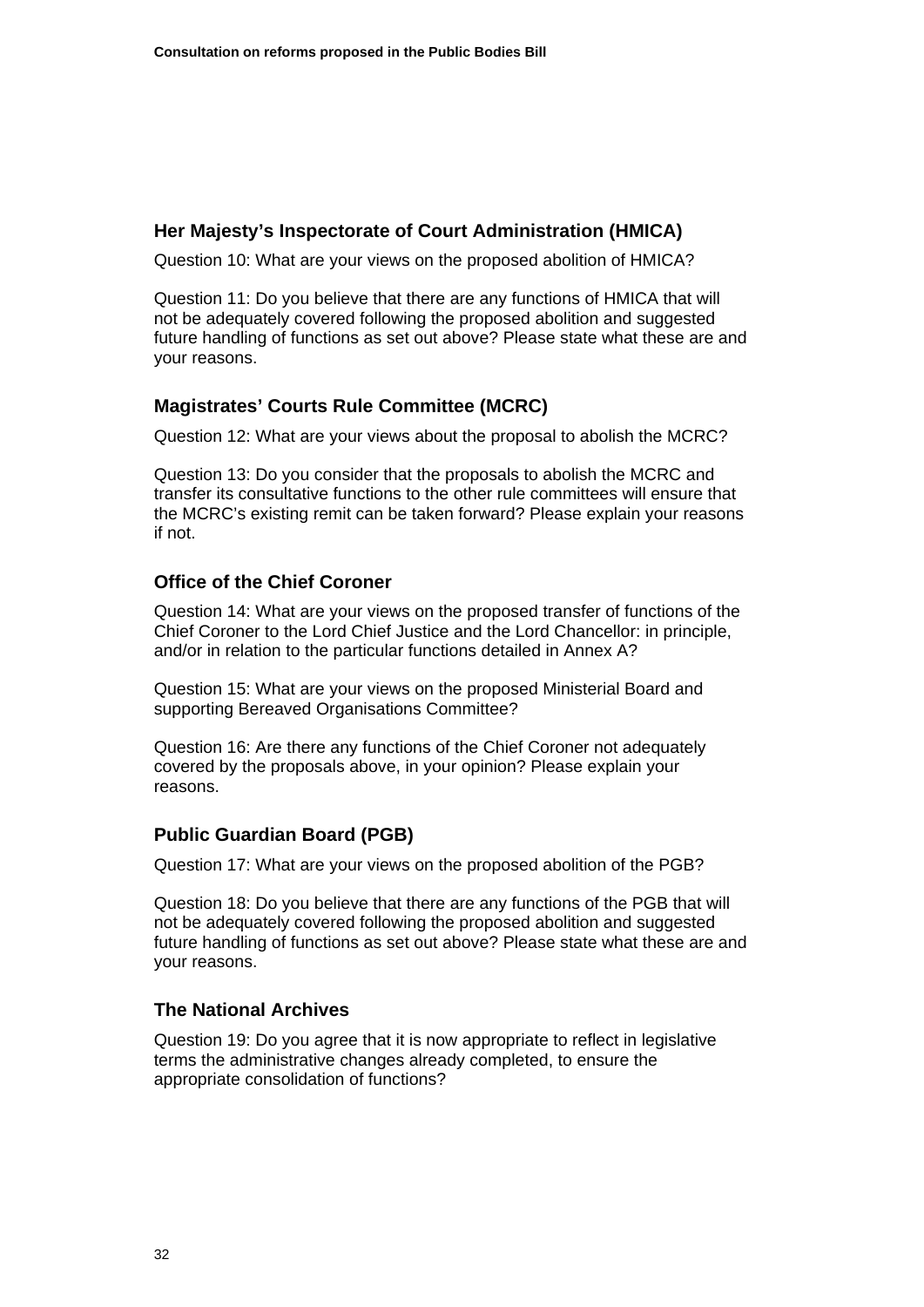# **Victims' Advisory Panel (VAP)**

Question 20: What are your views on the proposed abolition of the VAP?

Question 21: Do you believe that there are any functions of the VAP that cannot be adequately addressed by the Commissioner for Victims and Witnesses? Please state what these are and your reasons.

Question 22: Do the proposals have any significant direct impact on you (if so, please explain the impact)?

# **Youth Justice Board (YJB)**

Question 23: What are your views on the proposed abolition of the YJB?

Question 24: Do you believe that there are any functions of the YJB that will not be adequately covered following the proposed abolition and suggested future handling of functions as set out above? Please state what these are and your reasons.

Question 25: How do you believe that the Government can best ensure effective governance of youth justice in the future?

**Thank you for participating in this consultation exercise.**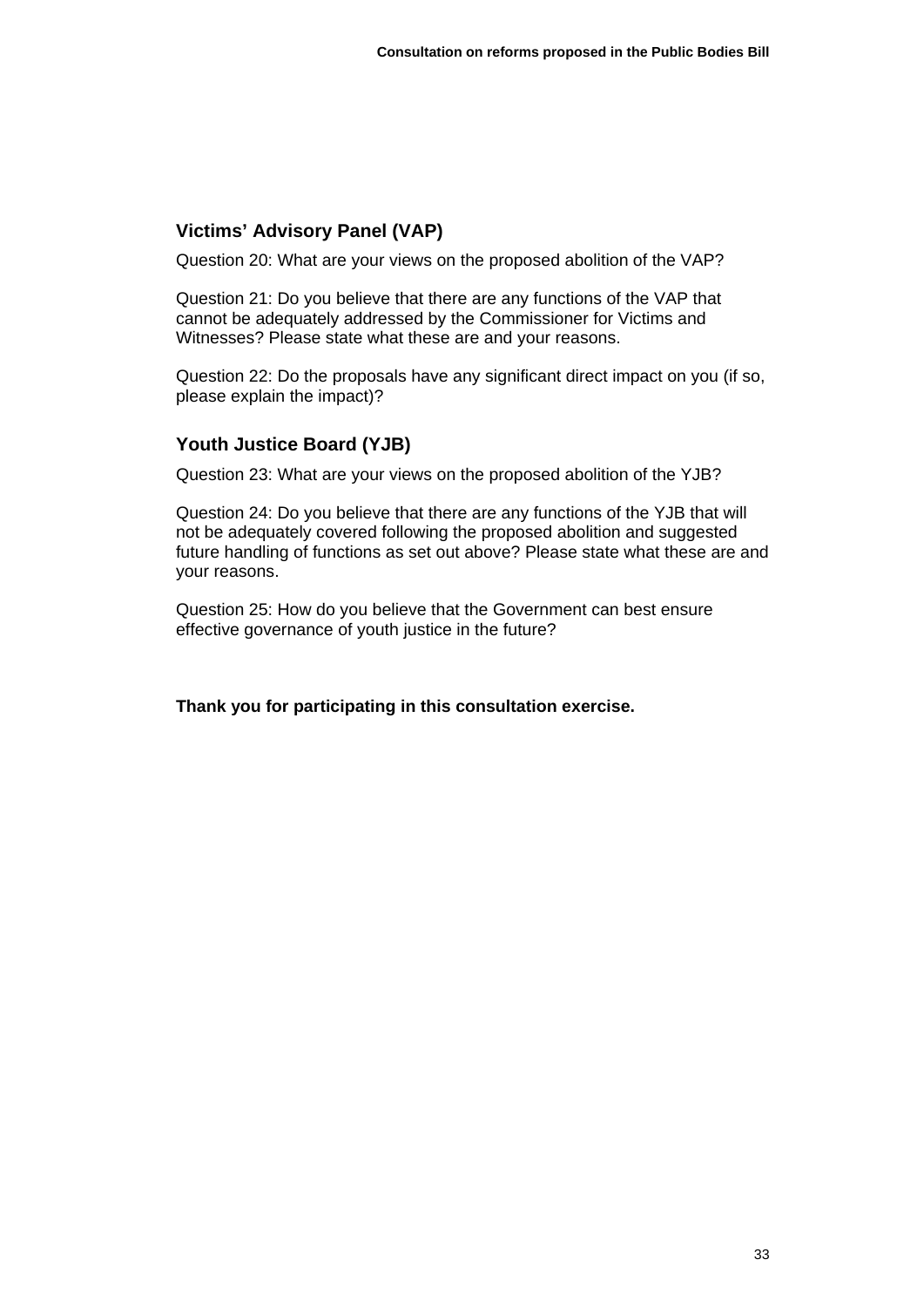# <span id="page-36-0"></span>**About you**

Please use this section to tell us about yourself

| <b>Full name</b>                                                                                                          |                   |
|---------------------------------------------------------------------------------------------------------------------------|-------------------|
| Job title or capacity in which<br>you are responding to this<br>consultation exercise (e.g.<br>member of the public etc.) |                   |
| <b>Date</b>                                                                                                               |                   |
| <b>Company name/organisation</b><br>(if applicable):                                                                      |                   |
| <b>Address</b>                                                                                                            |                   |
|                                                                                                                           |                   |
| <b>Postcode</b>                                                                                                           |                   |
| If you would like us to<br>acknowledge receipt of your<br>response, please tick this box                                  | (please tick box) |
| Address to which the<br>acknowledgement should be<br>sent, if different from above                                        |                   |
|                                                                                                                           |                   |

**If you are a representative of a group**, please tell us the name of the group and give a summary of the people or organisations that you represent.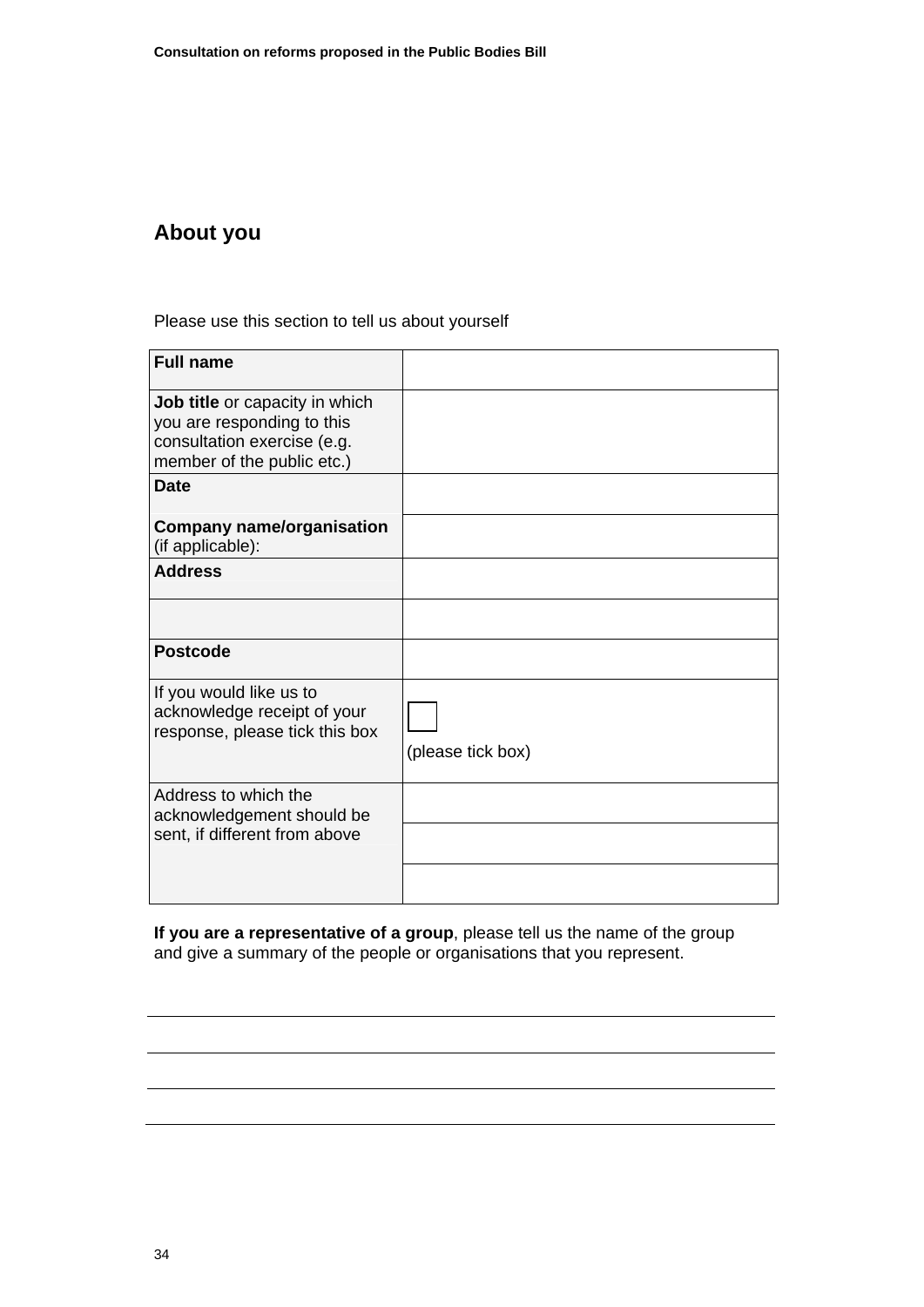# <span id="page-37-0"></span>**Contact details/How to respond**

Please send your response by 11/10/11 to:

Public Bodies Bill Team Ministry of Justice Post point 3.18 102 Petty France London SW1H 9AJ

Tel: 020 3334 6168 Fax: 020 3334 6452 Email: [PBB.Consultation@justice.gsi.gov.uk](mailto:PBB.Consultation@justice.gsi.gov.uk) 

You can respond online at <http://survey.euro.confirmit.com/wix/p700488344.aspx>

# **Extra copies**

Further paper copies of this consultation can be obtained from this address and it is also available on-line at http://www.justice.gov.uk/consultations/reform-public-bodies.htm

Alternative format versions of this publication can be requested from [PBB.Consultation@justice.gsi.gov.uk](mailto:PBB.Consultation@justice.gsi.gov.uk) or by telephoning 020 3334 6168.

# **Publication of response**

A paper summarising the responses to this consultation will be published by 31/12/11. The response paper will be available online at <http://www.justice.gov.uk/index.htm>

# **Representative groups**

Representative groups are asked to give a summary of the people and organisations they represent when they respond.

# **Confidentiality**

Information provided in response to this consultation, including personal information, may be published or disclosed in accordance with the access to information regimes (these are primarily the Freedom of Information Act 2000 (FOIA), the Data Protection Act 1998 (DPA) and the Environmental Information Regulations 2004).

If you want the information that you provide to be treated as confidential, please be aware that, under the FOIA, there is a statutory Code of Practice with which public authorities must comply and which deals, amongst other things, with obligations of confidence. In view of this it would be helpful if you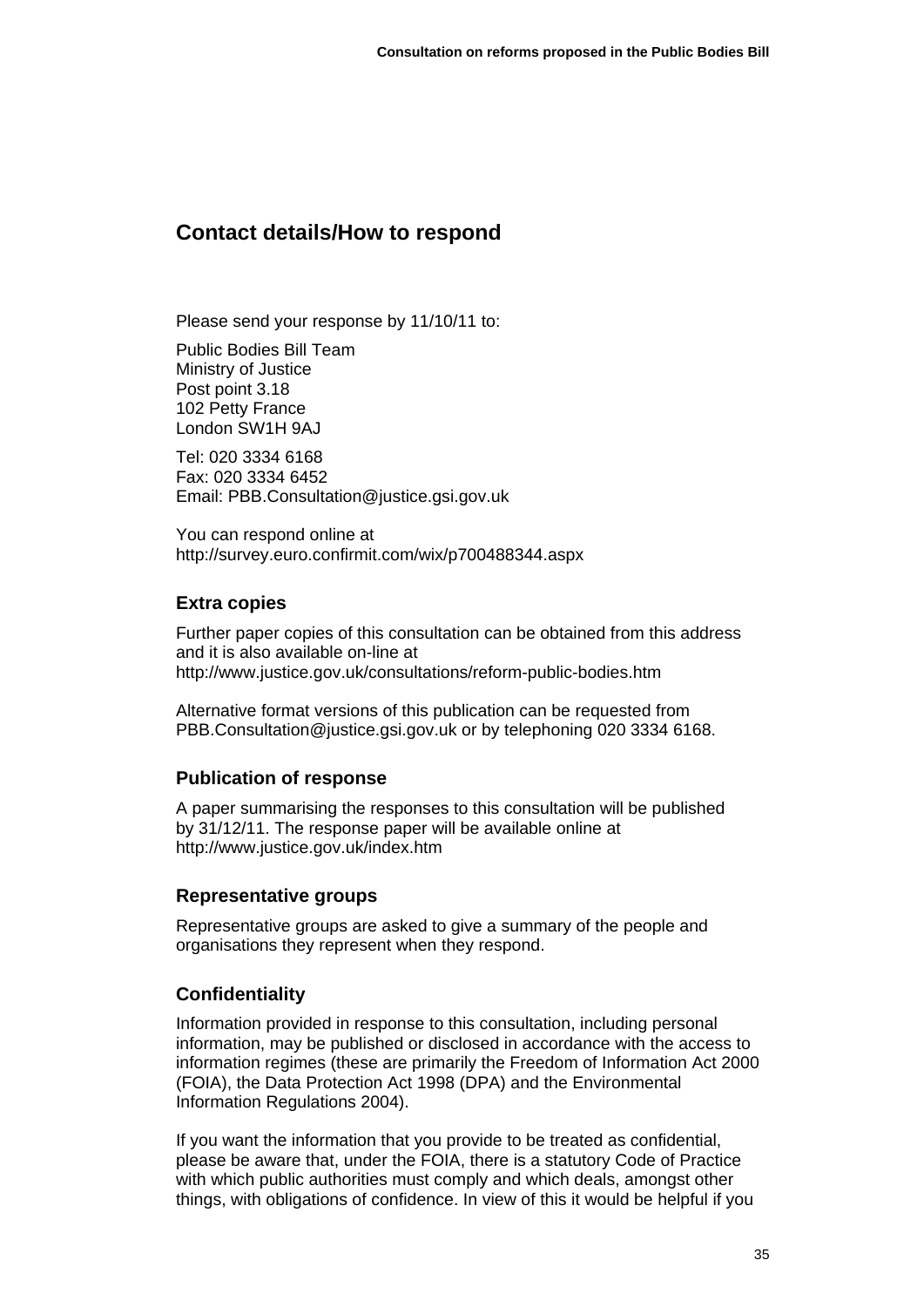could explain to us why you regard the information you have provided as confidential. If we receive a request for disclosure of the information we will take full account of your explanation, but we cannot give an assurance that confidentiality can be maintained in all circumstances. An automatic confidentiality disclaimer generated by your IT system will not, of itself, be regarded as binding on the Ministry.

The Ministry will process your personal data in accordance with the DPA and in the majority of circumstances, this will mean that your personal data will not be disclosed to third parties.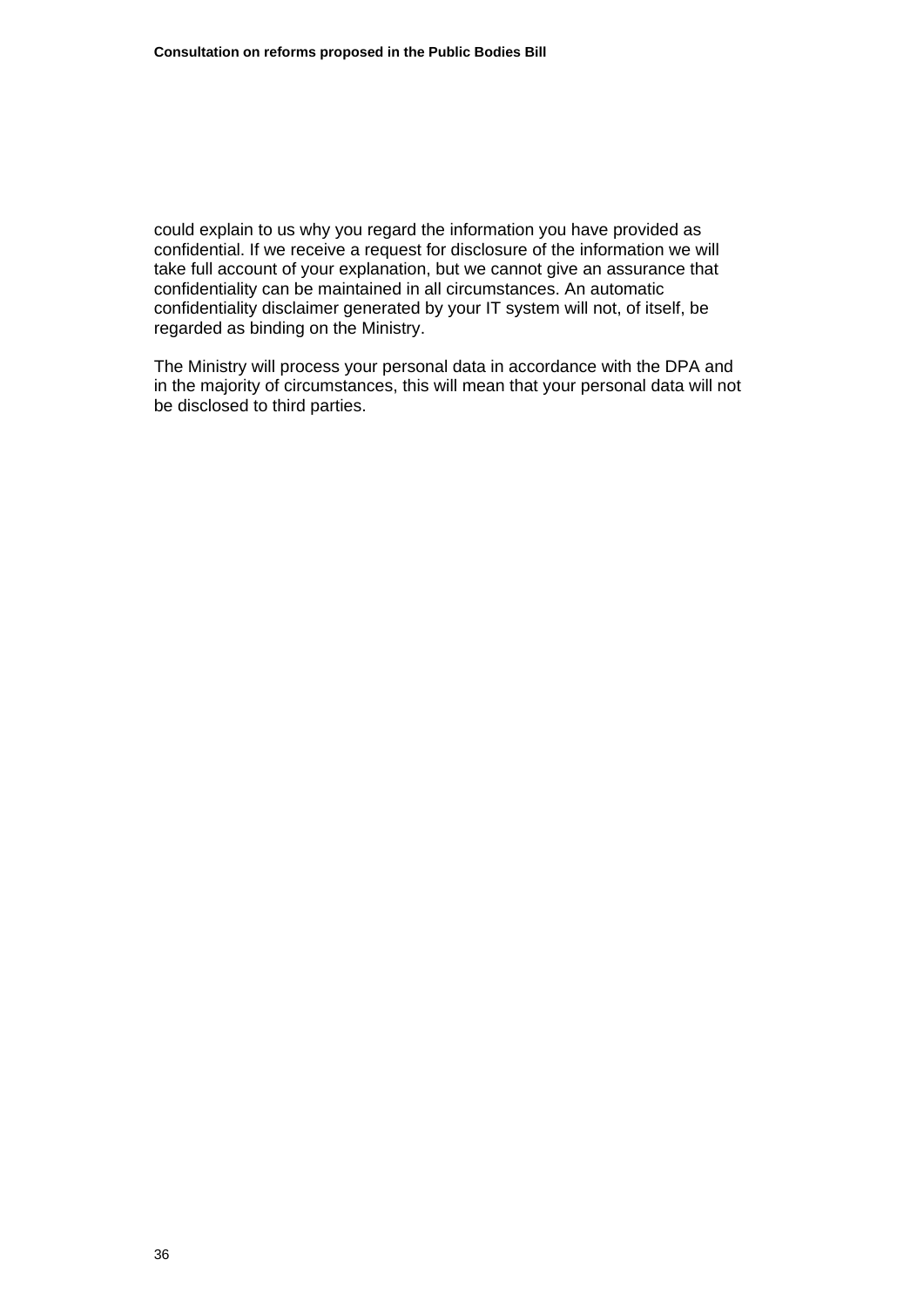# <span id="page-39-0"></span>**The consultation criteria**

The seven consultation criteria are as follows:

- 1. **When to consult** Formal consultations should take place at a stage where there is scope to influence the policy outcome.
- 2. **Duration of consultation exercises** Consultations should normally last for at least 12 weeks with consideration given to longer timescales where feasible and sensible.
- 3. **Clarity of scope and impact** Consultation documents should be clear about the consultation process, what is being proposed, the scope to influence and the expected costs and benefits of the proposals.
- 4. **Accessibility of consultation exercises** Consultation exercises should be designed to be accessible to, and clearly targeted at, those people the exercise is intended to reach.
- 5. **The burden of consultation** Keeping the burden of consultation to a minimum is essential if consultations are to be effective and if consultees' buy-in to the process is to be obtained.
- 6. **Responsiveness of consultation exercises** Consultation responses should be analysed carefully and clear feedback should be provided to participants following the consultation.
- 7. **Capacity to consult** Officials running consultations should seek guidance in how to run an effective consultation exercise and share what they have learned from the experience.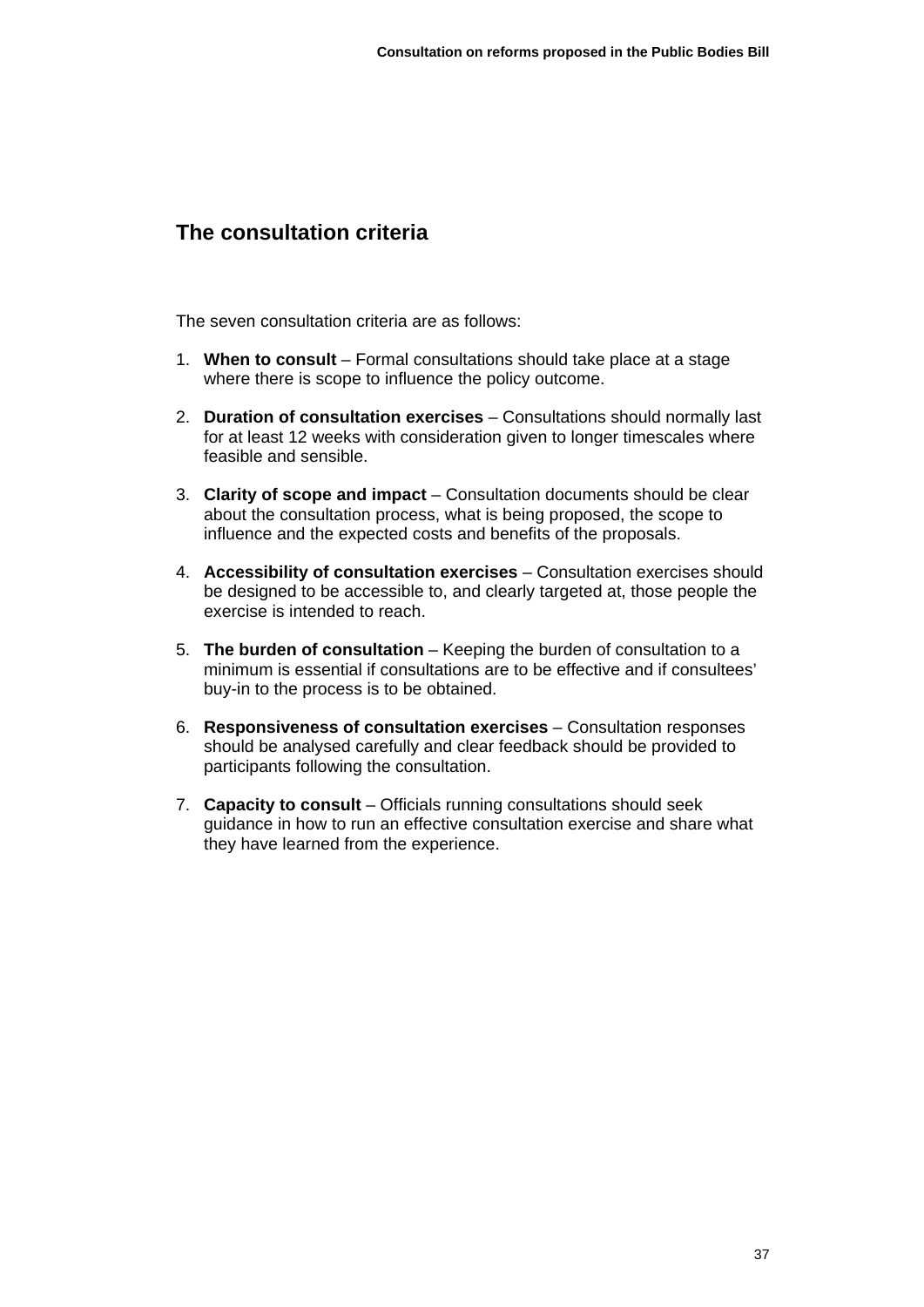# <span id="page-40-0"></span>**Consultation Co-ordinator contact details**

#### **Responses to the consultation must go to the named contact under the How to Respond section.**

However, if you have any complaints or comments about the consultation **process** you should contact the Ministry of Justice consultation co-ordinator at [consultation@justice.gsi.gov.uk.](mailto:consultation@justice.gsi.gov.uk)

Alternatively, you may wish to write to the address below:

**Ministry of Justice Consultation Co-ordinator Better Regulation Unit Corporate and Access to Justice Analytical Services 7th Floor, Pillar 7.02 102 Petty France London SW1H 9AJ**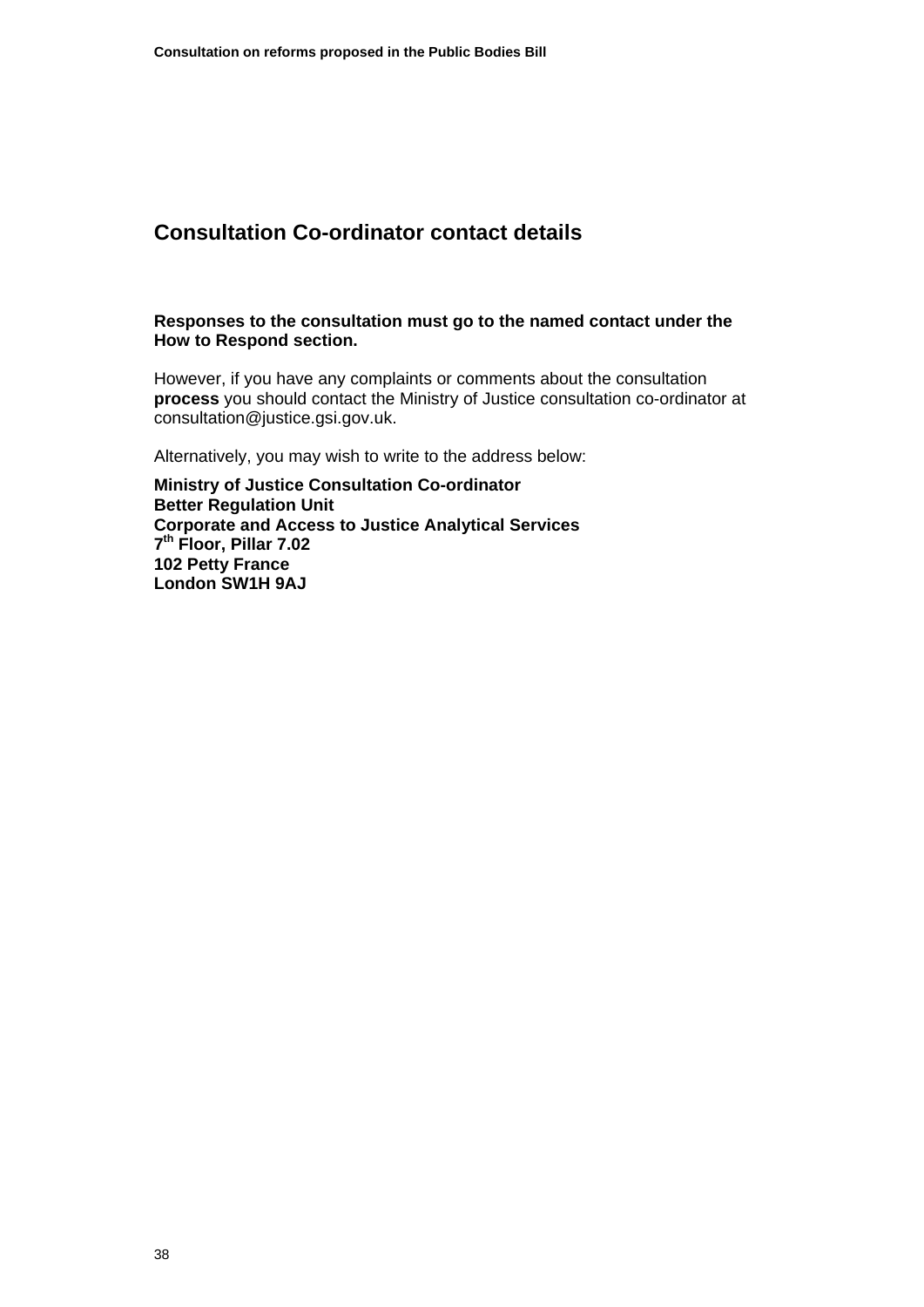# <span id="page-41-0"></span>**Annex A: Transfer of Chief Coroner functions**

| <b>Section of</b><br>the Coroners<br>and Justice<br><b>Act 2009</b> | Description of statutory function of<br><b>Chief Coroner</b>                                                                                                                                                               | <b>Transfer of function</b>                                                                                                                                                                                                                       |
|---------------------------------------------------------------------|----------------------------------------------------------------------------------------------------------------------------------------------------------------------------------------------------------------------------|---------------------------------------------------------------------------------------------------------------------------------------------------------------------------------------------------------------------------------------------------|
| 1, 2, 3                                                             | Chief Coroner to direct a coroner to<br>conduct an investigation                                                                                                                                                           | <b>Lord Chief Justice</b>                                                                                                                                                                                                                         |
| 12 and 13                                                           | Chief Coroner to notify Lord Advocate<br>that an investigation should take place<br>under the Fatal Accidents and Sudden<br>Deaths Inquiry (Scotland) Act 1976                                                             | <b>Lord Chief Justice</b>                                                                                                                                                                                                                         |
|                                                                     | Chief Coroner to direct a coroner to<br>conduct an investigation in England or<br>Wales where the body is brought into<br>Scotland                                                                                         |                                                                                                                                                                                                                                                   |
| 14                                                                  | Chief Coroner to designate medical<br>practitioners for the purpose of<br>performing post mortems                                                                                                                          | <b>Lord Chancellor</b>                                                                                                                                                                                                                            |
| 16                                                                  | Senior coroner conducting an<br>investigation which is not completed<br>within one year to notify the Chief<br>Coroner of that fact and notify the<br>Chief Coroner of the date on which the<br>investigation is completed | Lord Chancellor will collate<br>reports and keep register                                                                                                                                                                                         |
|                                                                     | Chief Coroner to keep a register of<br>notifications given under this section                                                                                                                                              |                                                                                                                                                                                                                                                   |
| 17                                                                  | The Chief Coroner must:<br>Monitor investigations into service<br>$\bullet$<br>deaths<br>Secure that coroners conducting<br>٠<br>such investigations are suitably<br>trained to do so                                      | <b>Quarterly Ministerial</b><br>statement and publication<br>of statistics on service<br>personnel deaths to<br>continue; training to be<br>dealt with under section 37<br>(see below). However, the<br>provision itself will not be<br>commenced |
| 18                                                                  | Lord Chancellor to consult the Chief<br>Coroner before making regulations<br>relating to medical practitioner<br>notifications                                                                                             | Lord Chief Justice to be<br>consulted in lieu of the<br><b>Chief Coroner</b>                                                                                                                                                                      |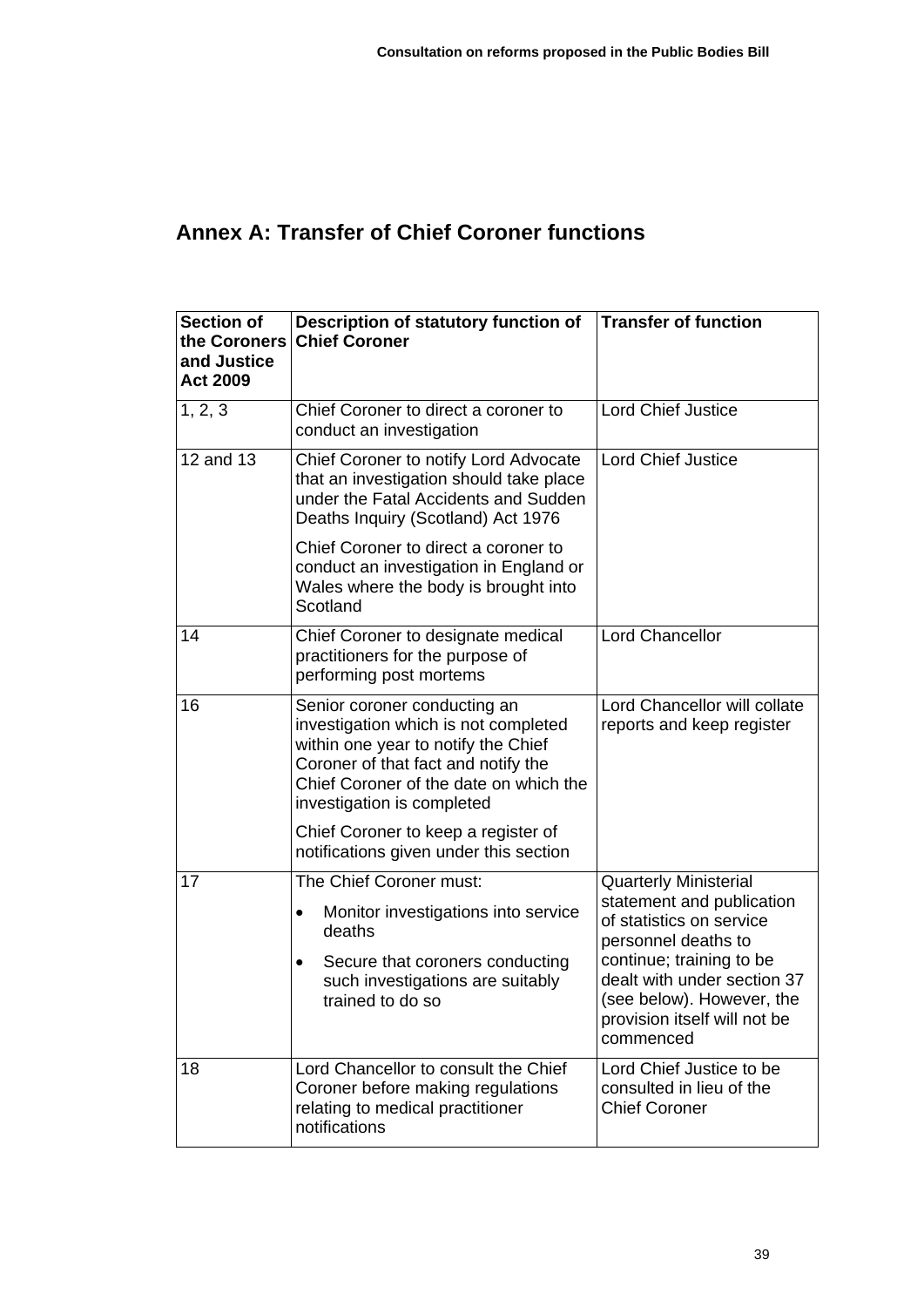| <b>Section of</b><br>the Coroners<br>and Justice<br><b>Act 2009</b> | Description of statutory function of<br><b>Chief Coroner</b>                                                                                                                               | <b>Transfer of function</b>                                                                                                                                                                                                                       |
|---------------------------------------------------------------------|--------------------------------------------------------------------------------------------------------------------------------------------------------------------------------------------|---------------------------------------------------------------------------------------------------------------------------------------------------------------------------------------------------------------------------------------------------|
| 36                                                                  | Chief Coroner to report to the Lord<br>Chancellor each year<br>Coroners to report action to prevent<br>other deaths to the Chief Coroner                                                   | Requirement for an annual<br>report to be submitted to<br>the Lord Chancellor not to<br>be implemented<br>Reports from coroners on<br>action to prevent other<br>deaths to be submitted to<br>the Lord Chancellor in lieu<br>of the Chief Coroner |
| 37                                                                  | Chief Coroner to make regulations on<br>training                                                                                                                                           | <b>Lord Chief Justice</b>                                                                                                                                                                                                                         |
| 40                                                                  | Chief Coroner to be responsible for a<br>new appeals system                                                                                                                                | Existing ability to judicially<br>review a coroner's decision<br>or seek a second inquest<br>through application to the<br><b>Attorney General is not</b><br>affected by the proposed<br>reforms, however, there will<br>be no new appeals system |
| 41                                                                  | Investigation to be conducted by the<br>Chief Coroner, Coroner for Treasure,<br>judge, former judge or former coroner                                                                      | Lord Chancellor to request<br>the Lord Chief Justice<br>appoint a judge                                                                                                                                                                           |
|                                                                     | Chief Coroner to request that the Lord<br>Chief Justice appoint a judge or former<br>judge so to act                                                                                       |                                                                                                                                                                                                                                                   |
| 42                                                                  | Lord Chancellor to issue guidance on<br>the way in which the coroner's system<br>is to operate in respect of interested<br>persons following consultation with the<br><b>Chief Coroner</b> | Lord Chief Justice to be<br>consulted in lieu of the<br><b>Chief Coroner</b>                                                                                                                                                                      |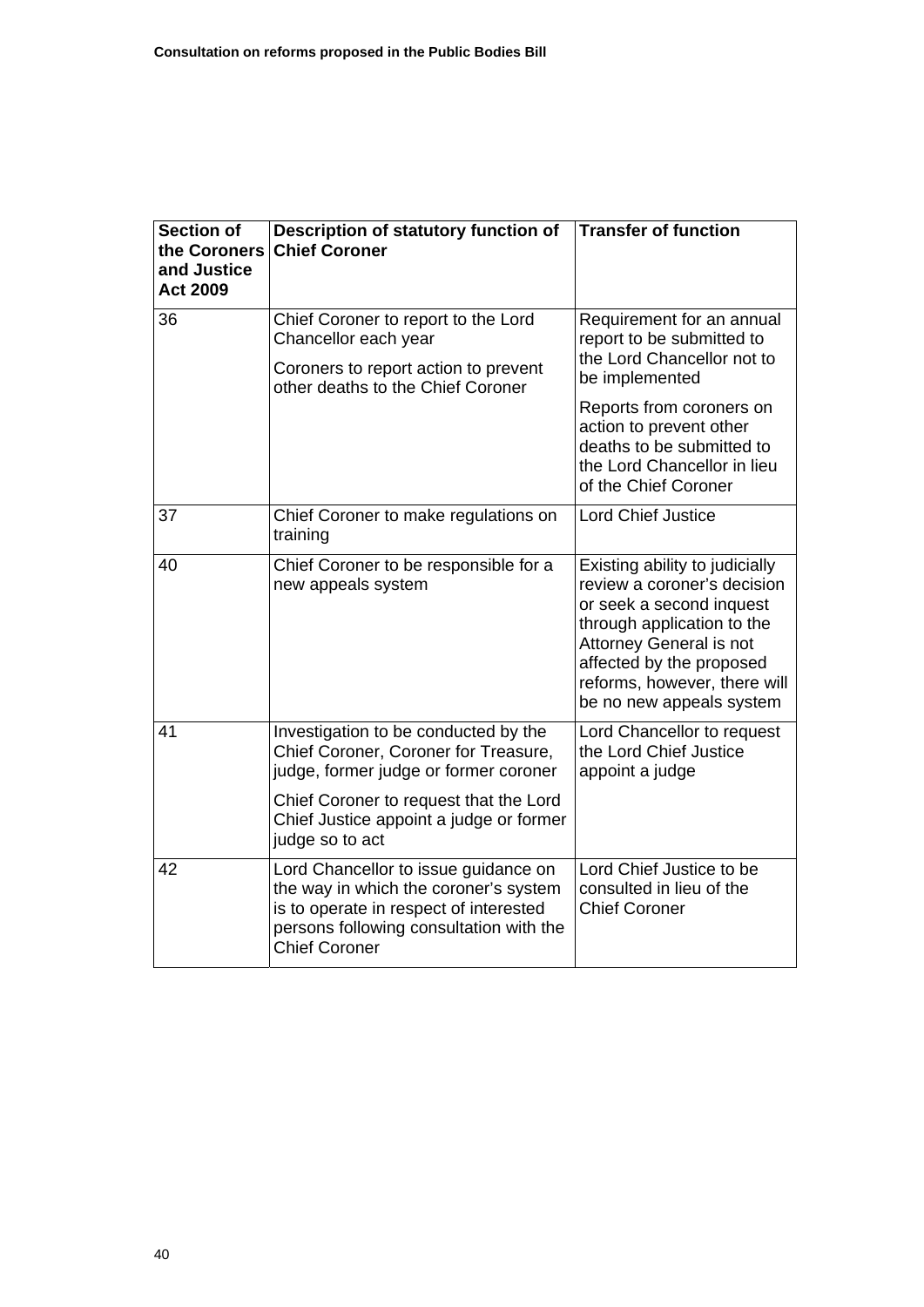# <span id="page-43-0"></span>**Annex B: Stakeholders being notified of the publication of the consultation document (excluding agencies of the Ministry of Justice and other government departments)**

Please note that these stakeholders have been identified as having a specific interest in one or more of the department's bodies in the Public Bodies Bill. Responses are not limited to those listed here, however: views from others with an interest in one or more of the bodies are welcomed.

### **Statutory consultees**

The body or holder of the office to which the proposal relates

Such other persons appearing to the minister to be representative of interests substantially affected by the proposal (see other consultees below)

Scottish Ministers if the proposal relates to any matter, so far as applying in or as regards Scotland in relation to which the Scottish Ministers exercise functions

A Northern Ireland Department if the proposal relates to any matter, so far as applying in or as regards Northern Ireland, in relation to which the department exercises functions

Welsh Ministers, if the proposal relates to any matter so far as applying in or as regards Wales, in relation to which the Welsh Ministers exercise functions

The Lord Chief Justice where the functions affected by the proposal relate to the administration of justice

Such other persons as the minister considers appropriate (see other consultees below)

### **Other consultees**

*General* 

Departmental Trade Union Side

*Administrative Justice and Tribunals Council*  British and Irish Ombudsmen Association Senior President of Tribunals

*Courts Boards*  Justices' Clerks' Society The Bar Council The Law Society The Magistrates' Association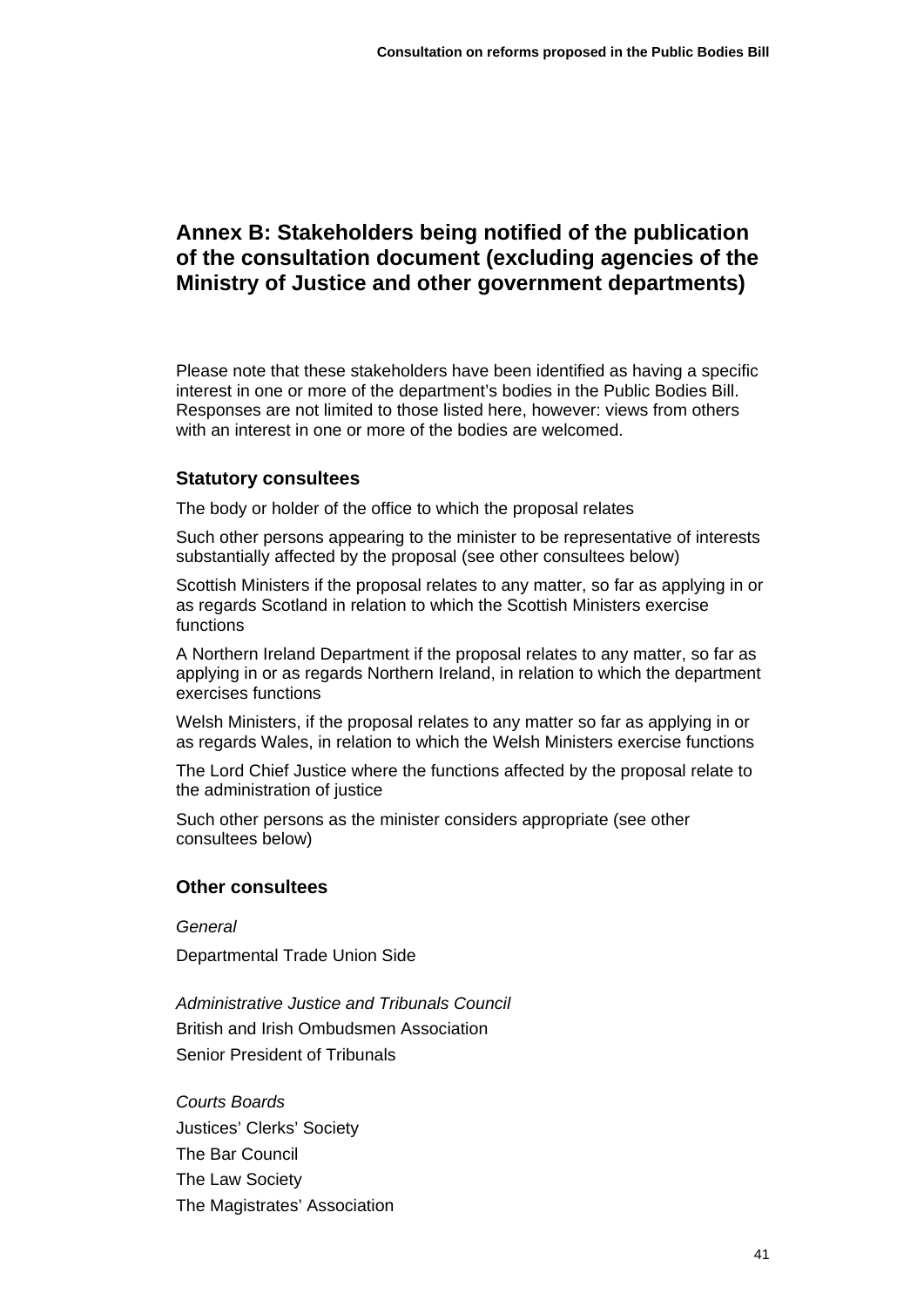*Crown Court Rule Committee*  The Bar Council The Law Society

*Magistrates' Courts Rule Committee*  Council of District Judges (Magistrates' Courts) Justices' Clerks' Society The Bar Council The Law Society The Magistrates' Association

*Office of the Chief Coroner*  Action against Medical Accidents Association of Chief Police Officers British Lung Foundation Cardiac Risk in the Young Coroners' Court Support Service Coroner's Officers Association Coroners' Society Cruse Bereavement Care INQUEST Local Government Association The Royal British Legion Victim Support

*Public Guardian Board*  Action for Advocacy Age UK Alzheimer's Society Council for Healthcare Regulatory Excellence Mental Health Lawyers' Association Nursing and Midwifery Council Social Care Institute for Excellence Solicitors for the Elderly Association Solicitors' Regulation Authority The Law Society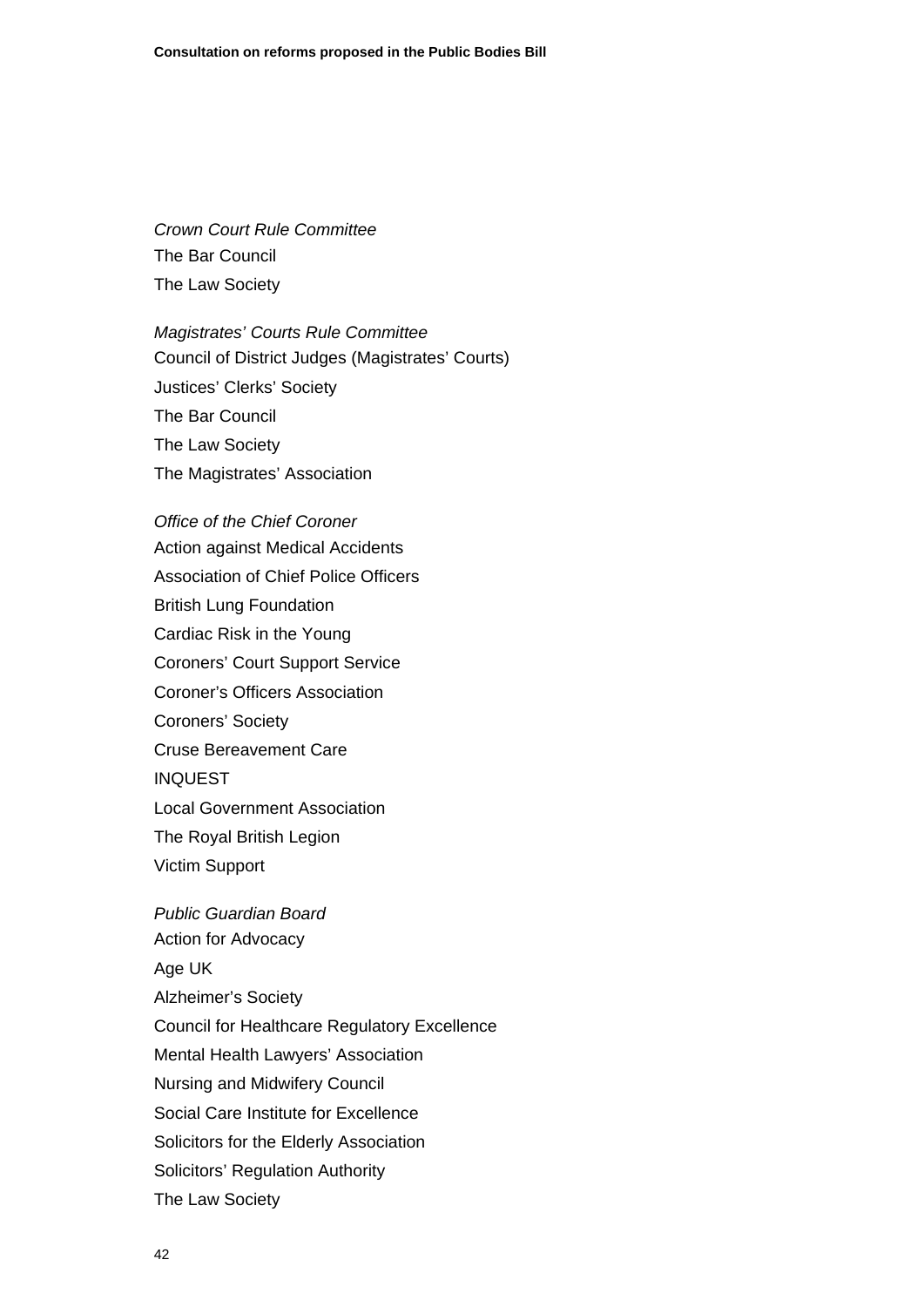*Victims' Advisory Panel*  Advocacy After Fatal Domestic Abuse Assist Trauma Care Brake Eaves Housing Escaping Victimhood Justice After Acquittal Mothers Against Murder and Aggression UK National Victims' Association Rape Crisis (England and Wales) Support After Murder and Manslaughter The Survivors' Trust Victim Support Victims' Voice Voice UK

*Youth Justice Board*  Action for Children Association of Chief Police Officers Association of Directors of Children's Services Association of Welsh Youth Offending Team Managers Barnado's Care Quality Commission Howard League for Penal Reform Local Government Association NACRO National Society for the Prevention of Cruelty to Children OFSTED Prison Reform Trust Secure Estate for Young People Standing Committee for Youth Justice (and Association of Youth Offending Team Managers) The Children's Commissioner The Children's Society The Magistrates' Association Welsh Local Government Association Youth Offending Teams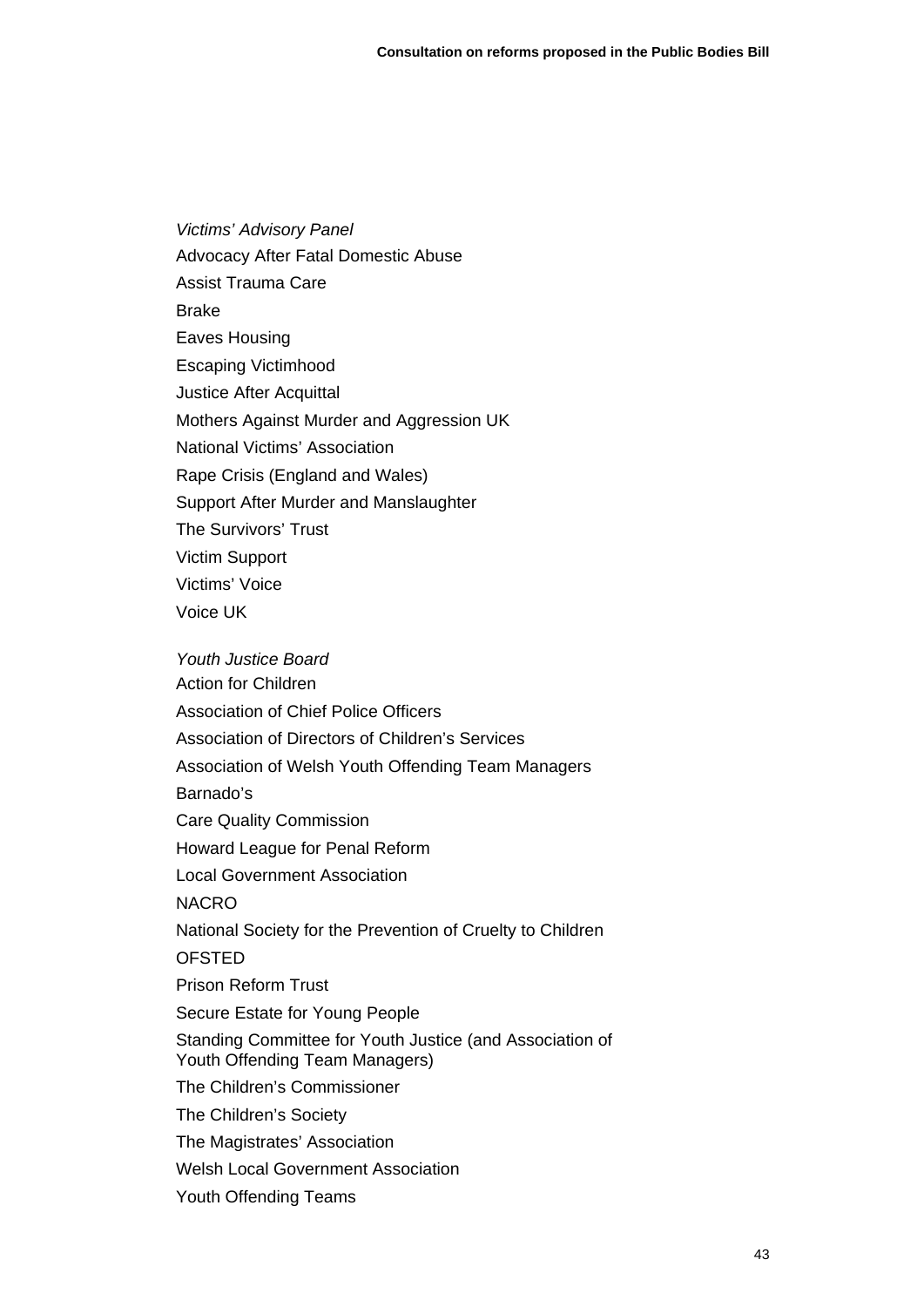# <span id="page-46-0"></span>**Annex C: Frequently used terms**

- AJTC Administrative Justice and Tribunals Council
- HMCS Her Majesty's Courts Service
- HMCTS Her Majesty's Courts and Tribunals Service
- HMICA Her Majesty's Inspectorate of Court Administration
- MCRC Magistrates' Courts Rule Committee
- NDPB Non Departmental Public Body
- PGB Public Guardian Board
- OPG Office of the Public Guardian
- VAP Victims' Advisory Panel
- YJB Youth Justice Board